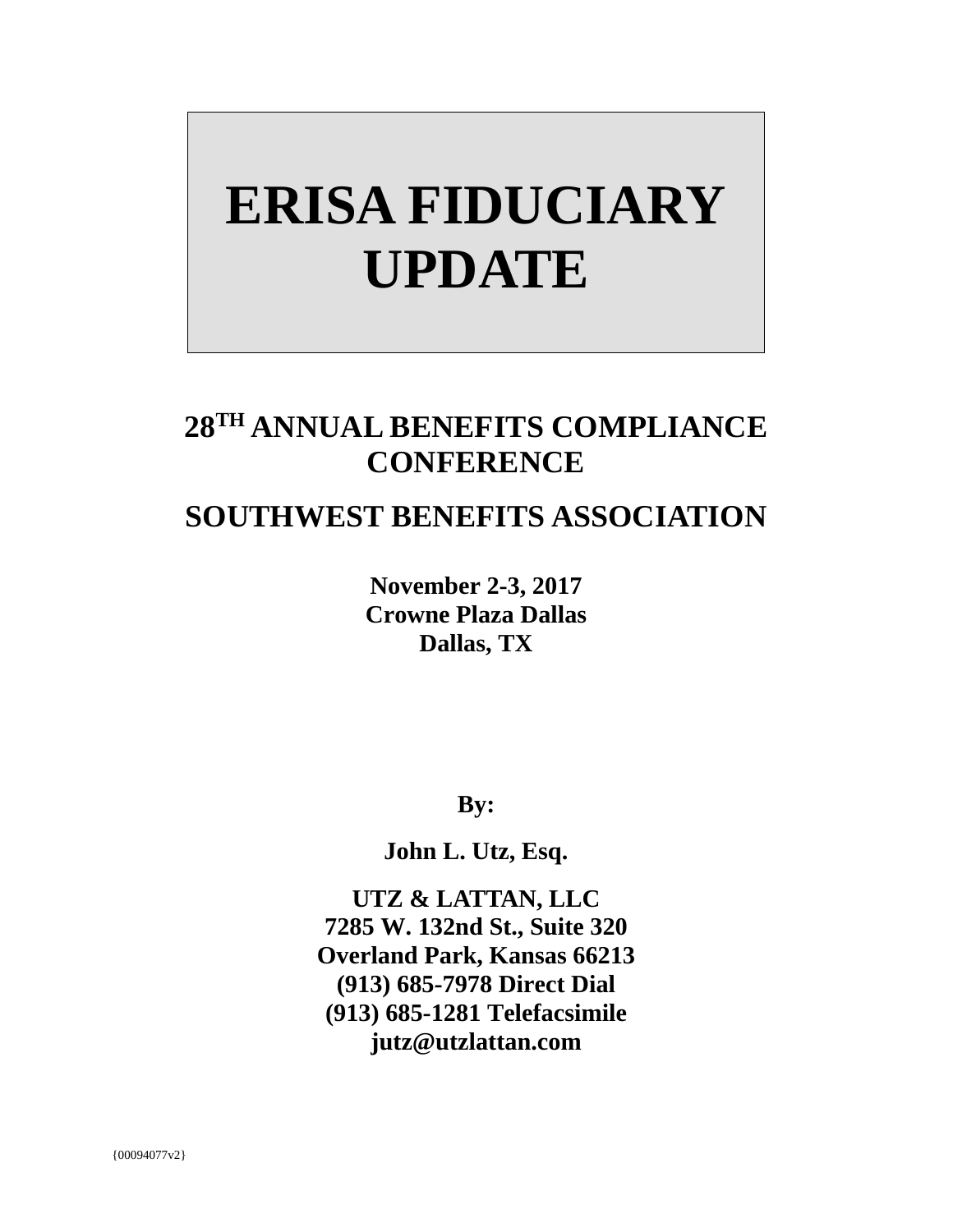#### **ERISA FIDUCIARY UPDATE**

**by John L. Utz, Esq. Utz & Lattan, LLC jutz@utzlattan.com (913) 685-7978** 

| 1. DOL Fiduciary Rule: Arbitration Agreements and Prohibition on Waiving Right to   |  |
|-------------------------------------------------------------------------------------|--|
| 2. Tibble v. Edison Int'l: The Tab for Choosing Retail Over Institutional Shares of |  |
|                                                                                     |  |
|                                                                                     |  |
| 5. Attacks on Arrangements Between Financial Engines and Recordkeepers  20          |  |
|                                                                                     |  |
|                                                                                     |  |
| 8. Proof of Causation and Burden-Shifting in Fiduciary Breach Cases 36              |  |
|                                                                                     |  |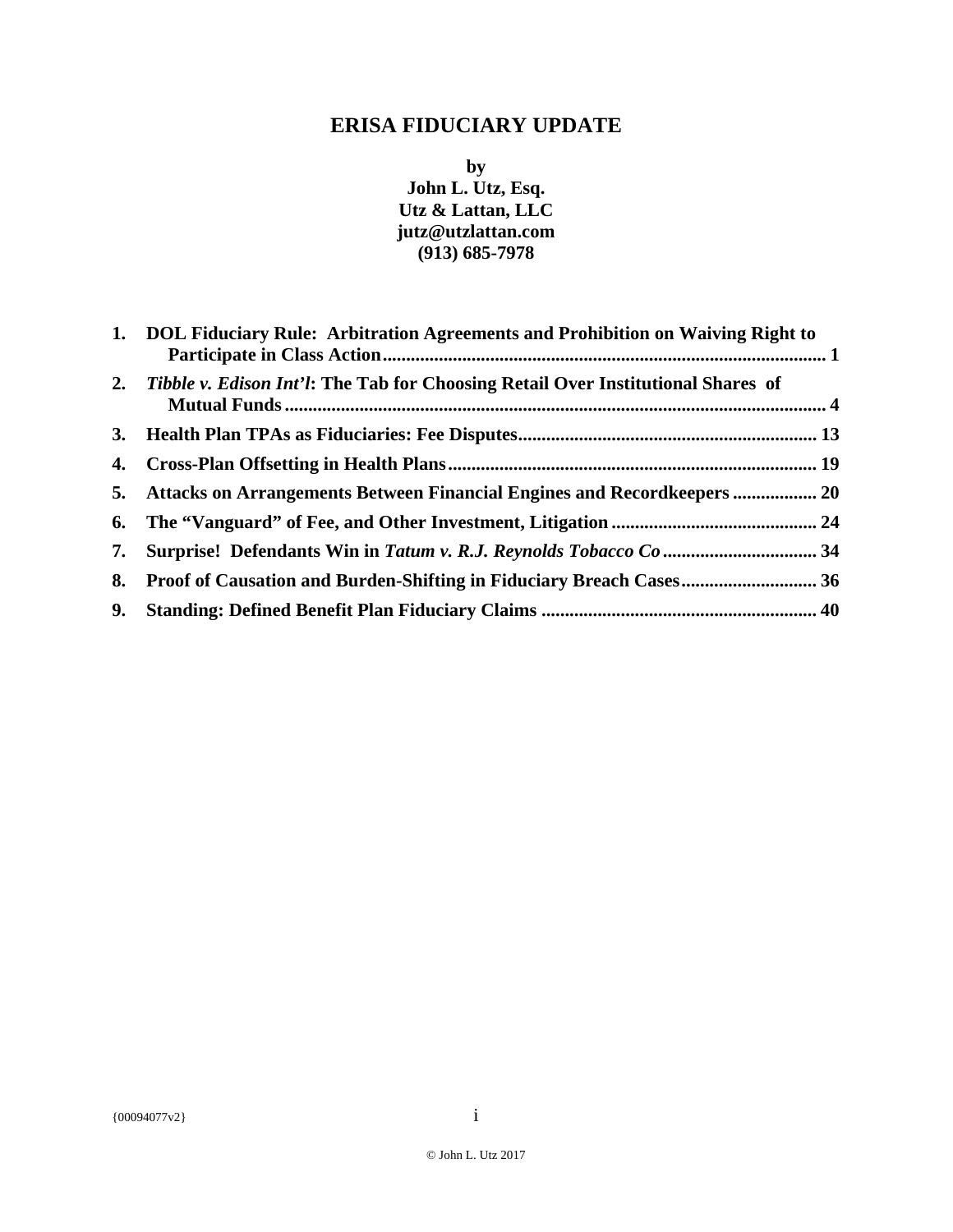#### **ERISA FIDUCIARY UPDATE**

**by John L. Utz, Esq. Utz & Lattan, LLC jutz@utzlattan.com (913) 685-7978** 

**1. DOL Fiduciary Rule: Arbitration Agreements and Prohibition on Waiving Right to**  Participate in Class Action. The tiresome saga of the DOL's so-called "Fiduciary Rule" (or "Conflict of Interest Rule") continues to creak along. Somehow this brings to mind the fictional lawsuit Charles Dickens called *Jarndyce and Jarndyce* in *Bleak House*. That inheritance dispute puttered along for generations. As Dickens said of *Jarndyce and Jarndyce*, the fate of the Fiduciary Rule "drones on." I hope, but am not entirely confident, we will avoid completing the Dickensian analogy, and not some day ruefully echo the Victorian master, saying the Fiduciary Rule "has, over the course of time, become so complicated, that no [person] alive knows what it means. The parties to it understand it least; but it has been observed that no two . . . lawyers can talk about it for five minutes without coming to a total disagreement as to all the premises."

**2016 Rule**. Although I have shown my hand concerning my weariness with the tortured tale of the Fiduciary Rule, in order to bring the reader to the point I want to address I need, at the risk of inducing somnolence in you and me both, quickly recount the more recent fits and starts in the Fiduciary Rule's history. So, here goes: skipping over earlier, controversial iterations of the rule, let's begin with April 8, 2016, when the Department of Labor published in the Federal Register a "final" rule defining who is a "fiduciary" under ERISA and the Internal Revenue Code. That regulation is entitled "Definition of the Term 'Fiduciary'; Conflict of Interest Rule – Retirement Investment Advice." With no originality, I will call this, and more recent iterations of it, the "**Fiduciary Rule.**" This 2016 final rule, together with new and modified prohibited transaction class exemptions ("PTEs") intended to dovetail with it (which were also published in the Federal Register on April 8, 2016), became "applicable" (to normal English speakers, this means "effective") on April 10, 2017. Although the Fiduciary Rule and related prohibited transaction exemptions became applicable on April 10, 2017, the DOL incorporated a phased implementation period, delaying certain of the prohibited transaction exemption requirements to January 1, 2018. Perhaps the most important of the new and revised prohibited transaction exemptions were (a) the "Best Interest Contract Exemption" (the "**BIC Exemption**") – which is effectively the DOL's tool for applying ERISA-like fiduciary standards to monies rolled over to IRAs from plans subject to ERISA, through means of private party enforcement of private contracts – and (b) to a lesser extent, the Class Exemption for Principal Transactions in Certain Assets Between Investment Advice Fiduciaries and Employee Benefit Plans and IRAs (the "**Principal Transactions Exemption**").

**2017 Rule.** Almost a year after the 2016 rule and related exemptions were issued, and early in the Trump Administration, the DOL issued Field Assistance Bulletin 2017-01 and,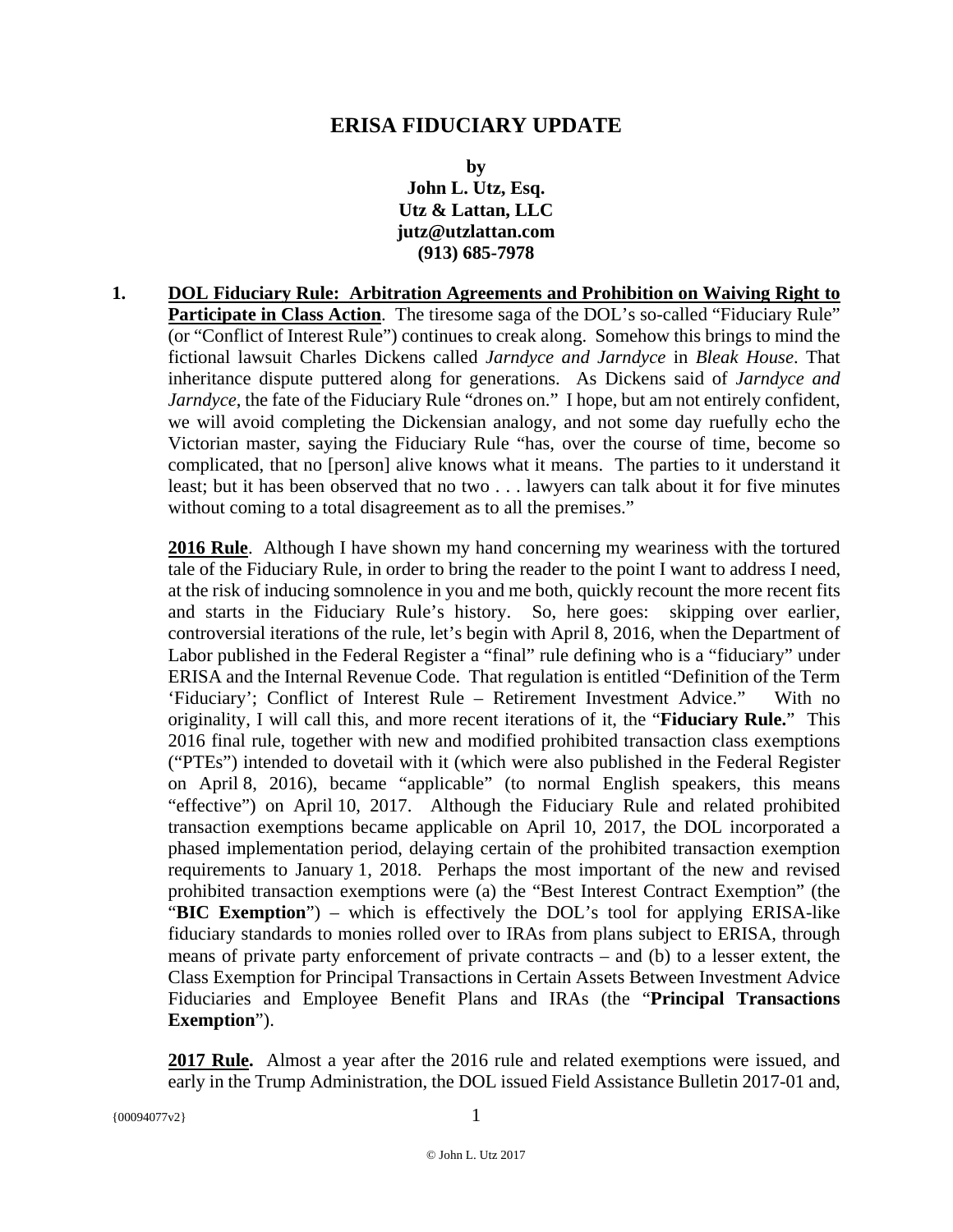about a month later, on April 7, 2017, a newer final rule – extending to June 9, 2017, the applicability date of the Fiduciary Rule and related prohibited transaction exemptions. Importantly, this 2017 final rule allows fiduciaries to rely on the BIC Exemption and Principal Transactions Exemption during a transition period through January 1, 2018, simply by adhering to the "impartial conduct standards" of those exemptions – that is, by acting in the best interest of customers, charging no more than reasonable compensation, and not making misleading statements. 82 Fed. Reg. 16902 (Apr. 7, 2017).

**We Meant to Say July 1, 2019**. The DOL then issued Field Assistance Bulletin 2017-02, on May 22, 2017, announcing a temporary enforcement policy during the prohibited transaction exemption transition period already scheduled to run through January 1, 2018. And later in 2017, the DOL published in the Federal Register, on August 31, 2017, proposed amendments to the BIC Exemption, the Principal Transactions Exemption, and modifications to Prohibited Transaction Class Exemption 84-24 made in connection with the Fiduciary Rule, to extend the transition period for another 18 months, to July 1, 2019. 82 Fed. Reg. 401365 (Aug. 31, 2017). The stated purpose of the proposed amendments (to further extend the PTE transition period) is to give the DOL the time necessary to consider possible changes and alternatives to those exemptions.

**FAB 2017-03, Arbitration Agreements, and Class Action Waivers**. We don't know what, if any, modifications will ultimately be made to the Fiduciary Rule and related prohibited transaction class exemptions. But in Field Assistance Bulletin 2017-03 ("**FAB 2017-03**"), issued on August 30, 2017, the DOL announced an enforcement policy related to one provision of the BIC Exemption and the Principal Transactions Exemption. Before saying more about this new enforcement policy, let me remind you, or perhaps more accurately me, of a couple of overarching points about the Fiduciary Rule and the related prohibited transaction exemptions. Part of the thrust, and perhaps the original impetus, of the Fiduciary Rule was to make a wholly honorable and overdue modification to a 1975 regulation (dating from when ERISA was a mere tot) defining who is a "fiduciary" by reason of rendering investment advice within the meaning of ERISA Section  $3(21)(A)(ii)$ . This was the regulation found at 29 CFR Section 2510.3-21(c). Infuriatingly, over the years some who provided investment advice, and particularly broker-dealers, claimed not to be fiduciaries, relying on this regulation's interpretation of the statutory definition of "fiduciary." Under the 1975 regulation, to establish fiduciary status by reason of rendering investment advice, the investment advisor must provide individualized advice on a regular basis with mutual agreement that the advice would serve as a primary basis for investment decisions. The "mutual agreement" requirement in particular was subject to mischievous interpretation by advisors, such as when broker-dealers asserted they had not agreed they were providing individualized advice on a regular basis that served as a primary basis for investment decisions, even though they clearly were doing so. In addition to cleaning up the definition of when one becomes a "fiduciary" by reason of providing investment advice for compensation – which was a wholly salutary initiative – the DOL cleverly, but with perhaps unclear legal authority, used the Fiduciary Rule and the BIC Exemption to make an end run around the DOL's lack of statutority authority with respect to most individual retirement accounts.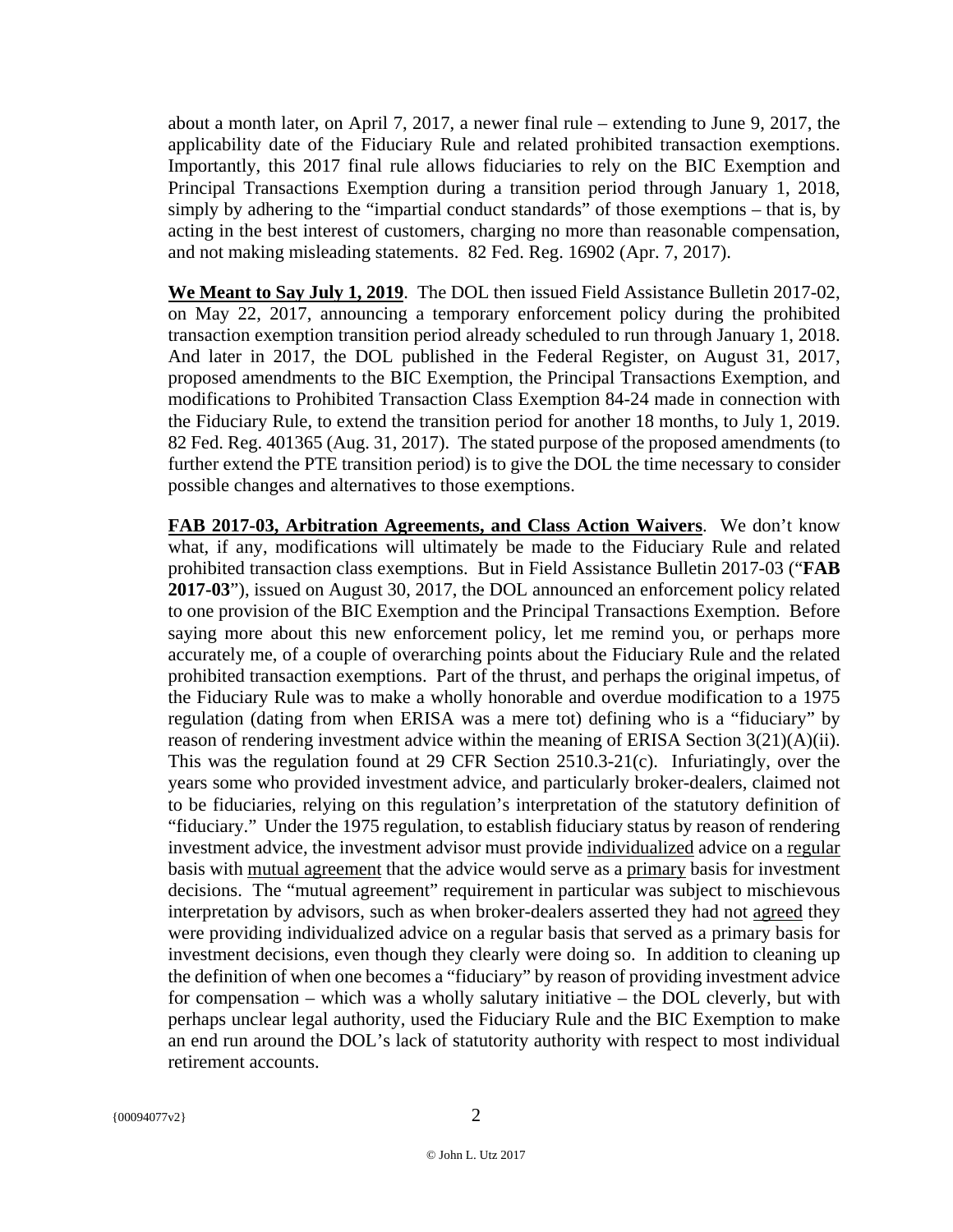It is understandable why the DOL would want ERISA-like standards to apply to IRAs, even though IRAs are generally not subject to ERISA. That is because, unlike when ERISA was enacted, IRAs are now where the money is. Specifically, it is estimated that there is more money in IRAs than in defined contribution retirement plans (counting both private sector and governmental plans), and that the overwhelming majority of IRA assets come from rollovers from qualified plans. In a 2013 GAO Report, the Government Accountability Office offered a warning about the conflicted advice 401(k) plan participants received prior to the Fiduciary Rule with respect to what to do with their 401(k) plan savings when terminating employment. The GAO put it this way:

Many experts told us that much of the information and assistance participants receive is through the marketing efforts of service providers touting the benefits of IRA rollovers and is not always objective. Plan participants are often subject to biased information and aggressive marketing of IRAs when seeking assistance and information regarding what to do with their 401(k) plan savings when they separate or have separated from employment with a plan sponsor. In many cases, such information and marketing come from plan service providers. As we have reported in the past, the opportunity for service providers to sell participants their own retirement investment products and services, such as IRAs, may create an incentive for service providers to steer participants toward the purchase of such products and services even when they may not serve the participants' best interests. "401(k) Plans Labor and IRS Could Improve the Rollover Process for Participants" (GAO-13-30, March 2013).

A bit more background may prove helpful in understanding the import of the relatively brief FAB 2017-03, which, again, announced an enforcement policy concerning one aspect of the BIC and Principal Transactions Exemptions. Those exemptions are unavailable if a financial institution's contract with a retirement investor includes a waiver (or qualification) of the retirement investor's right to bring, or participate in, a class action or other representative action in court. *See, e.g.,* Section II(f)(2) of the BIC Exemption. 81 Fed. Reg. 21078 (Apr. 8, 2016). But the exemptions do not prohibit a financial institution's contract from requiring that a retirement investor arbitrate (or mediate) individual claims, unless the agreement requires arbitration (or mediation) in a venue that is distant or otherwise unreasonably limits the retirement investor's ability to assert claims safeguarded by the prohibited transaction exemption. In spite of this prohibition on a contract requiring a retirement investor to waive his or her right to bring, or participate in, a class action, the exemptions do not prevent retirement investors from voluntarily agreeing to arbitrate class (or representative) claims after a dispute has arisen.

The DOL effectively abandoned this class action waiver prohibition, at least in part, in an *amicus* brief it filed in *NLRB v. Murphy Oil U.S.A., Inc*. Specifically, the DOL said there that the government would no longer defend the PTEs' prohibition on requiring waivers or qualifications of the right to bring or participate in class (or other representative) actions in court as applied to arbitration agreements preventing investors from participating in class action litigation. In FAB 2017-03, the DOL refers to this prohibition on arbitration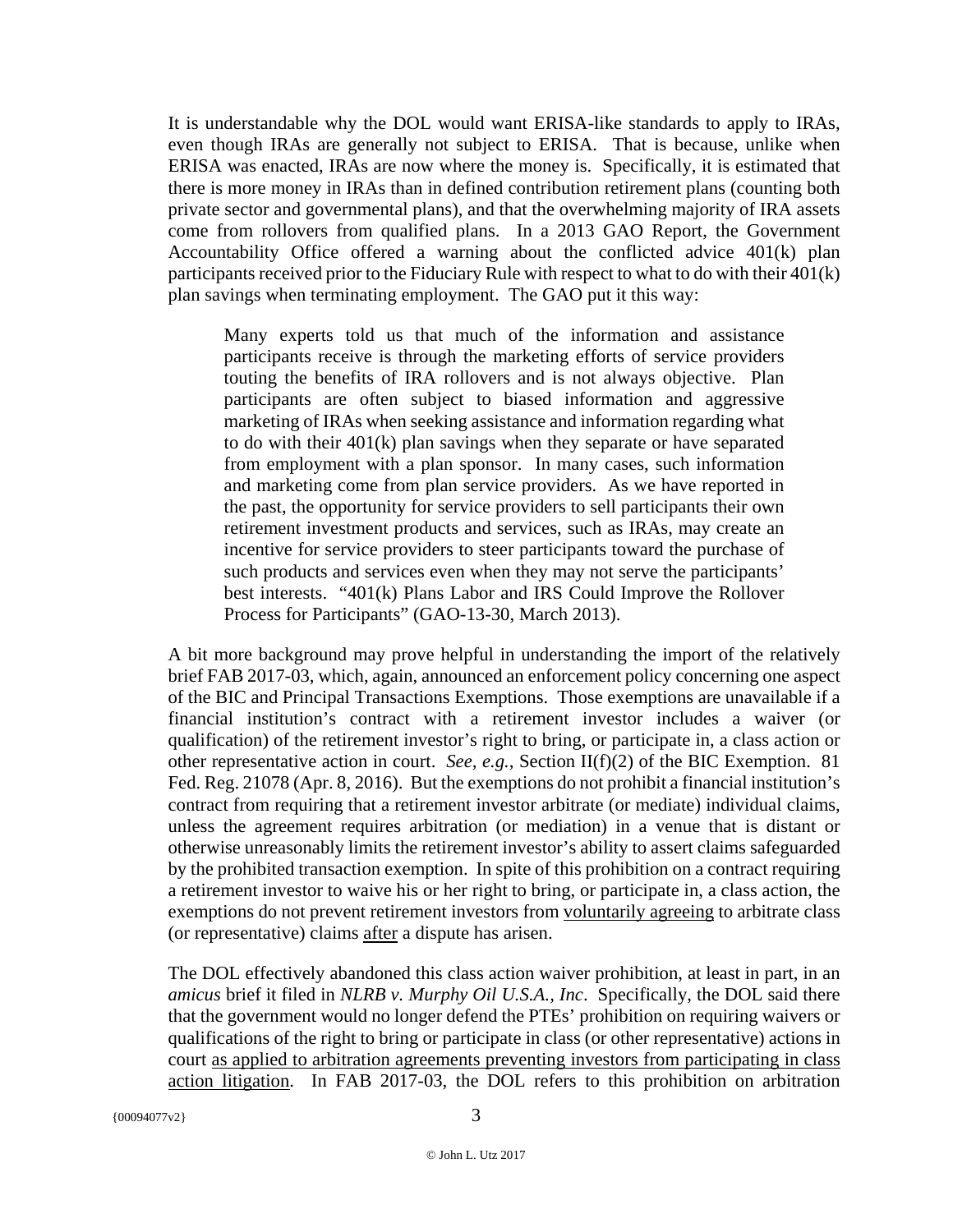agreements preventing investors from participating in class action litigation as the PTEs' "**Arbitration Limitation**." Following its earlier *amicus* brief in *Murphy Oil*, the DOL, in litigation to which it is a party, filed a brief in *Chamber of Commerce v. Acosta*, Case. No. 17-10238 ( $5<sup>th</sup>$  Cir. 2017), indicating that the BIC Exemption's condition restricting classlitigation waivers should be vacated in so far as it applies to arbitration clauses, because it cannot be harmonized with the Federal Arbitration Act and *AT&T Mobility LLC v. Concepcion*, 563 U.S. 333 (2011).

In FAB 2017-03, the DOL formalized its effective abandonment of the Arbitration Limitation in an enforcement policy. Specifically, the DOL said it will "not pursue a claim against any fiduciary based on failure to satisfy the BIC Exemption or the Principal Transactions Exemption, or treat any fiduciary as being in violation of either of these exemptions, if the sole failure of the fiduciary to comply with either the BIC Exemption or the Principal Transactions Exemption, is a failure to comply with the Arbitration Limitation in Section II(f)(2) and/or Section II(g)(5) of the exemptions." The DOL said this policy will continue as long as the exemptions include the Arbitration Limitation.

If a contract does not include an arbitration requirement, the prohibition on requiring an investor to waive his or her right to participate in a class action presumably remains in place. So, to take advantage of the DOL's enforcement policy, a contract must include an arbitration provision, and perhaps that arbitration provision must require that class claims themselves be arbitrated. In contrast, if an arbitration requirement applies only to individual claims, it is not clear the agreement could require a waiver of the right to pursue or participate in a class action without losing the protection of the PTEs.

Although one presumes the Arbitration Limitation may ultimately be removed from the exemptions, the DOL enforcement policy does not seem to protect fiduciaries and parties in interest from claims by private litigants. Even so, this is likely to be of little import. That is because the Arbitration Limitation does not apply during the transition period, and the DOL has purposed extending the transition period to July 1, 2019, by which time the DOL presumably will have eliminated the Arbitration Limitation from the exemptions. 82 Fed. Reg. 41365 (Aug. 31, 2017); 81 Fed. Reg. 21084 (Apr. 8, 2016) (Section IX of the BIC Exemption, captioned "Transition Period for Exemption").

**2.** *Tibble v. Edison Int'l***: The Tab for Choosing Retail Over Institutional Shares of Mutual Funds**. According attention to federal district court cases can prove a fool's errand. Those cases have limited precedential value (even as among judges on the same court) and dubious predictive value. But the recent district court decision awarding damages in *Tibble v. Edison Int'l*, 217 U.S. Dist. Lexis 130806 (C.D. Cal. 2017) bears comment given its pedigree as one of the seminal fee litigation class actions, its multiple stops at the Ninth Circuit, and its being the subject of one of the most ambiguous and least instructive attempts by the Supreme Court to interpret ERISA.

The *Tibble* class action was filed in 2007 on behalf of the Edison 401(k) Savings Plan and a class of participants and beneficiaries against the employer that sponsored the plan, its parent company (Edison), and various plan fiduciaries. The fiduciary defendants included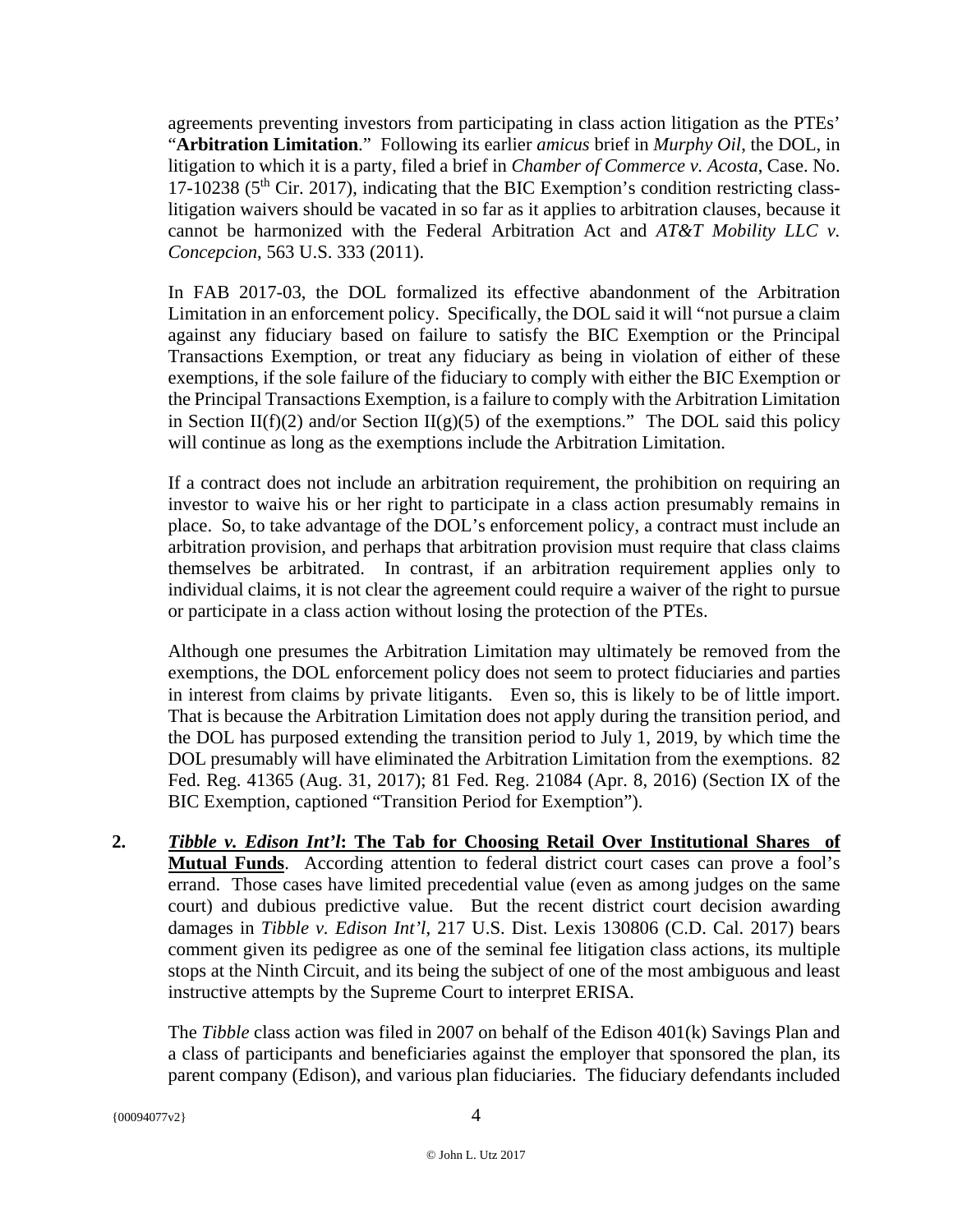a benefits committee and a trust investment committee that chose the investment options offered under the 401(k) plan.

By 2017, the remnants of the case concerned the plan fiduciaries' selection of retail shares, instead of institutional shares, of 17 mutual funds. These funds had been selected in 1999. The class action was filed in 2007, and the district court earlier concluded that the six year statute of limitations rule in ERISA Section 413(1) caused the applicable statute of limitations to run back to August 16, 2001. This 2001 date was important because many of the mutual fund choices the plaintiffs initially complained of were selected in 1999, outside the statute of limitations period.

In an earlier decision, the court had found that the defendants breached their fiduciary duties with respect to three mutual funds added after the August 16, 2001 commencement date for the statute of limitations. Somewhat confusingly, the court recounts this history in its latest decision concerning the 17 funds selected in 1999. One reason this is confusing is that the court's earlier decision, finding that the fiduciaries breached their fiduciary duties, also held that there was a breach with respect to three funds added before the 2001 commencement of the statute of limitations period. In the earlier trial, the plaintiffs had presumably chosen to address these three funds because they had undergone "significant changes" after the statute of limitations period commenced. All of this occurred before the Supreme Court effectively loosened the statute of limitations shackles by holding that a fiduciary has a continuing duty of "some kind" to monitor investments and remove imprudent ones, and if an alleged breach of this continuing duty occurs within six years of suit, the claim is timely. So, the district court's earlier decision addressing only three of the funds added before 2001 told only part of the tale concerning the group of funds added before 2001. Even so, the court's recent decision repeats the story of those three funds.

The history of the plan's investment offerings is worth recounting because the defendants argued that this history helped explain why choosing retail funds might have made sense. Before 1999, the plan contained just six investment options. In 1998, the plan sponsor and certain unions began collective bargaining negotiations. As a result of those negotiations, the plan's investment options were modified to introduce an array of up to 50 options, including 10 "core" options and a mutual fund "window" that included about 40 mutual funds. The plan was amended to provide for this investment option structure not only for union employees, but also for non-union employees. After these modifications, participants could choose from a variety of investment options, including pre-mixed portfolios, a money market fund, bond and equity funds, an employer stock fund, and dozens of other mutual funds.

Prior to the addition of the mutual fund window in March 1999, in response to collective bargaining negotiations, the plan sponsor, Southern California Edison, a subsidiary of Edison International, paid the entire cost of the services provided by the plan's recordkeeper, Hewitt Associates. But with the addition of mutual funds, revenue sharing became available and was used to offset a portion of the recordkeeping expenses. The recordkeeper then billed the plan sponsor for the amount remaining after deducting the amount it received as revenue sharing from the mutual funds.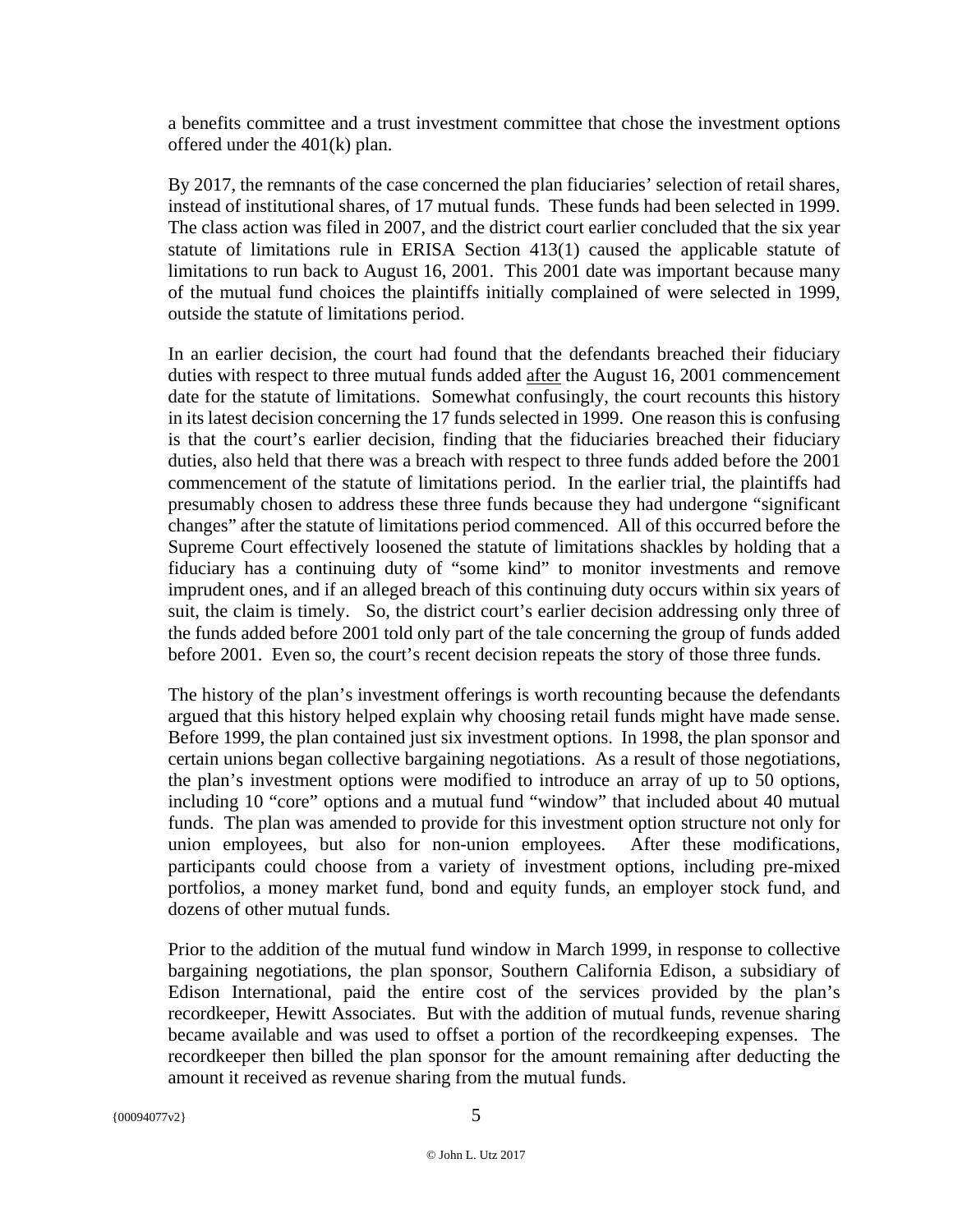The employer asserted that the use of revenue sharing to offset recordkeeping costs had been discussed with the unions during negotiations, and that the unions had been advised revenue sharing monies would cause some administrative costs to be partially offset by those amounts. And, the employer asserted, the arrangement was disclosed to plan participants on multiple occasions.

The plaintiffs filed the class action in 2007. In 2009, the district court granted partial summary judgment in the defendants' favor as to the majority of the plaintiffs' claims. Specifically, the court ruled for the defendants on the following claims: (1) whether the defendants breached their fiduciary duty by selecting mutual funds for the plan that did not perform as well as Frank Russell Trust Company low-cost index funds; (2) whether the plan sponsor's receipt of revenue sharing from certain mutual funds, which offset its payments to its recordkeeper, Hewitt Associates, constituted a prohibited transaction under ERISA Section  $406(b)(2)$  and  $(b)(3)$ ; (3) whether the defendants violated specific plan document provisions under ERISA Section 404(a)(1)(D) by allowing some of the fees paid to Hewitt Associates to come from revenue sharing arrangements; (4) whether the defendants violated the plan documents by allowing some of the compensation for the plan trustee, State Street, to be paid from float; (5) whether allowing State Street to retain float constituted a prohibited transaction under ERISA Section  $406(a)(1)(D)$ ; and (6) whether the defendants violated their duties of prudence and loyalty under ERISA Section  $404(a)(1)(B)$  by doing any of the following: (a) selecting sector funds, especially the "poorly performing" T. Rowe Price Science & Technology Fund, for inclusion in the plan in 1999, (b) including a money market fund in the plan rather than a stable value fund, and (c) structuring the Edison stock fund as a unitized fund instead of a direct ownership fund.

Well, that was 2009 when the defendants were granted partial summary judgment on most of the plaintiffs' claims. The case was still kicking eight years later, in 2017, because the district court also ruled that some of the plaintiffs' claims were barred by the statute of limitations, and this issue eventually returned to the court on remand. The district court read earlier Ninth Circuit precedent as indicating that there is no "continuing violation theory" applicable to claims subject to ERISA's statute of limitations. As a consequence, the court barred the plaintiffs' claims relating to most of the retail mutual funds added to the plan in 1999 and 2000 (that is, prior to the 2001 commencement of the statute of limitations period).

After the summary judgment ruling, two issues went to trial. The first was whether the defendants violated their duties of loyalty or prudence by selecting retail share mutual funds, rather than institutional share mutual funds. The institutional shares were said to be identical except the fees were lower than those for the retail shares. The second issue was whether the defendants violated their duty of prudence by selecting a money market fund that allegedly charged excessive management fees.

With respect to the mutual fund share class issue, the plaintiffs argued that the defendants violated their duties of loyalty and prudence by investing in the retail share classes of six mutual funds. As noted earlier, three of these had been chosen after the statute of limitations period, so the plaintiffs challenged the initial investment decisions with respect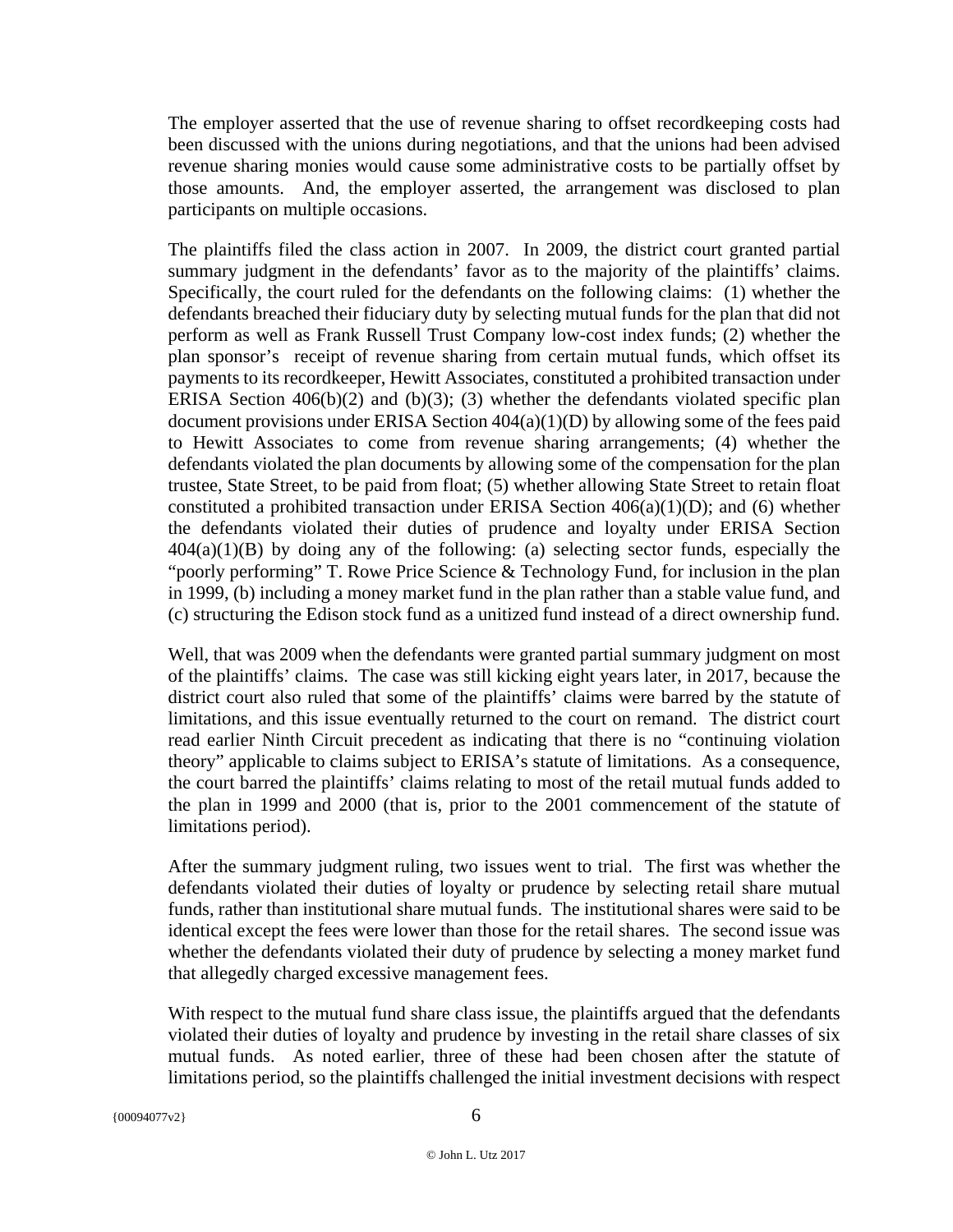to those funds. The other three were added before the statute of limitation period, so the plaintiffs challenged the failure to switch to an institutional share class upon the occurrences of purported "significant changes" in circumstances that occurred within the limitations period.

The court did not find a violation of the duty of loyalty. The evidence did not point to the fiduciaries choosing funds in order to capture revenue sharing. The court observed that over a period from 2002 to 2008, the investment selections for the plan demonstrated a general trend toward selecting mutual funds with reduced revenue sharing. In particular, in 33 out of 39 instances, changes to the plan's mutual fund investment lineup resulted in either a decrease or no net change in the revenue sharing received by the plan. In only six of 39 instances did the mutual fund replacements increase the revenue sharing being paid. The court found that this "overall pattern is not consistent with a motive to increase revenue sharing." Further, the court examined email conversations among staff members in 2003 when investment changes were being recommended for consideration by the investment committee. The staff recommended adding six mutual funds, and in the case of each, the investment committee selected the share class with the lowest expense ratio and the lowest revenue sharing, with the exception of one fund which offered no revenue sharing in either share class. The court, therefore, concluded that the 2003 changes were not motivated by the desire to capture revenue sharing. So, the court held that the defendants did not breach their duty of loyalty in selecting the funds.

Prudence, however, was a different story. With respect to the three funds added within the statute of limitations period (after August 16, 2001), institutional share classes were available, yet the defendants chose retail shares. Notably, the court concluded that the defendants had not presented any evidence that they had considered or evaluated the different share classes of the funds when they were added to the plan. Although the defendants argued the investment selection process was reasonable and thorough because the defendants relied on independent investment advice, the court said securing independent advice is evidence of a thorough investigation but it is not a complete defense to a charge of imprudence. And, the court concluded, the defendants did not offer any credible reasons why they would choose the retail share class of funds instead of the institutional share class.

The court easily rejected three possible reasons for choosing the retail share classes: (1) the retail share classes had performance histories and Morningstar ratings, but the institutional share classes did not, (2) changes to the plan would cause confusion among plan participants. and (3) institutional share classes had minimum investments that might have precluded the plan from investing in them (the court clearly thought any such minimum would be waived if the plan had inquired about that possibility). The upshot was that the court concluded "a prudent fiduciary acting in a like capacity would have invested in the institutional share classes," and the defendants therefore violated their duty of prudence with respect to the three funds added to the plan during the statute of limitations period.

As to three funds added before the statute of limitations period, the plaintiffs argued those funds "underwent significant changes during the statute of limitations period that should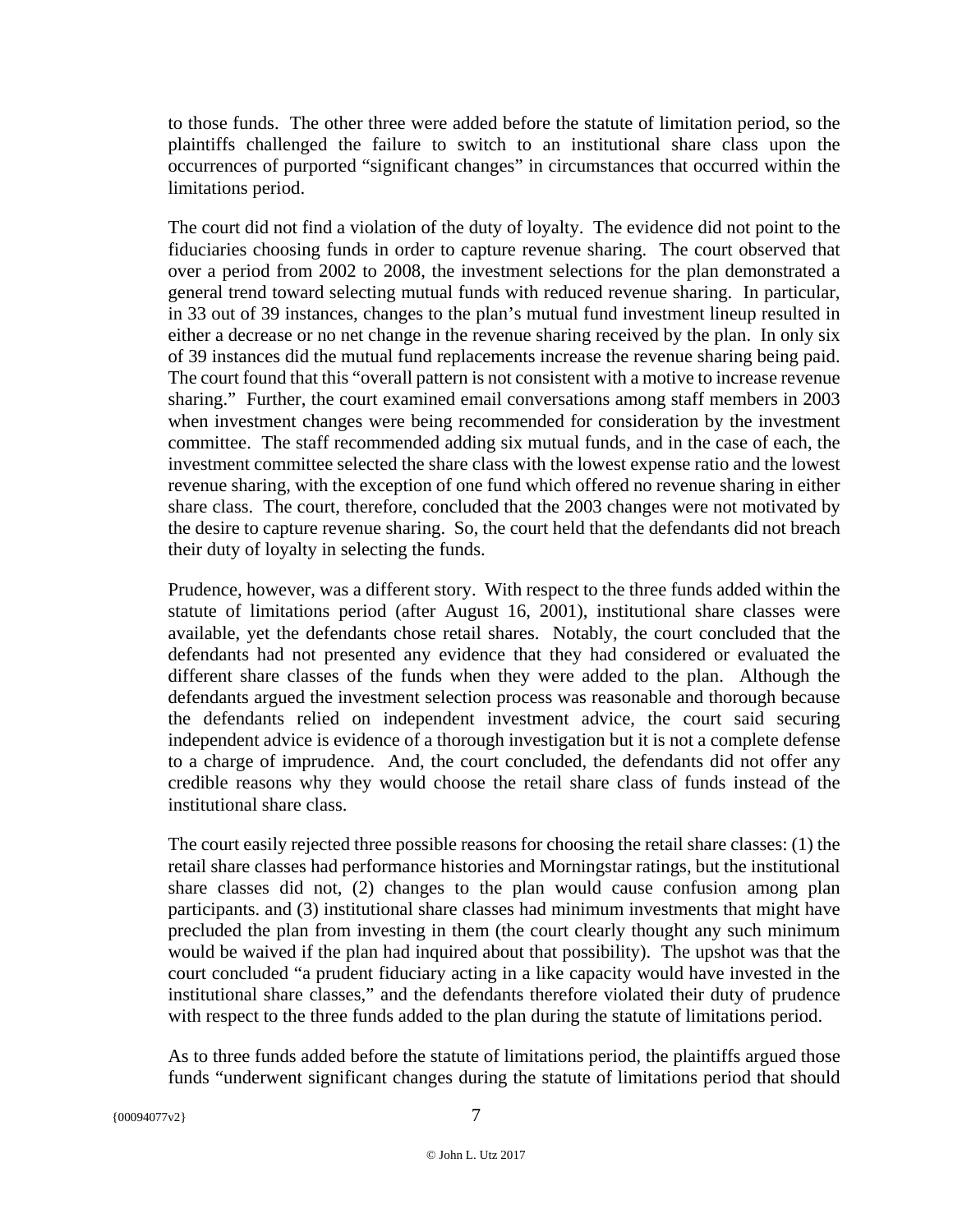have triggered the Defendants to conduct a full due diligence review of the funds . . .." The court, though, found that the plaintiffs had not met their burden of showing that a prudent fiduciary would have reviewed the available share classes and associated fees for those funds due to changes in circumstances. This ruling with respect to the funds added prior to commencement of the statute of limitations period became moot following the Supreme Court's consideration of the case, and that Supreme Court ruling is what led the court recently to address not just three, but 17, funds added before the statute of limitations period commenced.

The Ninth Circuit affirmed the district court's opinion in its entirety. The plaintiffs argued to the Ninth Circuit that the district court should have allowed them to argue the defendants had breached their duty of prudence with respect to all of the funds added prior to the statute of limitations period. Although the defendants agreed they had a duty to monitor and review funds for which circumstances had changed, potentially making continued investment in those funds imprudent, they argued the plaintiffs had not met their burden of showing circumstances had sufficiently changed to trigger that obligation.

The Supreme Court reversed the Ninth Circuit's conclusions about the statute of limitations. The Supreme Court held that whether or not there has been a significant change in circumstances from when an investment was selected, a fiduciary's allegedly imprudent retention of an investment is enough to trigger the running of a new statute of limitations period. The Supreme Court remanded the case to the Ninth Circuit for reconsideration in light of its decision. Unhelpfully, the Supreme Court expressed no view on the scope of the defendants' continuing fiduciary duty to monitor investments and remove imprudent ones, referring instead to fiduciaries having a continuing duty "of some kind" to monitor investments and remove imprudent ones. One can sum up the Court's guidance in three sentences. First, the Supreme Court concluded that "under trust law, a fiduciary normally has a continuing duty of some kind to monitor investments and remove imprudent ones." Second, as a consequence of this continuing duty, a "plaintiff may allege that a fiduciary breached the duty of prudence by failing to properly monitor investments and remove imprudent ones." Third, "so long as the breach of the continuing duty occurred within six years of suit, the claim is timely."

On remand, the Ninth Circuit itself remanded the case to the district court to consider whether there was a breach of fiduciary duty. It remanded because the existing record did not establish what the result would have been had the "standards" set by the Supreme Court been applied. The Ninth Circuit directed the district court on remand to decide if "regardless of whether there was a significant change in circumstances, Edison should have switched from retail-class fund shares to institutional-class fund shares to fulfill its continuing duty to monitor the appropriateness of the trust investments."

Although at the initial trial, the case focused on six funds – only three of which were added before the original August 16, 2001 statute of limitations date (presumably because these were the only three funds the plaintiff concluded it could argue had significantly changed since they were originally added) – the parties on remand following the Supreme Court ruling agreed there were 17 mutual funds at issue. For each of these funds, the retail class,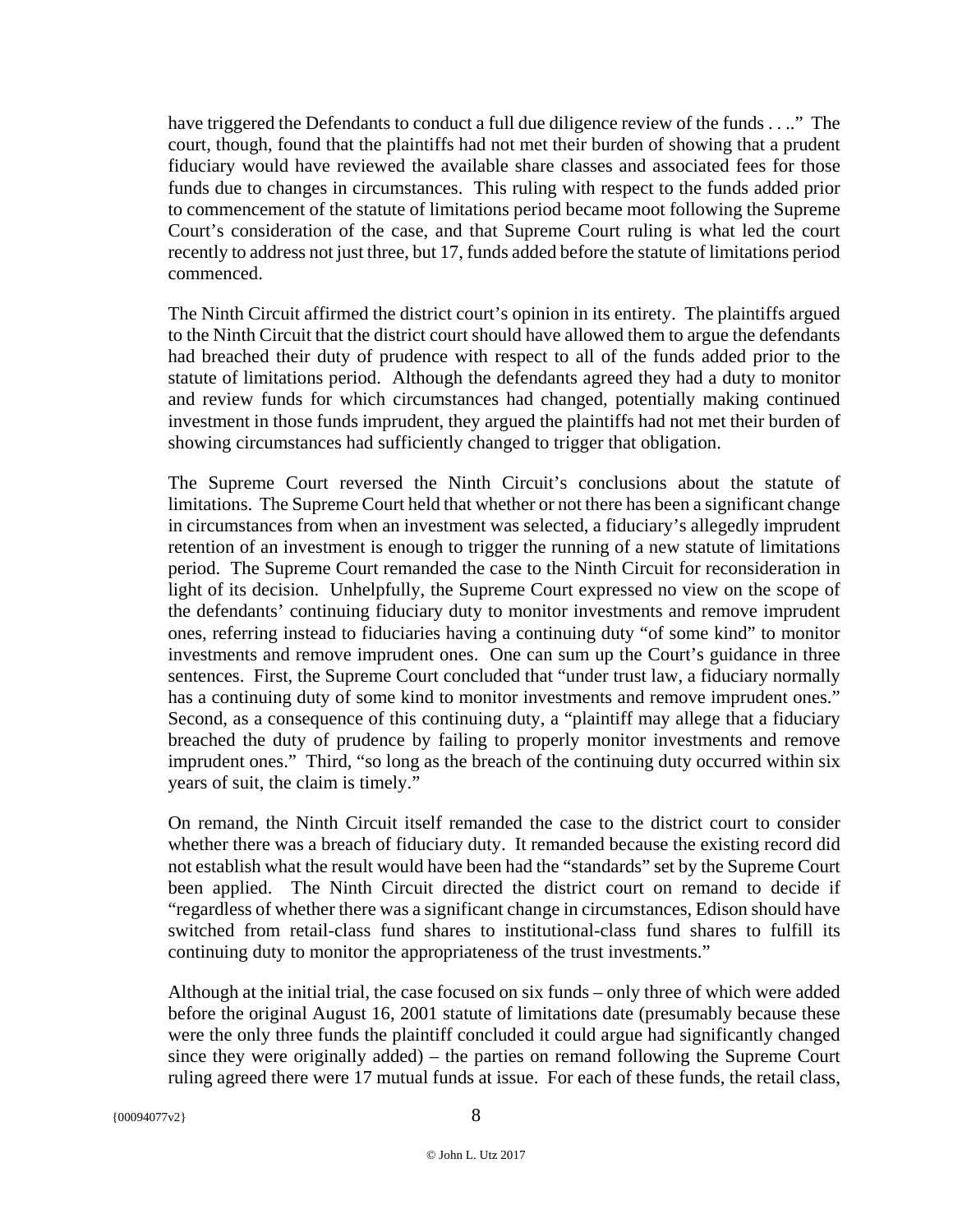rather than the institutional class, had been chosen for the plan's investment options in March 1999. (The parties did not seem to attempt to re-litigate issues concerning the three funds added during the original statute of limitations period, and with respect to which the court had earlier found the defendants liable.) These 17 funds remained in the plan beyond the August 16, 2001 statute of limitations date, and many remained in the plan until February 1, 2011, when all mutual funds were removed from the plan. For 14 of the 17 funds, institutional shares were available before the August 16, 2001 statute of limitations date, and for the other three, institutional shares became available during the statutory period.

The court said the defendants did not consider the possibility of using institutional shares until 2003. Although the defendants conceded they should have considered institutional shares earlier, they asserted that a hypothetical prudent fiduciary who had considered them earlier would still have used some retail shares in order to generate revenue sharing to be used to defray some recordkeeping costs. Otherwise, Edison would have been required to bear the entire cost of the recordkeeper without revenue sharing, and this might have prompted Edison to make plan changes, perhaps by modifying the investment lineup or imposing a requirement that plan participants bear recordkeeping costs directly. The defendants conceded that for seven of the funds a prudent fiduciary might have switched to institutional shares. That is because the revenue sharing accorded the plan from those funds was less than the fee difference between the retail and institutional share classes. In other words, for those seven funds the additional fee for the retail share class would not have been fully returned to the plan in the form of revenue sharing.

The district court noted the Supreme Court's remarkably imprecise conclusion that a fiduciary has a "continuing duty of some kind to monitor trust investments and remove imprudent ones." (Emphasis added.) Even if the initial investment decision was made prior to the six year statutory period, the court said if the plan fiduciaries did not "conduct the sort of review that a prudent fiduciary would have conducted" regarding the investment within the statutory time period, they breached their fiduciary duty of prudence. As to the defendants' argument that if they had followed a proper process they could still have invested in the retail class shares to take advantage of revenue sharing, the court said it was too late to make that argument. But even if it wasn't too late, the court said arguing that the fiduciaries might have chosen higher cost retail shares with revenue sharing for the purpose of defraying recordkeeping costs would contradict the defendants' previous arguments that the fiduciaries did not consider revenue sharing in making investment decisions. Although it would seem to be *dicta*, the court notably seemed to suggest that the fiduciaries could not choose "otherwise imprudent" investments specifically to take advantage of revenue sharing. Perhaps if a "prudent" investment included revenue sharing, the defendants would have been allowed to select such a fund for the purpose of using revenue sharing proceeds to pay recordkeeping costs, instead of applying revenue sharing to other possible uses (such as increasing participants' account balances), though the court did not say so.

**Can Retail Shares be Prudent?** The court rejected the suggestion that using retail classes with revenue sharing was better for plan participants because if Edison had no revenue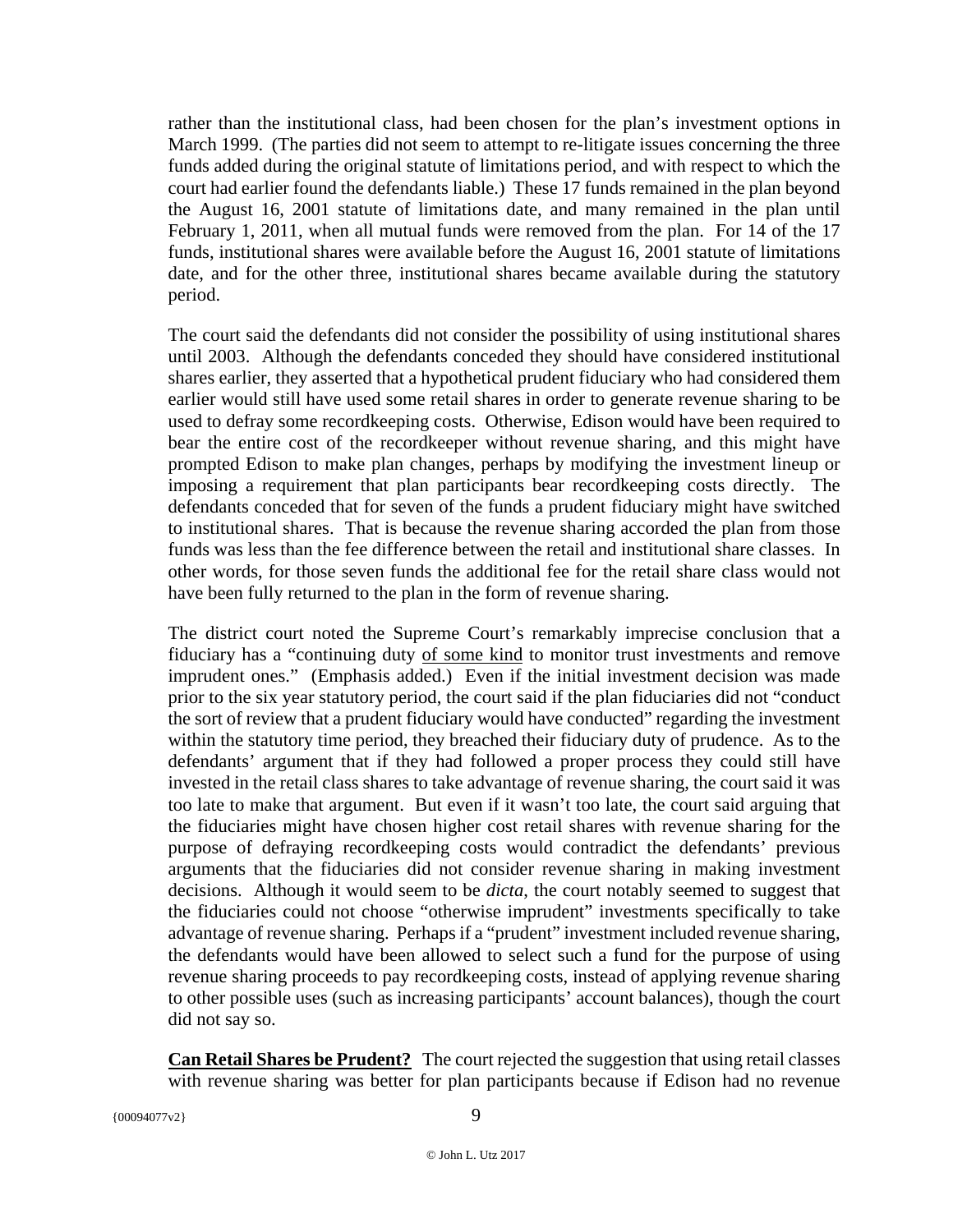sharing to defray recordkeeping costs it would have reallocated plan administrative costs to plan participants. The court said this was speculative and inconsistent with the court's previous findings that the defendants were not motivated by recouping revenue sharing when they made their investment decisions. The court also seemed quite skeptical that a \$1.1 million increase in recordkeeping costs would cause the employer to restructure its plan. The district court summed this up as follows:

The Court finds that no prudent fiduciary would purposefully invest in higher cost retail shares out of an unsubstantiated and speculative fear that if the Plan settlor were to pay more administrative costs it may reallocate all such costs to Plan participants. For all 17 mutual funds at issue, a prudent fiduciary would have invested in the lower-cost institutional-class shares.

This may leave open the possibility that the court would find no fiduciary breach where an employer (or other plan sponsor) has clearly and unequivocally informed plan fiduciaries that the employer (or other plan sponsor) will not pay recordkeeping expenses (or will not pay recordkeeping expenses above a certain dollar level). In that event, the court's ruling would not seem to preclude a fiduciary from considering the possibility of utilizing retail shares in order to pay for recordkeeping costs, at least in part, with revenue sharing, rather than charging participants' accounts a recordkeeping charge in direct fashion. Even if the court's ruling would not preclude this, a question would remain as to the "fairness" of effectively charging the accounts of participants invested in revenue-sharing-paying funds with recordkeeping expenses of participants not utilizing revenue-sharing-paying funds, and whether doing so violates ERISA. This "participant equity" issue was not, however, before the court.

**Calculating Damages**. So, the district court concluded that for all 17 mutual funds at issue there was a fiduciary breach by failing to offer the lower-cost institutional class shares. The next question was when that breach occurred, which would be important in determining damages.

The court found that the defendants were liable for breaching their duty to monitor from the first day of the statute of limitations period, August 16, 2001, onward. That is because the court concluded that absent the fiduciary breaches, prudent investments would have been made immediately – either on August 16, 2001, or if there was not an institutional share class on that date (which was the case for three of the 17 funds), the first day institutional share funds first became available. The court said this was the right result even if the defendants could show it would have taken them months to actually make a switch in funds. (The defendants argued that once a prudent fiduciary decided to switch share classes, it would take two to five months to actually make the switch; the court seemed skeptical, noting other testimony that a change in share class could be accomplished in much less time; one witness asserted that such a change could occur in one day!) Fundamentally, the court held that the defendants should always have known of the existence of the institutional share classes, and as breaching fiduciaries they are liable to make plaintiffs whole regardless of how long it takes the fiduciaries to cure the breach. With respect to the three mutual funds in which an institutional share class first became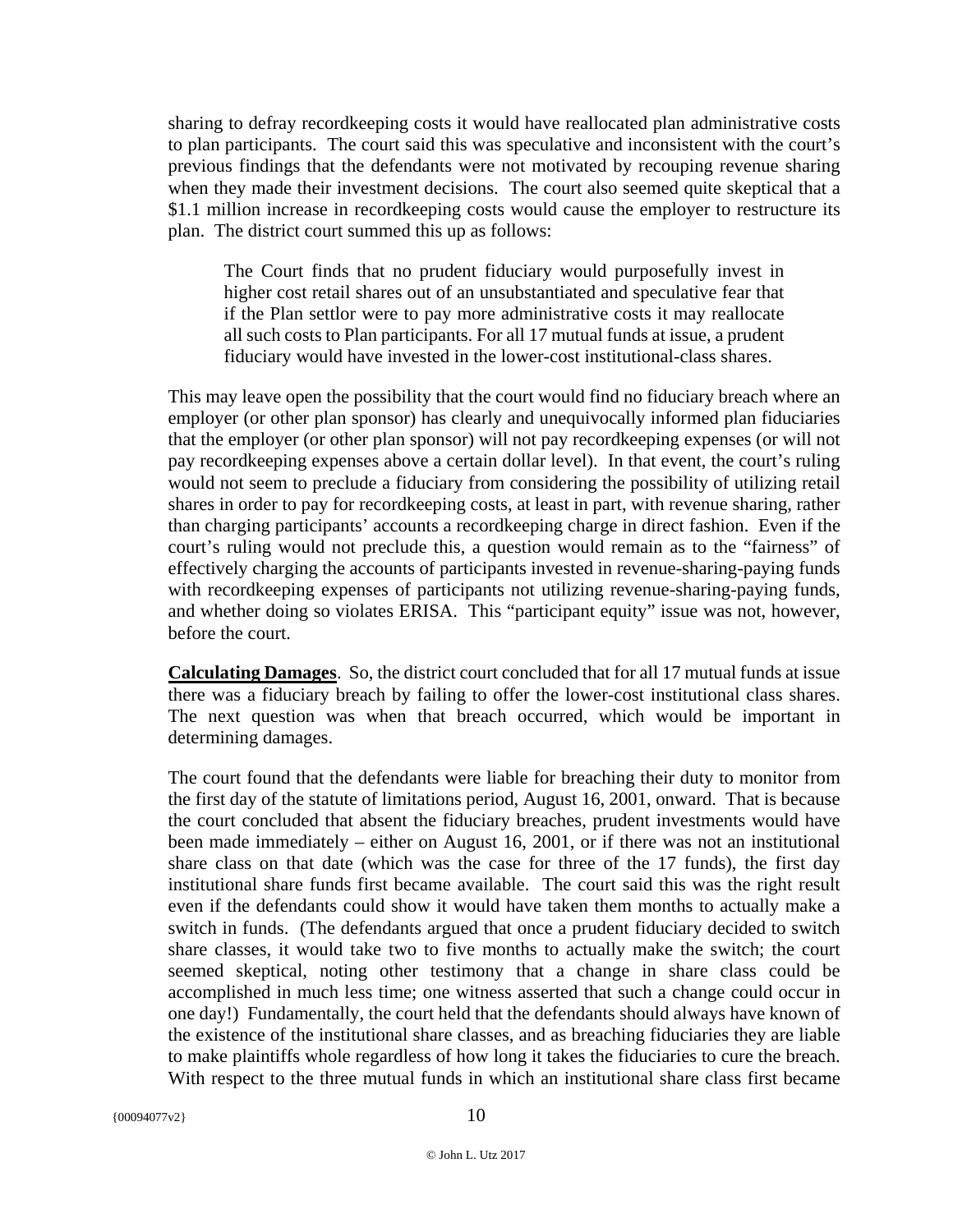available after 2001, the court seemed comfortable concluding that there was a breach the first day those classes became available because "such share classes are advertised approximately six months before becoming available and therefore a reasonably prudent fiduciary – recognizing that switching share classes would reduce fees without any downside – would have substantial time to prepare for a day-one switch."

The court said it was not suggesting that in all duty-to-monitor cases a fiduciary breaches her or his duty the first day a fund becomes imprudent. Instead, "reasonable fiduciaries are not expected to take a daily accounting of all investments, and thus the reasonable discovery of an imprudent investment may not occur until the systematic consideration of all investments at some regular interval." But, the court said, the facts of the instant case were extreme. There was no "credible argument that a reasonable fiduciary only would have discovered these share classes during some later annual review." Although the court conceded that "there may be times when a reasonable fiduciary suspects an imprudent investment, but waits until she engages in a regularly scheduled systematic review to confirm her suspicion and properly reinvest the funds elsewhere," the current case was not such a circumstance. Instead, because the institutional share classes were "otherwise *identical* to the retail share classes, but with lower fees, a prudent fiduciary would know immediately that a switch is necessary."

The calculation of damages up to January 1, 2011, when the mutual funds were removed as investment options, was fairly straightforward. Those damages were determined by calculating the profits the plan would have accrued if it had invested in the available institutional share classes instead of the retail share classes. The parties had stipulated that this amount was roughly \$7.5 million. But the parties disagreed about how to calculate damages from 2011 to the present. After noting Ninth Circuit precedent indicating that trial courts are given "significant leeway" in calculating a reasonable approximation of damages when precise calculations are impractical, the court cited the early Second Circuit decision in *Donovan v. Bierwirth* for the principle that as among several reasonable and alternative investment strategies, "the court should presume that the funds would have been used in the most profitable of these." And any doubt or ambiguity should be resolved against the breaching fiduciaries.

The parties proposed four methods for determining how to calculate damages from 2011 to the present. The plaintiffs argued for using the returns of an S&P 500 index fund. The defendants argued for using (1) the statutory post-judgment interest rate set out in 28 USC § 1961, or if the court refused to use the statutory post-judgment interest rate, (2) the returns of the plan's target date funds. Although it is not entirely clear which party proposed it, the court also considered using the returns of the plan as a whole.

The court explained that it must first determine which of these four methods, if any, constituted a "reasonable approximation" of the damages suffered. From among the reasonable approximations, the court should then choose the most profitable investment strategy.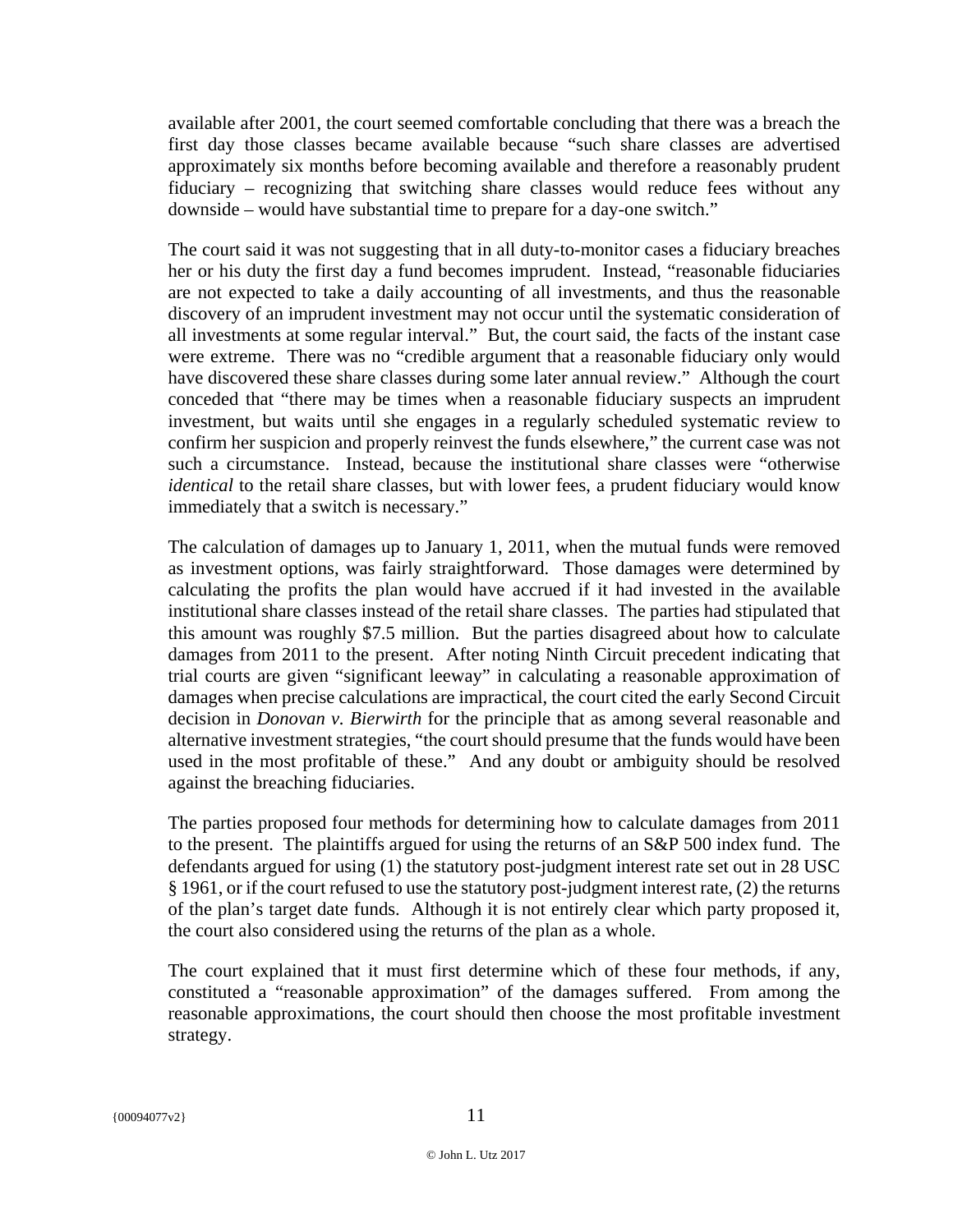The court rejected the plaintiffs' suggestion that returns for the plan's S&P 500 index fund be used. In spite of precedent for doing so in *Tussey v. ABB, Inc.*, 2012 U.S. Dist. Lexis 45240 (W.D. Mo. March 31, 2012), the court concluded that the returns of an S&P 500 index fund would not be a reasonable approximation of damages in the current case. This was so for at least a couple of reasons. The first was that actual investment in the plan's S&P 500 index fund was modest. That fund held a "rather small" portion of the plan's assets. So, it was relatively unlikely participants would, but for the breaches, have invested their monies in the S&P 500 index fund. This was important because the Second Circuit's precedent in *Donovan v. Bierwirth* instructed that "in determining what the Plan would have earned had the funds been available for other Plan purposes, the district court should presume that the funds would have been treated like other funds being invested in the same period in proper transactions." More pointedly, the court said there was no evidence that any participant who previously invested in the removed mutual funds in 2011 specifically moved his or her investment to the plan's S&P 500 index fund. The second reason the S&P 500 index fund was not a good measure for determining damages was the pure stock nature of the fund. That is, there was no reason to believe investors whose investment strategy had been to invest in "diversified mutual funds would then decide to switch strategies and invest in a pure equity fund, which includes high risk and reward." The court therefore found that using an S&P 500 index fund as an approximation of damages would be "unambiguously irrational" due to evidence that it was "a small portion of the Plan's assets and would constitute a dissimilar investment strategy."

In contrast, the court found that the plan's returns were a reasonable approximation of the damages suffered from 2011 to present. The court rejected the plaintiffs' argument that those returns should be modified, by excluding investments in money market and TIPS funds because they had declined in value, or by omitting an employer stock fund or brokerage window. These were all part of the plan's array of investments, so they were all to be included in determining the plan's return.

As to the possibility of considering the target date funds or statutory interest rate, the court said it was unnecessary to conclude whether they were reasonable options because they would have been less profitable for participants than the reasonable approximation determined by the plan's returns. Because the court was to select the most profitable among the reasonable and alternative investment strategies, these lower returning options were irrelevant. Nonetheless, the court did conclude that both the target date fund returns and the statutory rate would be unreasonable. As to the target date funds, which served as the default investment under the plan, the court noted that over 50 percent of participants had affirmatively chosen not to invest in those funds and said it would be "unreasonable to bind the lost investment opportunity to the exact investments they consciously chose to avoid."

The court found the statutory rate to be wholly inapt. That is because the case at hand concerned damages to compensate for a lost investment opportunity, "not a car accident in which it may be reasonable to place a sum of possible damages in escrow without risk to ensure the injured party gets paid."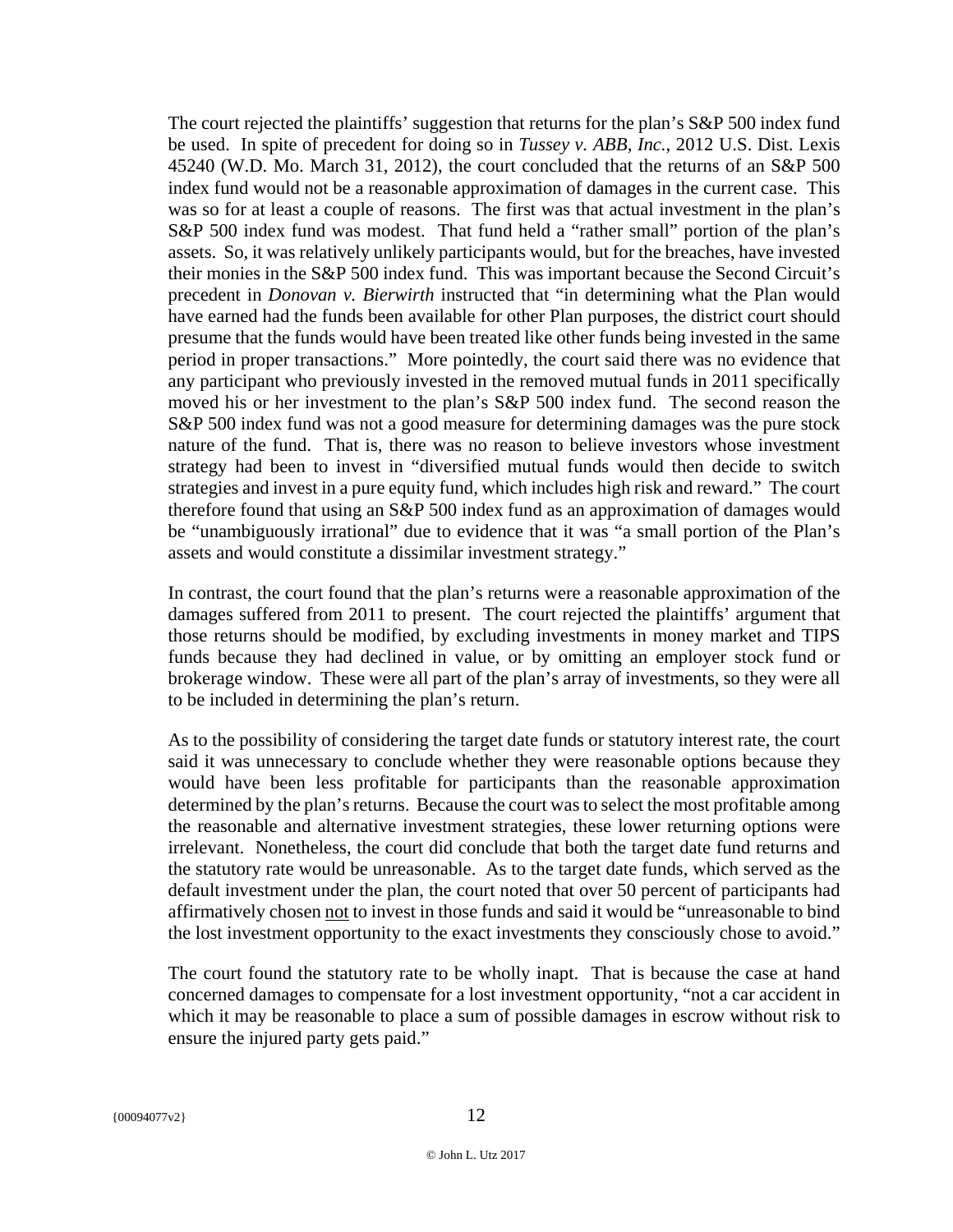It has been reported that, following the district court decision, the parties stipulated that utilizing the designated methodology for calculating damages, the plan's losses were roughly \$13.1 million as of July 1, 2017. This presumably includes both the \$7.5 million previously agreed to for the period during which the mutual funds remained in the plan, plus another roughly \$5.6 million for the period from early 2011 to mid-2017, with the \$5.6 million calculated using the plan's return rate from early 2011 on.

**3. Health Plan TPAs as Fiduciaries: Fee Disputes**. In recent months, many lawsuits have been filed against Blue Cross Blue Shield of Michigan, alleging that it breached fiduciary duties under ERISA, and engaged in prohibited transactions, by charging self-insured health plans "hidden" and unauthorized fees. The cases appear to be the legacy of the Sixth Circuit's earlier decisions in *Hi-Lex Controls, Inc. v. Blue Cross Blue Shield*, 751 F.3d 740 (6th Cir. 2014) ("**Hi-Lex**") and *Pipefitters Local 636 Ins. Fund v. Blue Cross & Blue Shield of Mich.*, 722 F.3d 861 (6th Cir. 2013) ("**Pipefitters IV**"). *Hi-Lex* and *Pipefitters IV* raise the prospect that health plan TPAs may be considered fiduciaries not only in deciding appeals of benefit claims, but also because of control they may exert over monies paid to them by plans or plan sponsors in connection with their TPA services.

As noted, these new actions appear to be the progeny of *Hi-Lex*. A threshold question in *Hi-Lex*, and *Pipefitters IV* before it, was whether Blue Cross Blue Shield of Michigan ("**BCBSM**") acted as a fiduciary in its dealings with a health plan it served as third party administrator. The Sixth Circuit concluded in *Hi-Lex* that BCBSM, apparently under its standard administrative services contract, breached its ERISA fiduciary duties by inflating hospital claims with hidden surcharges, in order to retain additional administrative compensation. BCBSM argued both that it was not acting as a fiduciary, and that it was not charging hidden surcharges but instead merely collecting amounts it was required to pay to the State of Michigan. As to the latter argument, Michigan required BCBSM to pay a portion of its revenues to the state to subsidize the cost of health care for senior citizens. The amount BCBSM was required to pay the state was one percent of BCBSM's "earned subscription income." This is sometimes referred to in the BCBSM court cases as BCBSM's Medigap obligation. Importantly, Michigan did not prescribe the method by which BCBSM must fulfill its one percent Medigap obligation to the State, and BCBSM chose to collect the funds necessary to cover this obligation through the assessment of what it called an "other than group" or "OTG" fee.

As described in *Pipefitters IV*, which concerned the same standard BCBSM administrative services contract later at issue in *Hi*-Lex, BCBSM negotiated discounts with health care providers under which, for example, BCBSM would pay, say, \$100 for a procedure for which a provider would normally bill an individual \$120. BCBSM collected the OTG fee by not passing through the entire \$20 discount it negotiated in the example above, but instead billing its administrative services customers \$101 for the procedure for which BCBSM had only paid \$100. The extra \$1 was then used by BCBSM to pay its Medigap obligation to the State of Michigan. BCBSM argued that in doing this, it merely acted as a "pass-through."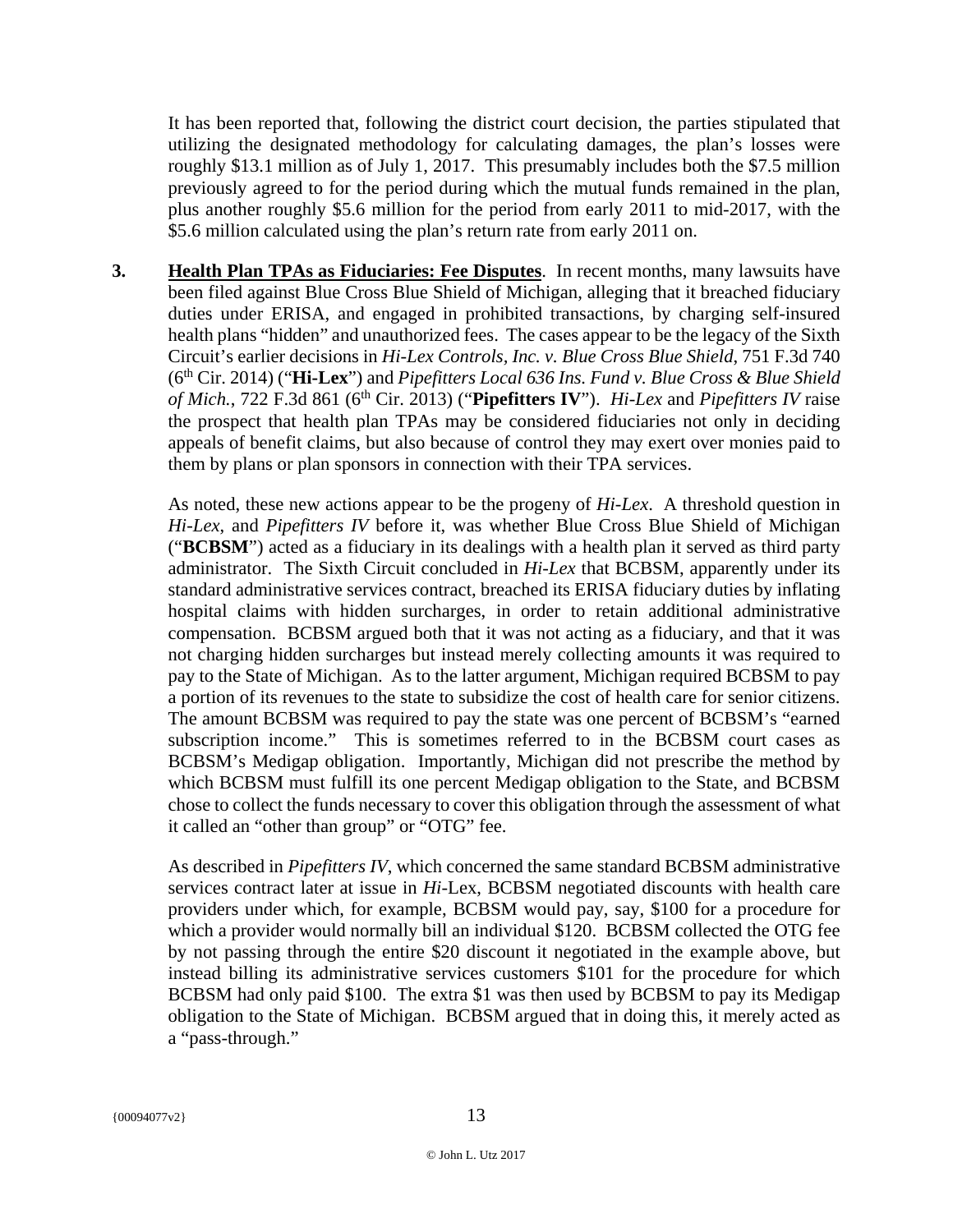The Sixth Circuit in *Hi*-*Lex* concluded that BCBSM acted as a fiduciary in collecting its fees. To get to this conclusion, the court needed to distinguish its precedent in *Seaway Food Town, Inc. v. Medical Mutual of Ohio, 347 F.3d 610 (6<sup>th</sup> Cir. 2003) ("Seaway"). In* Seaway, the court rejected a plan's claim that it was improper for a TPA to fail to pass negotiated discounts on to the plan. Importantly, in *Seaway* the relevant contract provision stated that provider discounts negotiated by the TPA were "for the sole benefit of [the TPA] and [the TPA] will retain any payments resulting therefrom." The Sixth Circuit held in *Seaway* that "where parties enter into a contract term at arm's length and where the term confers on one party the unilateral right to retain funds as compensation for services rendered with respect to an ERISA plan, that party's adherence to the term does not give rise to ERISA fiduciary status unless the term authorizes the party to exercise discretion with respect to that right."

But in *Pipefitters IV*, decided 10 years after *Seaway*, the court concluded that the BCBSM administrative services contract was, unlike the one in *Seaway*, too vague to enable BCBSM to escape fiduciary status. The BCBSM contract provided merely that "any cost transfer subsidies or surcharges ordered by the State Insurance Commissioner as authorized pursuant to [Michigan law] will be reflected in hospital claims costs contained in Amounts Billed" to the plan. The BCBSM contract did not set forth a dollar amount for the OTG fee or even a method by which the OTG fee would be calculated. The court described the language that "any cost transfer subsidies or surcharges . . . will be reflected" as "opaque," and said it did not in any way constrain BCBSM's discretion to charge or set the OTG fee. BCBSM, of course, argued that the Michigan Insurance Commission fixed the rate at one percent, so it in fact did not have discretion. But although it was true that the State of Michigan did fix BCBSM's Medicaid obligation at one percent of all of its earned subscription income (including income earned from individual customers, group customers, and administrative services customers like the plaintiff), the State did not fix the rate BCBSM could charge each customer and, "crucially," the administrative services contract between BCBSM and the plaintiff benefit fund did not fix the rate to be charged.

Also hurtful to BCBSM's position, not all administrative services customers paid the OTG fee. In fact, the plaintiff plan was not required to pay the fee after a particular date, suggesting that BCBSM had discretion in the way it collected funds to defray its one percent Medigap obligation to the State of Michigan. The Sixth Circuit therefore concluded in *Pipefitters IV* that BCBSM had acted as a fiduciary by reason of its discretion in collecting the fee, and that BCBSM used these discretionarily-collected OTG fees "for [its] own account" – specifically, to satisfy its independent Medigap obligation to the State of Michigan. The court held that this was self-dealing prohibited under Section 406(b)(1).

**Plan Assets**. In *Hi-Lex*, the court engaged in a similar analysis. There, BCBSM tried to distinguish *Pipefitters IV* by arguing that the funds used to pay the disputed amounts in the instant case were Hi-Lex's corporate assets, not "plan assets." In *Pipefitters IV* the monies paid to BCBSM had come from a multiemployer trust account, but in *Hi-Lex* the funds did not come from a formal trust account; they instead came from the company's general funds and employee contributions.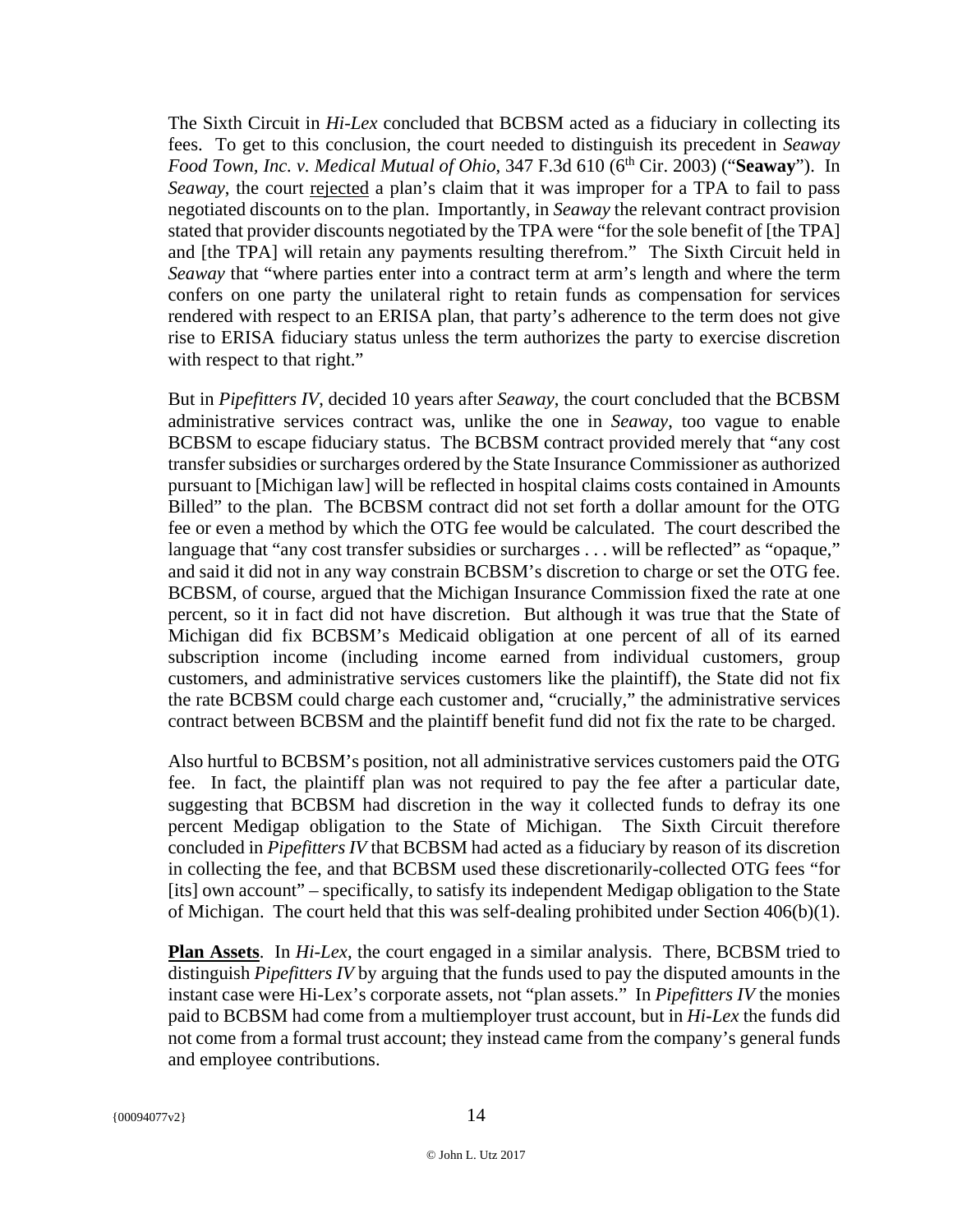The Sixth Circuit rejected this argument that the monies at issue were not plan assets. It began by noting the DOL's position that employee contributions, which served as one of the sources of the payments to BCBSM under its administrative services contract, constitute plan assets once they are "segregated from the employer's general assets." 29 CFR  $\S$  2510.3-102(a)(1). So, amounts deducted from Hi-Lex employees' paychecks and sent to BCBSM to pay claims and administrative costs constituted plan assets.

The court then concluded that the employer contributions Hi-Lex sent to BCBSM were plan assets. The court's analysis on this point was a bit jumbled, but the court seemed to conclude that the employer contributions sent to BCBSM were plan assets, at least in part, because of the parties' understanding that, as TPA, BCBSM would be holding funds to pay the health care expenses of plan beneficiaries. And, quoting DOL Advisory Opinion 92- 24A, the court said "drawing benefit checks on a TPA account, as opposed to an employer account, may suggest to participants that there is an independent source of funds securing payment of their benefits under the plan." BCBSM argued vigorously that it was of consequence that neither it nor Hi-Lex had a separate bank account set aside exclusively to hold funds intended to pay enrollees' health expenses. But the court cited Sixth Circuit precedent for the notion that plan assets can exist when a company directly funds an ERISA plan from its corporate assets and the contracted TPA holds those funds in a general account.

As a result of the understanding by BCBSM, Hi-Lex, and the company's employees that BCBSM would be holding funds to pay health expenses and administrative costs for health plan participants, the plan's beneficiaries had a reasonable expectation of a "beneficial ownership interest" in the funds held by BCBSM. While a formal trust was never created, the court said common law supports the conclusion that BCBSM was holding the funds wired by the company "in trust" for the purpose of paying plan beneficiaries' health claims and administrative costs.

**Fiduciary Status and Prohibited Transaction**. As a result of all this, the court concluded that BCBSM held plan assets of the health plan and, in doing so, functioned as an ERISA fiduciary.

At this point, the *Hi-Lex* court looked to its earlier decision in *Pipefitters IV –* concerning the same administrative services contract, the same defendant (BCBSM), and the same allegations – and held that BCBSM had engaged in a prohibited transaction by way of selfdealing. The defendants argued that any prohibited transaction was exempt under the "reasonable compensation" statutory PTEs. But the court rejected the Eighth Circuit's lonely precedent in *Harley v. Minnesota Mining & Mfg. Co.*, 284 F.3d 901 (8<sup>th</sup> Cir. 2002), where the Eighth Circuit held that ERISA Sections  $408(b)(2)$  and (c)(2) exempt not only Section 406(a) violations, but also Section 406(b) violations. As the Sixth Circuit observed, a number of courts have held (and the DOL has said in regulations) that the Section 408(b)(2) exemption for paying reasonable amounts for necessary services applies as an exemption from the mechanical prohibitions of Section 406(a), but not as a blanket exemption from all of the more generalized prohibitions of Section 406(b).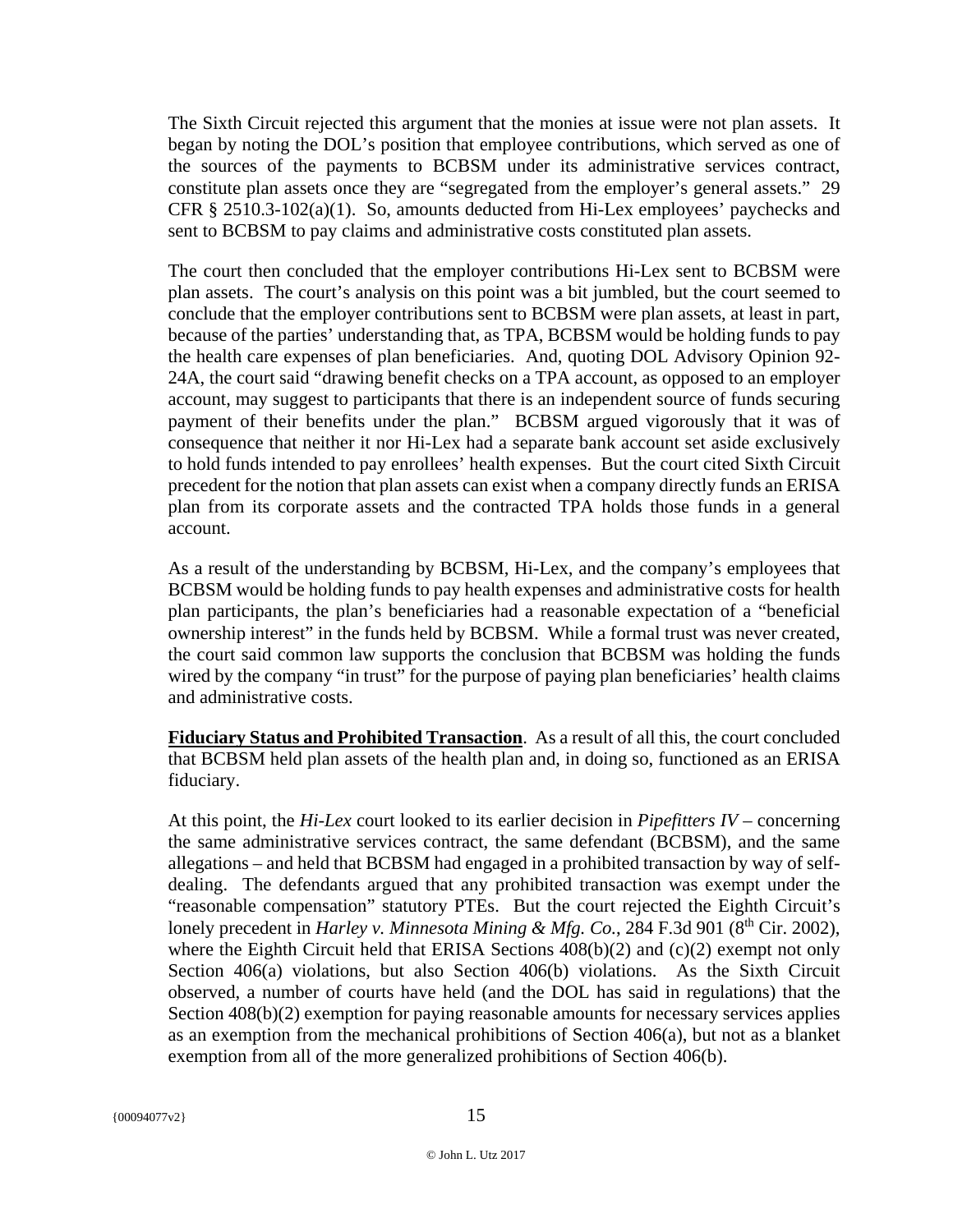**Collecting Fees Where Not Using Discretion**. As an aside, recall that one of Blue Cross' arguments in *Hi-Lex* and *Pipefitters IV* was that it had not been exercising discretion, but instead merely collecting amounts to be passed through to the State. And recall that in addressing this issue in *Pipefitters IV* the court distinguished its *Seaway* precedent. In *Seaway* the court held that adhering to a plan term giving a party the unilateral right to retain funds as compensation for services did not cause the party to become a fiduciary. This makes sense. But I should note that it may not make sense to the Ninth Circuit. That court, in *Barboza v. Cal. Assn of Prof'l Firefighters, 799 F.3d 1257 (9<sup>th</sup> Cir. 2015), objected* to a TPA withdrawing its agreed-upon fees from a plan's bank account. It appears the TPA used no discretion in withdrawing its fees. The fee was apparently determined on a perparticipant basis, and there were apparently no overpayments made to the TPA.

Surprisingly, at least in my view, the Ninth Circuit held that the TPA's practice of signing checks to pay itself its previously-agreed-upon fees, where the TPA had been explicitly authorized by contract to engage in this practice, constituted a prohibited transaction. As the court put it, "[b]ecause fiduciary self-dealing under [ERISA Section 406(b)(1)] is a per se violation of ERISA, it is irrelevant that [the TPA] was authorized to pay its own fees and expenses from Plan assets pursuant to its administrative services agreement . . . ."

Under one reading of *Barboza*, it may be necessary for a non-conflicted party with the ability to access plan assets to affirmatively take action to pay a service provider's fees. It might not be enough for the non-conflicted fiduciary to explicitly and affirmatively approve each of the service provider's invoices. That is because the Ninth Circuit said it was irrelevant that the TPA had been authorized to pay its own fees pursuant to its administrative services agreement. So, *Barboza* might be read to require that some party other than the service provider actually write a check or otherwise cause the transfer of monies to be made to the TPA.

**Fiduciary Without Having Discretion**. *Hi-Lex* and *Barboza* illustrate a subtlety in ERISA's definition of "fiduciary." That subtlety concerns whether one needs some discretionary authority to be a fiduciary. The answer is "not always." At a visceral level, I often think of fiduciaries as the "decisionmakers" with respect to a benefit plan. That is, I think of the fiduciaries as those who have the discretion to apply their judgment in making decisions about the plan. And, in fact, this is one way to become a fiduciary. For example, one becomes a fiduciary to the extent he or she exercises any discretionary authority or discretionary control respecting management of the plan. And a person is a fiduciary if he or she has any discretionary authority or discretionary responsibility in the administration of a plan. ERISA  $\S$  3(21)(A)(i) and (iii).

But one can also become a fiduciary by "exercis[ing] any authority or control respecting management or disposition of [a plan's] assets." ERISA §  $3(21)(A)(i)$ . And this is what happened in the BCBSM line of cases (in the Sixth Circuit) and in the Ninth Circuit's decision in *Barboza*. With respect to the Sixth Circuit decisions, the court held that BCBSM was acting as an ERISA fiduciary when it assessed its "other than group" fee, which was BCBSM's means for collecting the one percent amount it owed the State. Although the Sixth Circuit did not establish BCBSM's fiduciary status under this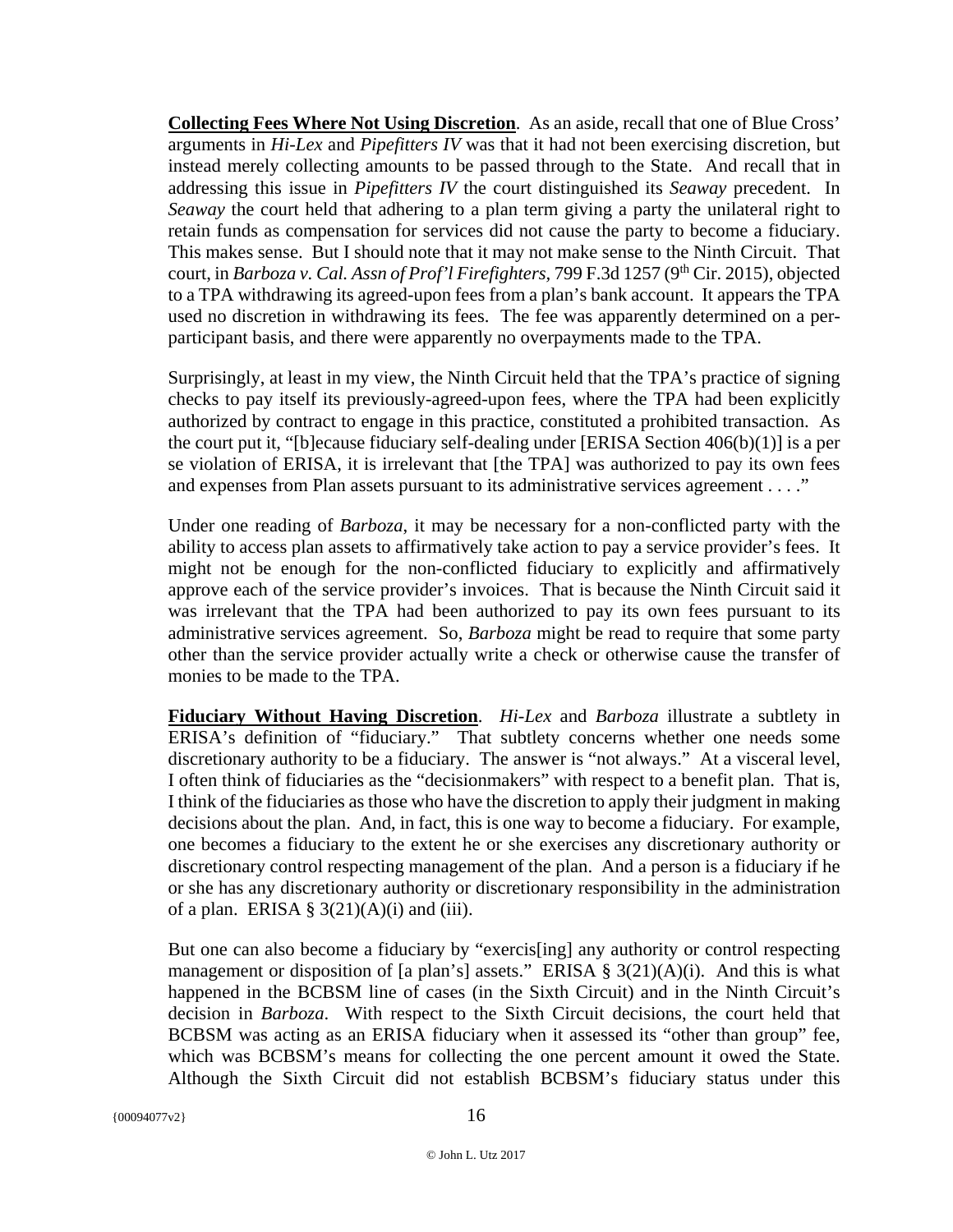arrangement until *Pipefitters IV*, it set the stage early in the string of BCBSM cases, in *Pipefitters Local 636 v. Blue Cross & Blue Shield of Mich.*, 213 Fed. Appx. 473 (6<sup>th</sup> Cir. 2007) ("**Pipefitters I**"). There, the court cited earlier Sixth, Ninth, and D.C. Circuit precedent, saying:

Under ERISA, fiduciary duties arise where an administrator exerts "any authority or control respecting management or disposition of [a fund's] assets." An administrator is deemed a fiduciary when it exercises "'practical control over an ERISA plan's money." The administrator's "disposition of funds held in an account over which it exerted control makes it a fiduciary to the extent that it exercised this control." Discretion in the disposition of plan assets is not required; it is "irrelevant whether [the administrator] exercised 'discretion' . . . '[a]ny authority or control' is enough." (Citations omitted)

But in *Pipefitters I* the Sixth Circuit also acknowledged that not all administrators are fiduciaries. In doing so, it noted its precedent in *Seaway*. Recall, that was the case in which the Sixth Circuit held that "where parties enter into a contract term at arm's length and where the term confers on one party the unilateral right to retain funds as compensation for services rendered with respect to an ERISA plan, the party's adherence to the term does not give rise to ERISA fiduciary status unless the term authorizes the party to exercise discretion with respect to that right." But I would remind the reader that this seems to be in direct contrast to the Ninth Circuit's conclusion in *Barboza*, where the Ninth Circuit seemed to conclude that a TPA acted as a fiduciary and engaged in a prohibited transaction when it, without using any discretion, withdrew its agreed-upon fees from a plan's bank account.

**Vendors' Own Monies**. In *Pipefitters I*, the Sixth Circuit not only noted that not all administrators are fiduciaries, it also recognized that fiduciary status does not apply to monies that belong to the fiduciary, rather than to the plan. This is an important and practically imperative point if service providers are to have freedom to spend their own corporate assets in the fashion they wish. The Sixth Circuit put it this way in *Pipefitters I*:

A fiduciary relationship does not exist, however, where an administrator "performs purely ministerial functions such as processing claims, applying plan eligibility rules, communicating with employees, and calculating benefits." Fiduciary authority must amount to more than "mere possession, or custody over the plan['s] assets." In addition, fiduciary status under ERISA does not apply where "parties enter into a contract term at arm's length and where the term confers on one party the . . . right to retain funds as compensation for services rendered with respect to an ERISA plan." Fiduciary status does not extend to an administrator that exercised authority solely over funds that "belonged to [itself] and not to the plan." (Emphasis added)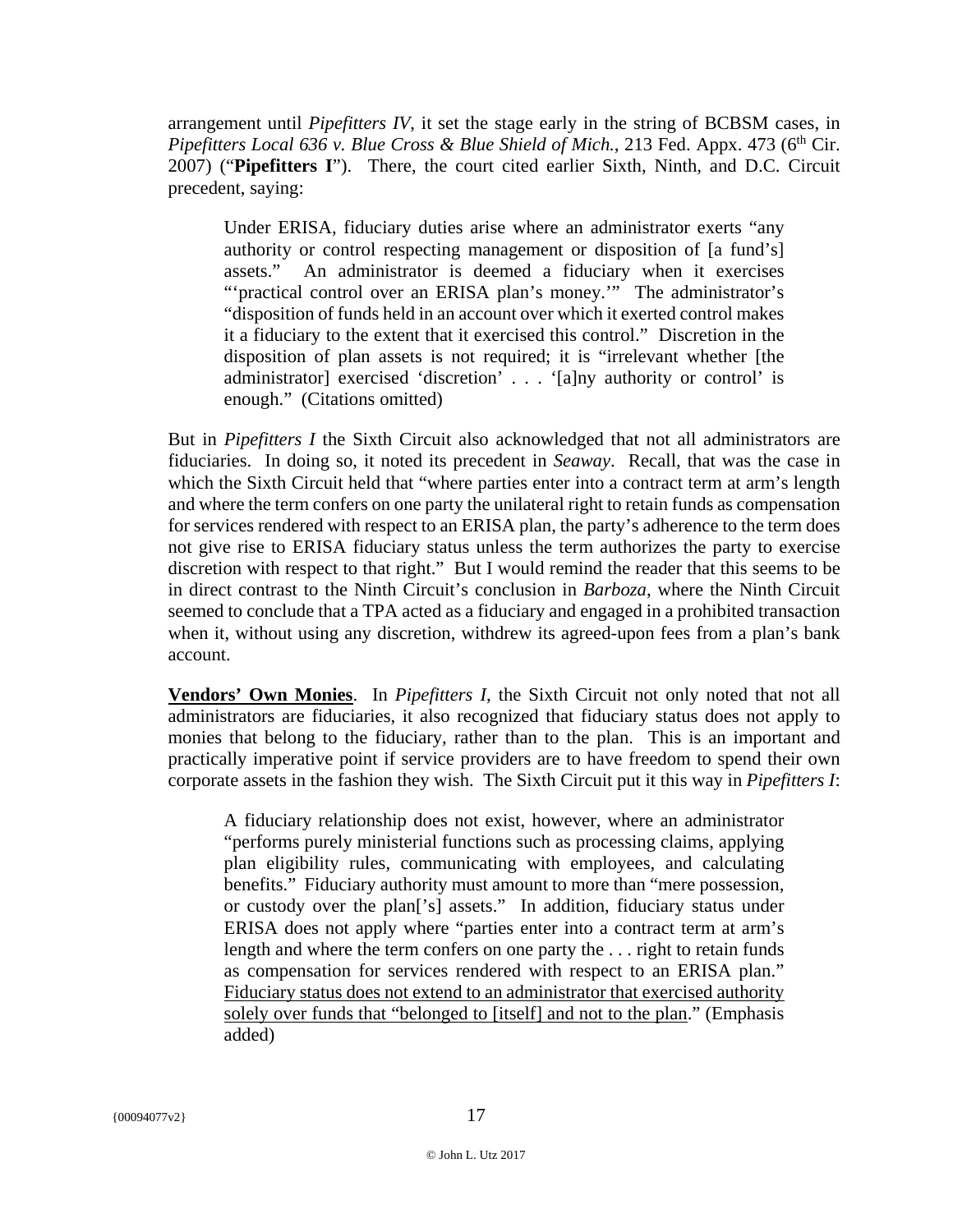**Authority Over Corporate Bank Account.** One striking example of how having authority with respect to plan assets may make one a fiduciary is *Perez v. Geopharma, Inc.*, 2014 U.S. Dist. Lexis 101766, 58 EBC 2778 (M.D. Fla. 2014). There, the court suggested that CEO of a company could be a fiduciary merely by reason of having signature authority on a corporate bank account. As background, recall that as a consequence of the Department of Labor Technical Release 92-01, many employers do not put in trust participant contributions related to cafeteria plans and fully insured health plans. *Geopharma* concerned allegations that welfare benefits had not been paid. In addition to the case's cautionary instruction as to how one becomes a fiduciary, it also reminds us of an old lesson: when a company is in dire financial condition, it would be wise to hold participant contributions, and any other plan assets, in trust, even as they relate to a cafeteria plan.

Geopharma allegedly withheld from employees' pay premium contributions totaling \$225,000, which it did not segregate from company assets and which it failed to use to pay benefit claims (the same was true for another \$16,000 in COBRA premiums as well). The question before the court was whether the CEO of the company, who had signature authority on the company's corporate bank accounts, was, as a consequence of this authority, a fiduciary.

The Department of Labor sought to invoke ERISA's co-fiduciary liability provisions. Specifically, it wanted to hold the company, the CEO, and other individual defendants jointly liable for (a) participating knowingly in an act of another fiduciary, knowing it was a breach, (b) failing to monitor or supervise another fiduciary and thereby enabling a breach, and (c) having knowledge of a breach by another fiduciary and failing to make reasonable efforts to remedy the breach.

The CEO responded that if merely having signature authority on the company's corporate bank account made him a fiduciary "it would transform nearly every member of senior management of any corporation into an ERISA fiduciary." But the DOL argued that when employee contributions were comingled with corporate general assets and never remitted or used to pay claims, the CEO exercised fiduciary authority or control over both the company's assets and the plan assets simultaneously. The DOL also argued that the company, as plan administrator, had a duty to monitor the actions of those administering the plan, and the CEO had a fiduciary duty on behalf of the company to monitor other fiduciaries and the company's management and administration of the plan. Department of Labor alleged that the CEO knew or should have known that the company was having cash flow issues and using employee compensation to fund operations rather than pay claims.

The *Geopharma* district court denied the CEO's motion to dismiss. The allegations that the CEO had signature authority on the company's corporate accounts, and that employee contributions were comingled with the company's general assets and never remitted or used to pay claims, allowed the court to "reasonably infer" that the CEO exercised authority or control of the plan assets as an ERISA fiduciary when employee contributions were comingled with the company's general assets.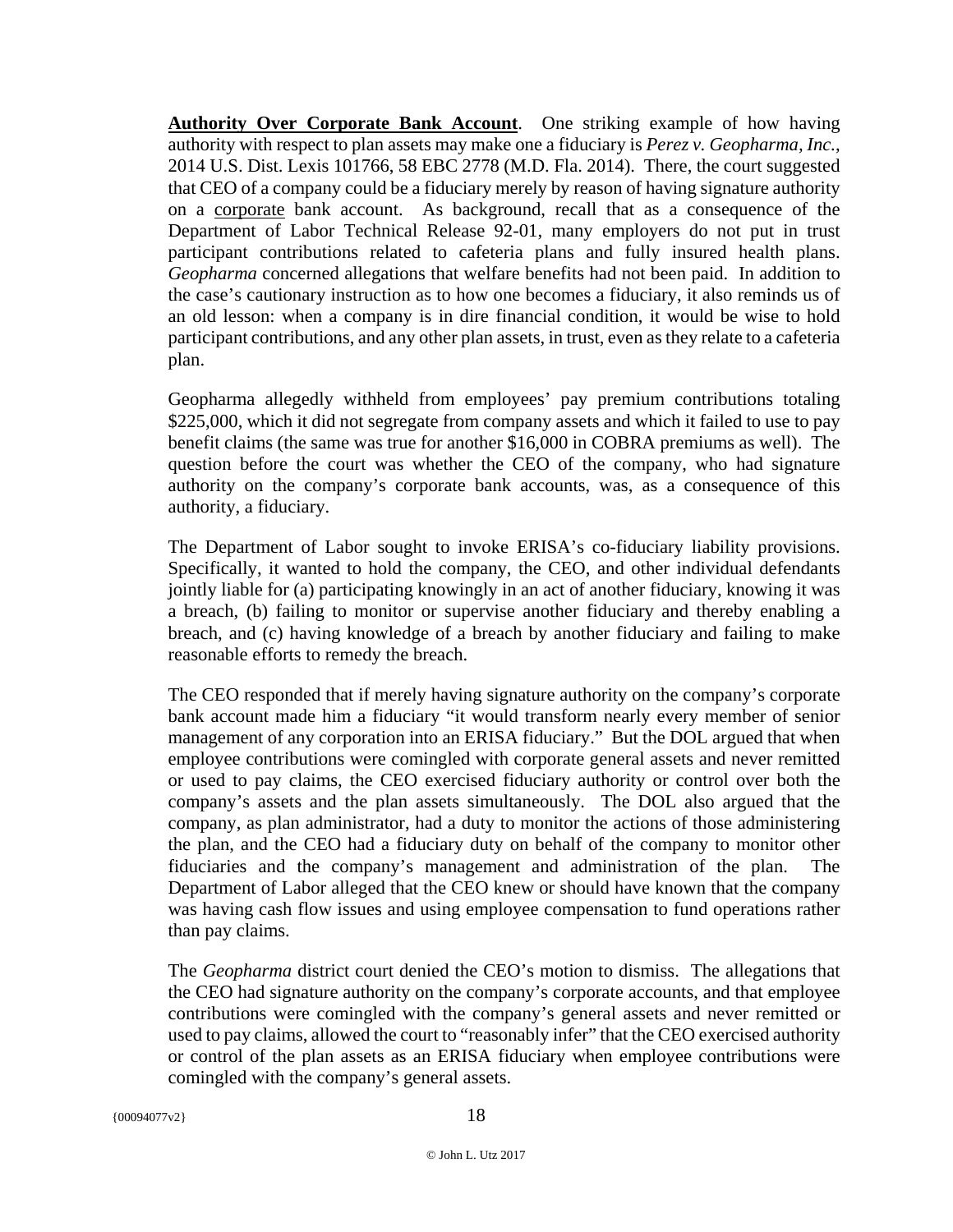**4. Cross-Plan Offsetting in Health Plans**. A recent case raised, but did not decide, interesting fiduciary and prohibited transaction issues concerning health plan administration. In *Peterson v. UnitedHealth Grp. Inc.,* 242 F.Supp.3d 834 (D. Minn. 2017), a court concluded that UnitedHealth did not have a right under relevant health plan documents to engage in "cross-plan offsetting," which UnitedHealth used to recover what it believed to be overpayments to out-of-network healthcare providers. UnitedHealth reduced amounts owed providers for claims under one plan by amounts UnitedHealth believed the providers had been overpaid from other plans. The plaintiffs alleged that this "cross-plan offsetting" – which they asserted was not authorized by the relevant plan documents – caused UnitedHealth to violate its fiduciary duties under ERISA and constituted a prohibited transaction.

The court found that the plan documents could not reasonably be read to permit cross-plan offsetting, and therefore granted summary judgment to the plaintiffs. Though not entirely clear, it appears the court's ruling turns on its conclusion that UnitedHealth did not act reasonably in interpreting the plan documents to permit cross-plan offsetting. The court went further, though, in what may be *dicta*, to say that even if the respective plan sponsors had expressly decided to participate in cross-plan offsetting, UnitedHealth would still have had a conflict of interest in administering its cross-plan offsetting system. That is because the system allegedly involved both (a) fully-insured plans, where UnitedHealth was using its own funds to pay claims, and (b) self-insured plans, where UnitedHealth was using funds of the plan (or as the court put it, the plan sponsor) to pay claims. Notably in this regard, under the UnitedHealth system for cross-plan offsetting, it was alleged that fullyinsured plans, where UnitedHealth's own dollars were at issue, were advantaged over selfinsured plans, as follows:

Under United's system for cross-plan offsetting, fully insured plans are first in line to recover their overpayments from fully insured claim payments. Only after fully insured overpayments have been satisfied may self-insured plans recover from fully insured claim payments. Likewise, self-insured plans are first in line to recover from self-insured claim payments, after which fully insured plans may recover.

In this litigation, every Plan  $A$  – that is, every plan that made overpayments – was fully insured. Conversely, the majority of the Plan Bs – that is, the majority of plans from which the overpayments were recovered – were selfinsured. In other words, every one of the cross-plan offsets at issue in this litigation put money in United's pocket, and most of that money came out of the pockets of the sponsors of self-insured plans.

(Internal citations omitted)

**Setting Basic and Supplemental Life Insurance Rates**. In a different "crosssubsidization" case, the Second Circuit dismissed a class action complaining about premium rates for basic life insurance, as compared with rates for supplemental life insurance. *Hannan v. Hartford Fin. Servs.,* 688 Fed. Appx. 85 (2d Cir. 2017) (unpub.).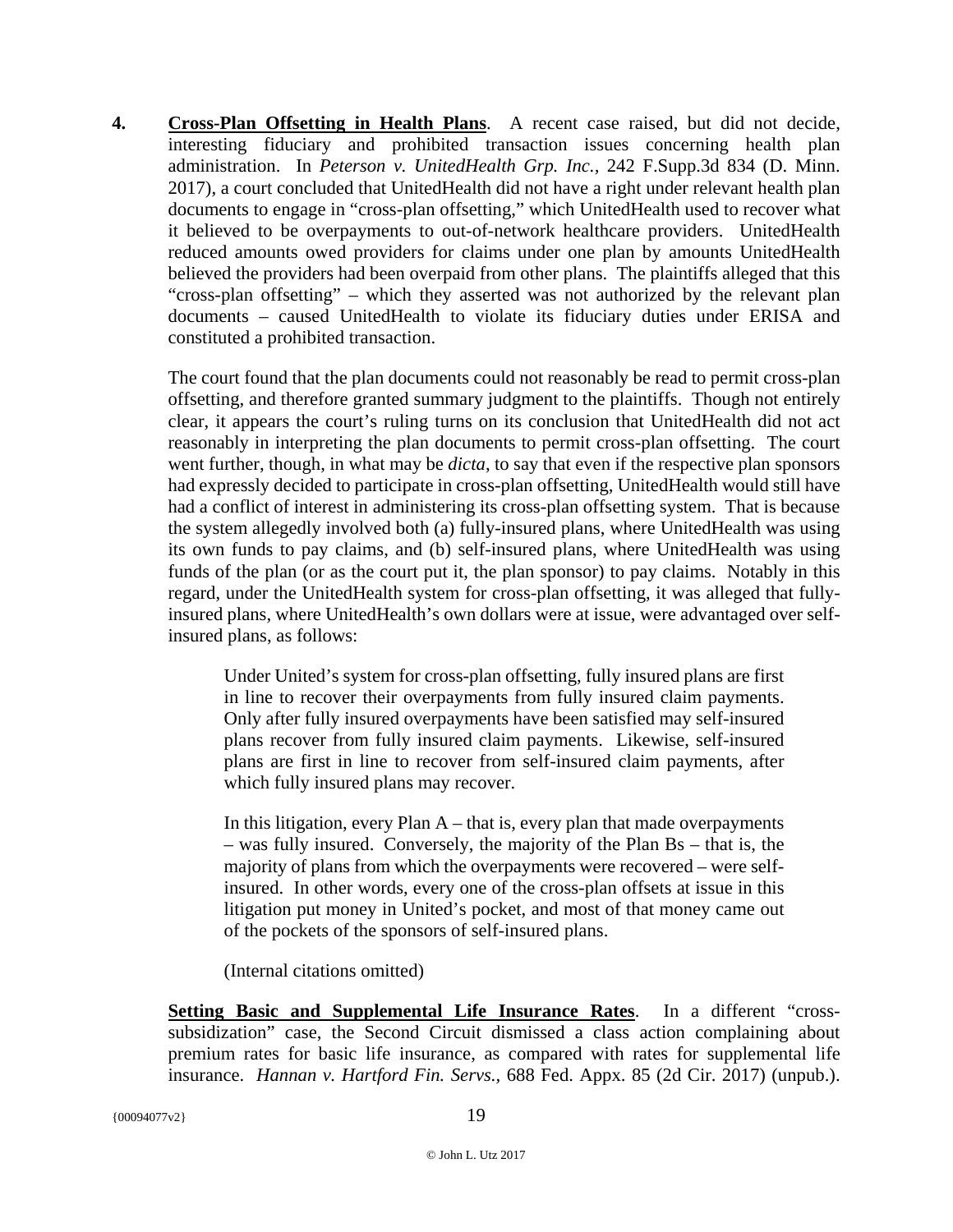The plaintiffs alleged that under a plan maintained by Family Dollar Stores, Inc., all employees were enrolled in basic life insurance and offered the option to purchase supplemental life insurance. The basic life insurance was paid for by the company. Employees were required to pay something for any supplemental life insurance they chose.

The class action plaintiffs alleged that the employer, the insurer, and others, engaged in a "cross-subsidization" scheme to charge higher supplemental life insurance premiums than would be warranted by underwriting and actuarial projections. The claim was that a portion of employee-paid premiums for supplemental coverage was effectively applied toward the employer's cost of providing basic life insurance.

The court rejected the claims, including the prohibited transaction allegation. The court said "Family Dollar's use of cost-reduction strategies to minimize its cost of providing employees with basic and supplemental life insurance does not constitute a transfer for its own benefit or self-dealing in its own interest."

**5. Attacks on Arrangements Between Financial Engines and Recordkeepers**. A number of the largest 401(k) plan recordkeepers have reportedly entered into arrangements with Financial Engines, under which plans using the recordkeepers may choose to offer Financial Engines' investment advice services to their participants. Lawsuits have been filed challenging compensation the recordkeepers allegedly receive in connection with these arrangements. Notably, the lawsuits name as defendants the recordkeepers (and entities related to those recordkeepers, such as affiliated trust companies), but do not name Financial Engines as a defendant. In fact, no allegation seems to be made that the compensation to be paid Financial Engines is unwarranted or excessive. And neither the employers sponsoring the plans, nor their fiduciary committees, are named as defendants. As we shall see shortly, this strategy of not naming the employer-sponsors or their fiduciary committees may have handicapped plaintiffs in pursuing their claims.

We have two district court decisions addressing the complaints about the Financial Engines' arrangements. Both favor the defendants, which in the reported cases are companies in the Fidelity and Voya families of organizations. Both cases were brought as putative class actions. Both alleged that Financial Engines' investment advice services were offered to plan participants in two different forms. Under the first, less costly, form of advice, participants were able to participate in Financial Engines' online advice program. In one of the reported cases, *Patrico v. Voya Financial, Inc.*, 2017 U.S. Dist. Lexis 95735 (S.D. N.Y. 2017), which was filed on behalf of a putative class of participants in a Nestle 401(k) plan and "all other similarly situated individual account plans," the plaintiffs seemed to allege that the fee for making this online investment advice available to all participants was \$8 per year per plan participant having an account balance, or \$7 if the "program participation rate exceeds 10 percent." In *Patrico*, where the defendants were companies in the Voya family of organizations, this online program was apparently called the "Personal Online Advisor."

The participants in *Patrico* also alleged that they had offered to them a more comprehensive investment advice service – a managed account service called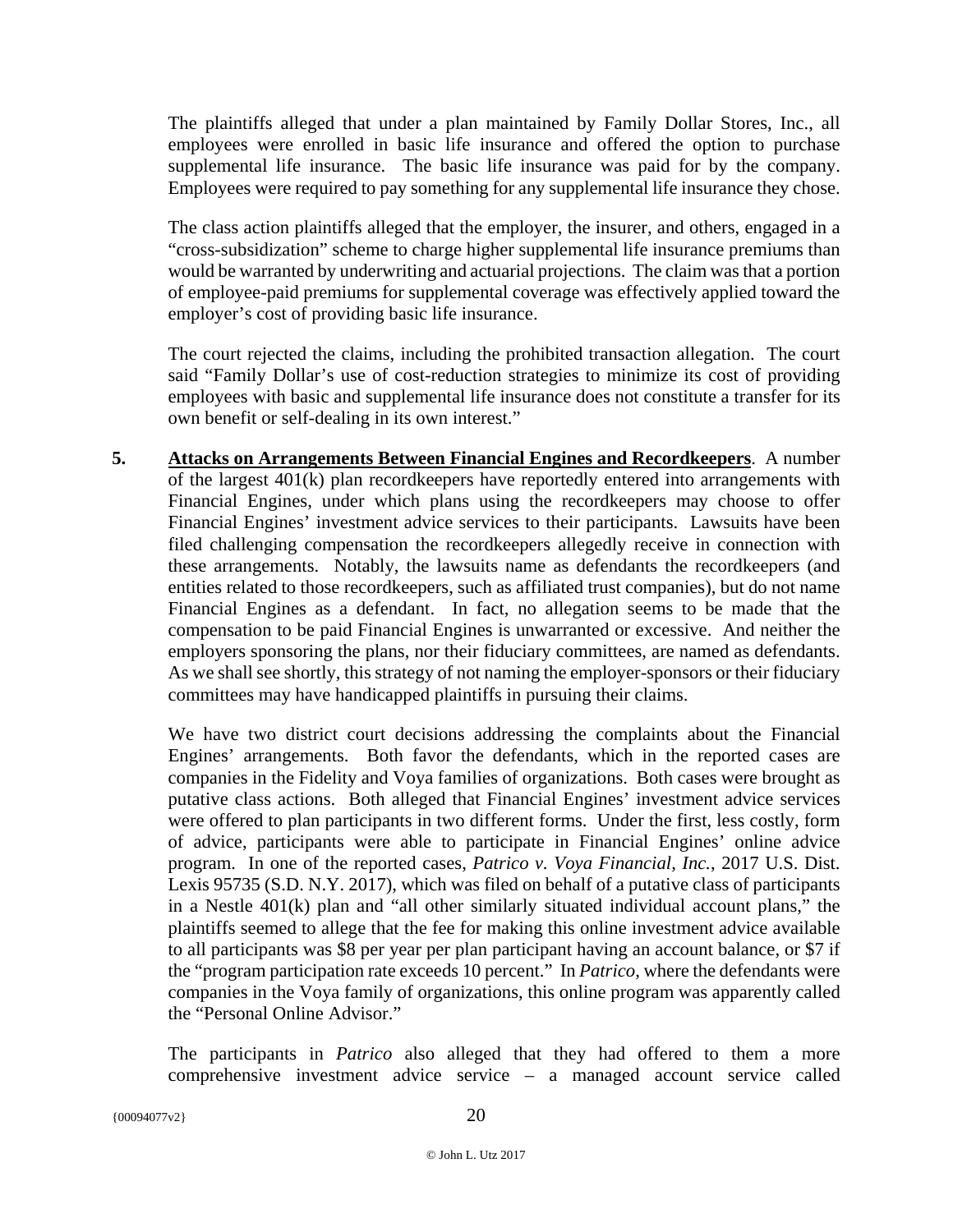"Professional Account Manager." The allegations against Voya asserted that participants who enrolled in this program were charged a fee based on the value of their accounts: 50 basis points (0.5%) for the first \$100,000 invested, 40 basis points for the next \$150,000 invested, and 25 basis points for amounts in excess of \$250,000 invested. If, however, participation in the "program" (presumably the Professional Account Manager program) exceeded 20 percent (as measured by the value of plan assets under management), the fee schedule would be reduced to 45, 35, and 20 basis points, respectively (at the same break points).

The other reported case, *Fleming v. Fidelity Management Trust Co.,* 2017 U.S. Dist. Lexis 155222 (D. Mass. 2017), concerned claims by a putative class of participants in a 401(k) plan sponsored by Delta Air Lines, Inc. brought against companies in the Fidelity family of organizations. The allegations about the cost to participants of Financial Engines managed account were the same as in *Patrico*, under the reduced rates alleged to apply where participation in the program exceeds 20 percent (that is, 45 basis points for the first \$100,000 invested, 35 basis points for the next \$150,000 invested, and 20 basis points for amounts in excess of \$250,000 invested).

The nub of the complaint in both cases – *Patrico* and *Fleming* – was that the recordkeepers – Voya and Fidelity, respectively – were to receive a good chunk of the compensation participants were paying for investment advice, at least for the more expensive managed account services. In *Fleming*, the plaintiffs alleged Financial Engines was paying Fidelity 22.5 basis points with respect to the Delta plan accounts. That would be half of the alleged maximum fee that could be charged (that is, the fee for the first \$100,000 invested). This fee was allegedly for "maintaining secure communication links," to enable Financial Engines to provide its investment advice. The plaintiffs alleged this was an excessive and inappropriate amount to be paid for any services Fidelity might be providing in connection with the program. As in *Fleming*, the complaint in *Patrico* seems to allege that roughly half of the maximum managed account charge (in the case of *Patrico*, 25 basis points) was being paid to Voya for "performing virtually no services."

The arrangement in *Patrico*, as described in the complaint, was slightly different from the Fidelity arrangement in *Fleming* in that Voya itself was alleged to be providing the investment advice program, but subcontracting with Financial Engines in doing so. The Voya materials allegedly stated that the program was "powered by Financial Engines." A footnote said the investment advice would be provided by Voya with Financial Engines acting as subadvisor. This differs from the description in *Fleming*, where it does not appear the allegation is that Fidelity was providing investment advice and subcontracting with Financial Engines, but instead that Fidelity was making available Financial Engines' services directly to participants.

In both cases, *Fleming* and *Patrico*, the district courts dismissed the fiduciary and prohibited transaction claims against the defendants for failure to state a claim (under Fed. R. Civ. P.  $12(b)(6)$ ). The courts concluded that the record keepers were not acting as fiduciaries when structuring their arrangements with Financial Engines. The recordkeepers merely offered investment advice products to retirement plan customers. The decision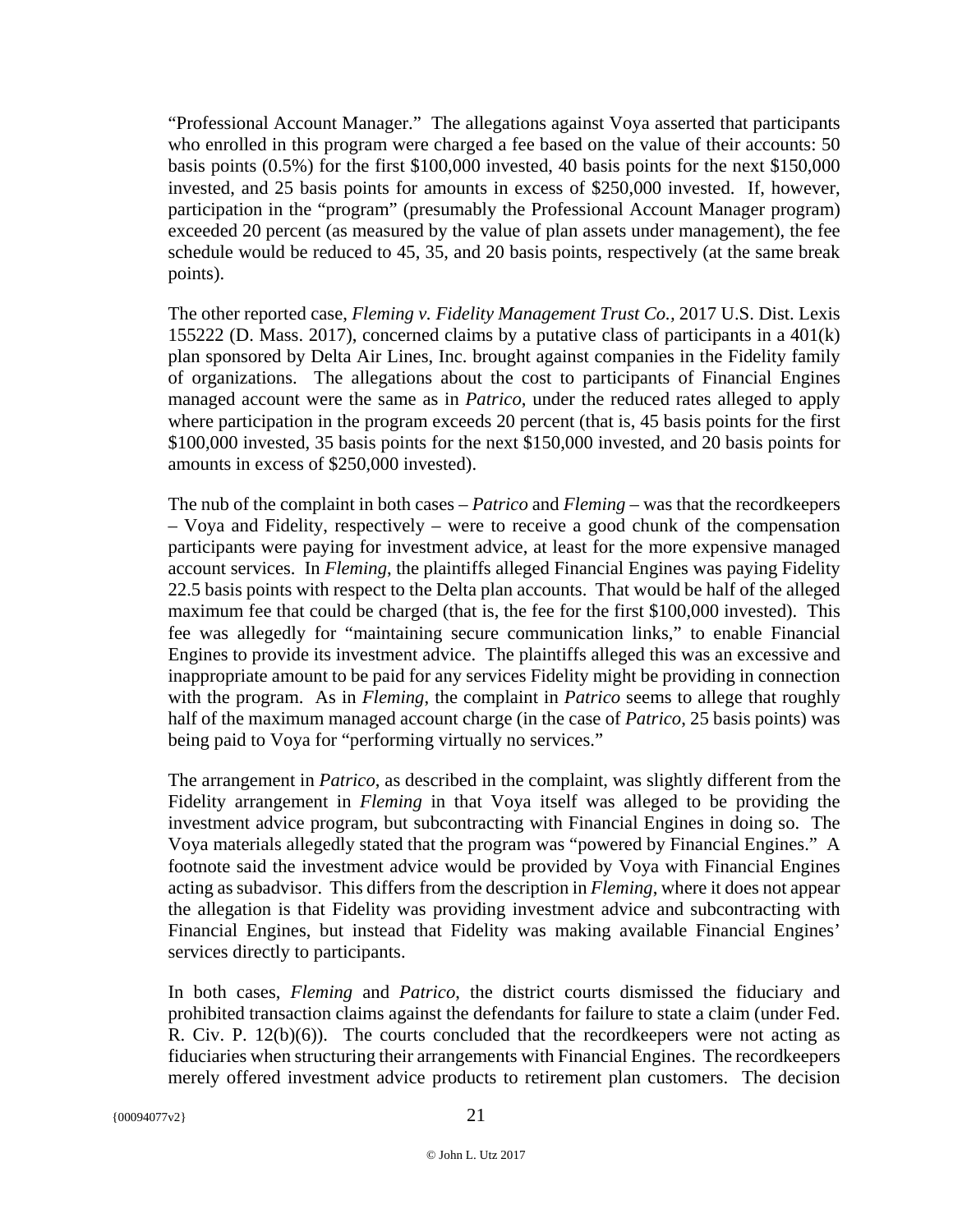whether to include these investment advice programs in 401(k) plans was made not by the recordkeepers (or Financial Engines), but instead by the employers sponsoring the plans or by those employers' plan fiduciaries. The district courts were following the line of "product design" cases, holding that (a) "a service provider owes no fiduciary duty to a plan with respect to the terms of its service agreement if the plan trustee exercised final authority in deciding whether to accept or reject those terms" (*Santomenno ex rel. John Hancock Trust v. John Hancock Life Ins. Co.*, *U.S.A*., 768 F.3d 284, 293 (3d Cir. 2014)); and (b) a "service provider does not act as a fiduciary with respect to the terms in the service agreement if it does not control the named fiduciary's negotiation and approval of those terms" (*Hecker v. Deere & Co.*, 556 F.3d 575, 583 (7<sup>th</sup> Cir. 2009)).

As the court said in *Fleming*:

Courts have held that plan service providers (such as Defendants) are not acting in a fiduciary capacity when they negotiate with plan sponsors for their own compensation, so long as the final agreement with the plan does not give the service provider the ability to determine or control the actual amount of its compensation. The critical inquiry is who controls the "decision whether or not, and on what terms, to enter into an agreement" with a service provider. Absent authority or control over that decision, a service provider "is not an ERISA fiduciary with respect to the terms of the agreement for his compensation." *Fleming*, 2017 U.S. Dist. Lexis 15222, at \*22-23 (citations omitted).

Because the recordkeepers did not act in a fiduciary capacity when structuring their arrangements with Financial Engines, they could not have breached their fiduciary duties in structuring those arrangements.

As to prohibited transaction claims under Section 406(a), the court in *Patrico* noted that although equitable claims based on prohibited transaction violations may be brought against nonfiduciaries under ERISA Section 502(a)(3) (*Harris Trust & Savings Bank v. Salomon Smith Barney Inc.*, 530 U.S. 238, 245-51 (2000)), in order to recover, a plaintiff must first prove all the elements of a Section 406(a) claim, including that a plan fiduciary had "actual or constructive knowledge of the facts" that give rise to the violation. In *Patrico*, the complaint failed to allege that any ERISA fiduciary caused the plan to pay Voya fees having actual or constructive knowledge that the fees were excessive. In particular, although Nestle was the main fiduciary, the complaint did not allege that Nestle knew the arrangement was excessive, either overall or as to the portion of the compensation retained by Voya. The court did, however, grant the plaintiffs time to file a motion to replead their case. Plaintiffs did so on July 31, 2017, arguing anew that Voya acted as a fiduciary and knowingly participated in a prohibited transaction. As of the date of the writing of this outline, the court had not ruled on the substance of plaintiffs' motion for leave to file this first amended complaint.

In *Fleming*, the court dismissed prohibited transaction claims against Fidelity, but in doing so employed a somewhat different analysis. In *Fleming*, the plaintiffs had asserted the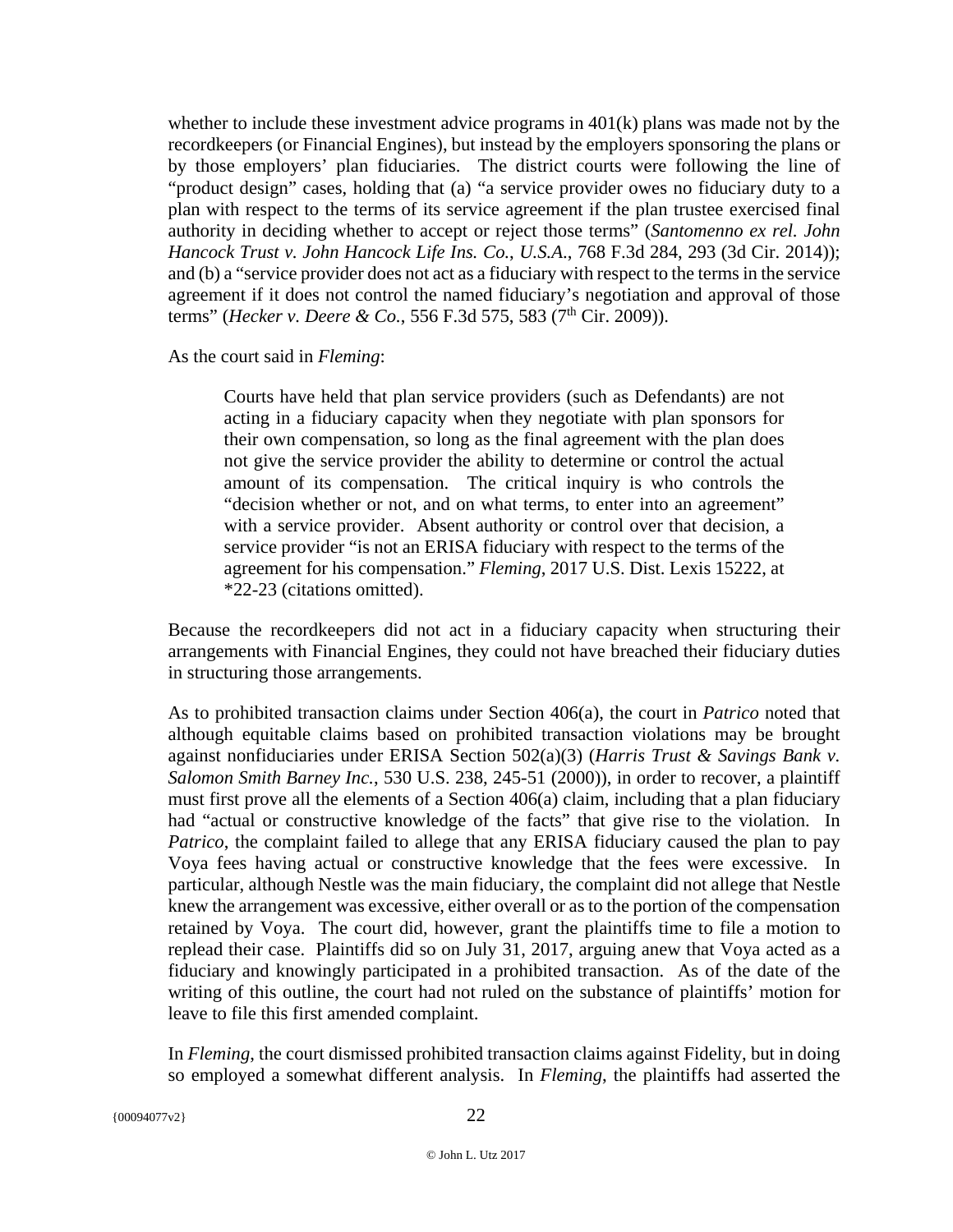defendants violated Section 406(a) by receiving "excessive and unreasonable compensation" in the form of fees Financial Engines shared with Fidelity. Although the court agreed that Fidelity was a party in interest, it concluded that none of the complained of fees came from a transaction subject to Section  $406(a)(1)$ . That was because the fees related to earlier transactions between Fidelity and Financial Engines in which those parties negotiated their arrangement, and in which Delta, the employer-sponsor, had no part. The complaint did not allege that the retirement plan or Delta caused those agreements to come into existence or participated in negotiating them. Apparently importantly to the court, the fee sharing agreements pre-dated the arrangements with the plan. Further, as with *Patrico*, the court noted that the complaint failed to plead knowledge of wrongdoing by a relevant fiduciary. The only relevant plan fiduciary was Delta, and there was no claim that it knew or should have known the transaction was prohibited.

As to a Section  $406(a)(1)(D)$  claim, which prohibits a fiduciary from causing a plan to engage in a transaction involving a transfer to, or use by or for the benefit of, a party in interest, of any assets of the plan, the *Fleming* court held that the fees Fidelity collected from Financial Engines were not "assets of the plan" within the meaning of this provision. Drawing from the First Circuit's precedent that float income (interest earned on cash paid out by mutual funds) was not an "asset of the plan," because the "payout from the redemption does not go, and is not intended to go, to the plan itself" (*In re Fidelity ERISA Float Litigation*, 829 F.3d 55, 60 ( $1<sup>st</sup>$  Cir. 2016)), the court said the fees at issue were destined for Financial Engines for its use and benefit. Because the fees Financial Engines collected from the plan did not go to, and were not intended to go to, the plan itself, they did not qualify as "assets of the plan," as required to make out a claim under Section  $406(a)(1)(D)$ .

As to Section 406(b), the complaint alleged that the defendants violated Section 406(b)(1) and (b)(3) by receiving revenue sharing payments from Financial Engines at the expense of the plan and by charging unreasonable and excessive fees for the services the defendants provided to Financial Engines. But, again, because Fidelity did not act as a fiduciary in striking its arrangement with Financial Engines, there was no violation of those sections (because they prohibit a "fiduciary" from taking certain actions).

The court in *Fleming* also dismissed claims that in structuring what appeared to be a brokerage window for purchasing mutual funds, Fidelity populated the window with funds that included some having higher fees than alternative funds and that paid revenue sharing. The plaintiffs argued that Fidelity had the discretionary authority to select the share classes of mutual funds to be made available through its brokerage window product, and that it selected higher cost share classes, while leaving out lower cost share classes, to maximize revenue sharing payments at the expense of plan participants. The plaintiffs argued that that Fidelity thereby violated the self-dealing prohibitions of ERISA Section 406(b)(1) and (3). The court again applied a "product design" theory to dismiss these claims, concluding that Fidelity did not act as a fiduciary in structuring the brokerage window it offered to the Delta plan fiduciaries. That was because the Delta plan fiduciaries ultimately chose whether to include the brokerage window feature, and, importantly, once that arrangement was in place Fidelity did not have discretionary authority to affect Fidelity's compensation.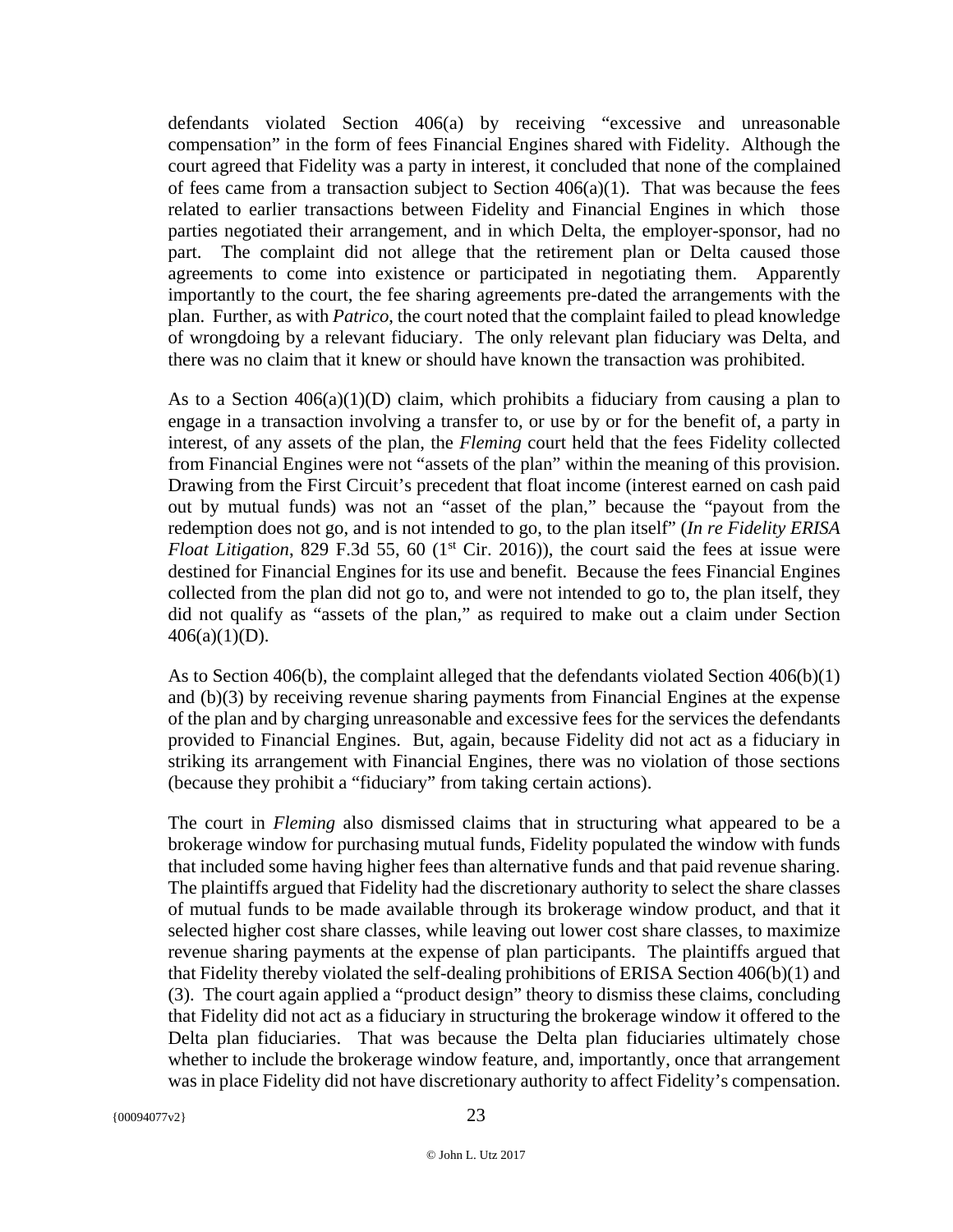- **6. The "Vanguard" of Fee, and Other Investment, Litigation**. The past year or two, we seem to have seen the introduction of a new wave of litigation concerning retirement plan investments. These cases have included allegations like the following:
	- 401(k) plan fiduciaries breached their fiduciary duty of prudence in selecting investment funds to be offered to participants, as evidenced by the fact that (a) the selected funds had higher investment management fees than Vanguard funds with "comparable" investment strategies, and (b) the selected funds performed less well than comparable Vanguard funds
	- Even Vanguard funds were too expensive, where plan fiduciaries failed to properly consider the possibility of non-mutual fund alternatives, such as collective trusts or separately managed accounts, under which the plan could have pursued the same investment style and same portfolio as the mutual funds, but with lower fees
	- Fiduciaries failed to solicit competitive bids for recordkeeping service providers on a flat fee per participant basis, but instead used revenue sharing (which the fiduciaries failed to monitor) to pay a portion of recordkeeping costs, and the resulting fees were therefore inappropriately tied to the plan's asset level
	- Recordkeeping fees were generally too high, fiduciaries failed to take into account revenue sharing paid to recordkeepers in considering whether recordkeepers were being paid proper amounts, and for jumbo plans (with tens of thousands participants), the maximum amount paid should have been roughly \$30 per participant per year.
	- With respect to plans maintaining a money market fund but no stable value fund, a prudent fiduciary should have considered the possible inclusion of a stable value fund
	- Stable value funds had fees that were too high, and plan fiduciaries allowed the "wrap contract" insurance providers inappropriate influence on the crediting rate under the funds
	- Fiduciaries of  $401(k)$  plans maintained by companies that included in their investment lineup proprietary funds breached their fiduciary duties of prudence and loyalty, and engaged in prohibited transactions, in including those proprietary funds in the plans' investment lineup
	- With respect to tax sheltered (403(b)) plans subject to ERISA, such as 403(b) plans maintained by private universities, fiduciaries failed to act prudently in selecting investment options, in some cases for reasons distinctive to 403(b) plans, such as by offering too many investment options, and in other cases for the classic reasons alleged in the 401(k) plan litigation arena (such as investment options carrying fees that were too high or investment options that were underperforming)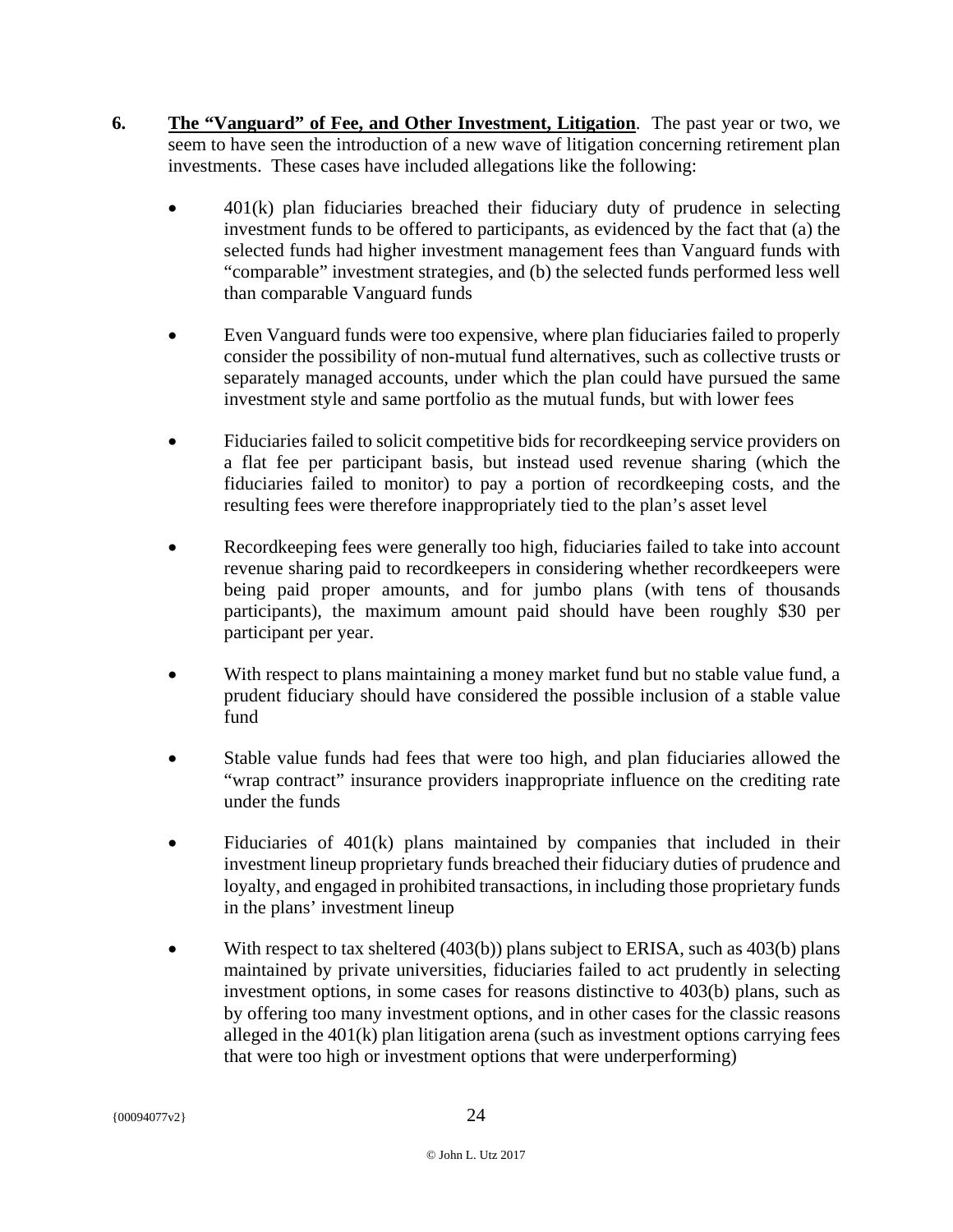*White v. Chevron Corp***.** We're early in the life of this "new generation" of investment option litigation, so it is too early to know how it will ultimately shake out. For fiduciaries, however, some but not all of the early rulings have been encouraging. For example, in *White v. Chevron Corp.*, 2017 U.S. Dist. Lexis 83474 (N.D. Cal. 2017), the court rejected various claims relating to Chevron's 401(k) plan. That plan offered participants a choice of 13 Vanguard mutual funds, 12 Vanguard collective trust target-date funds, three non-Vanguard mutual funds, a Dodge & Cox fixed income separate account, a State Street collective trust, and a Chevron common stock fund. In the course of rejecting various complaints about the cost of the Vanguard funds and recordkeeping services, and complaints that Vanguard voted proxies in a fashion that was to the benefit of Chevron, the court rejected an assertion that it is automatically impermissible to offer a higher cost investment vehicle when a lower cost vehicle running the same investment strategy is available. The court said, in this regard, "merely alleging that a plan offered retail rather than institutional share classes is insufficient to carry a claim for fiduciary breach." Part of the court's point was that even if the investment strategy is identical for two investment vehicles, the effect of offering one over the other may not be identical. In this particular case, the court noted that offering the more expensive share classes paid for Vanguard's recordkeeping services.

The analysis above comes from the court's order granting the defendants' motion to dismiss a first amended complaint. The court had previously dismissed an earlier complaint, but granted plaintiffs leave to amend their complaint (the amended complaint led to the ruling above). In its earlier decision, addressing the initial complaint, *White v. Chevron Corp.*, 2016 U.S. Dist. Lexis 115875 (N.D. Cal. 2016), the court gave plan fiduciaries a broad victory on the following issues:

Issue One: Capital Preservation Fund. Plan participants argued that the plan fiduciaries should have offered a stable value fund, rather than the money market fund that was offered. The court rejected this claim, saying neither ERISA nor the plan's investment policy statement required the plan to include a stable value fund, and "offering a money market fund as one of an array of mainstream investment options along the risk/rewards spectrum more than satisfied the Plan fiduciaries' duty of prudence." Participants' focus on the relative performance of stable value and money market funds over the prior six years was an "improper hindsight-based challenge" to the fiduciaries' investment decisionmaking; fiduciaries' actions should instead be judged "based upon information available to the fiduciary at the time of each investment decision and not from the vantage point of hindsight." The plaintiffs did not allege facts raising an inference of imprudence in the selection of the money market fund, apart from the fact that stable value funds may provide a somewhat higher return.

Issue Two: Investment Fees. Participants alleged that the fees for the investment options were too high, and specifically that the fiduciaries "imprudently chose to offer certain retail-class shares of mutual funds (both Vanguard and non-Vanguard) when cheaper institutional-class shares were available," the fiduciaries "imprudently included a few non-Vanguard funds in the mix when they could have offered a cheaper, all-Vanguard lineup," and the fiduciaries "chose to offer mutual funds (with excessive fees) when they could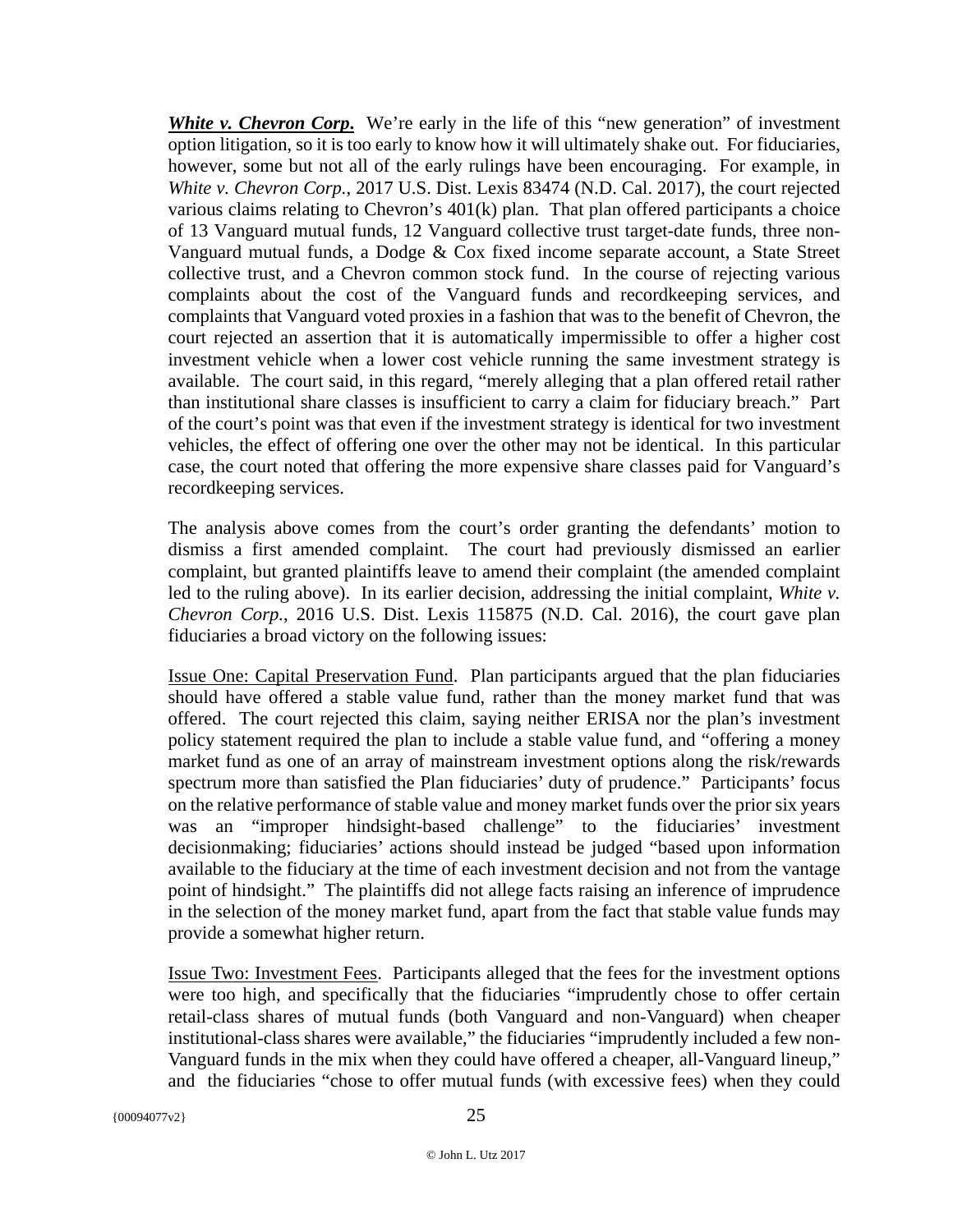have reduced investment management investments by using alternative investments structured as separate accounts or collective trusts." In rejecting these claims about the expense of the investment options, the court said the following:

[W]here, as here, a plan offers a diversified array of investment options, the fact that some other funds might offer lower expense ratios is not relevant, as ERISA does not require fiduciaries to 'scour the market to find and offer the cheapest possible funds (which might, of course, be plagued by other problems).'

\* \* \* \* \*

Courts have dismissed claims that fiduciaries are required to offer institutional-class over retail-class funds, and claims that fiduciaries were imprudent in failing to offer cheaper funds.

\* \* \* \* \*

Plaintiffs' contention that the Plan fiduciaries should have offered cheaper share classes of the funds actually included in the Plan's investment lineup is based on the assumption that the mere inclusion of a fund with an expense ratio that is higher than that of the lowest share class violates the duty of prudence. This claim, standing alone, is insufficient to state a claim that fiduciaries imprudently failed to consider lower cost options. Moreover, the allegations in the complaint show that the Plan fiduciaries changed the investment options from year to year. . .. This supports the inference that the fiduciaries were monitoring the investment options."

\* \* \* \* \*

[T]he facts as pled reflect that the Plan fiduciaries provided a diverse mix of investment options and expense ratios for participants. The breadth of investments and range of fees the Plan offered participants fits well within the spectrum that other courts have held to be reasonable as a matter of law. For example, plaintiffs allege that the Plan's investment options charged fees ranging from .05% to 1.24%. . . . In *Tibble I, . .* , the Ninth Circuit affirmed the reasonableness of fees that 'varied from .03[%] to 2%.' In *Loomis*,*. . .*, the Seventh Circuit affirmed dismissal of an excessive-fee claim where 'expense ratios rang[ed] from 0.03% to 0.96%.' In *Renfro, . . .,* the Third Circuit affirmed dismissal of an excessive fee claim where fees 'ranged from 0.1% to 1.21%.' In *Hecker, . . .*, the Seventh Circuit affirmed dismissal of an excessive-fee claim where '[a]t the low end, the expense ratio was .07%; at the high end, it was just over 1%.

\* \* \* \* \*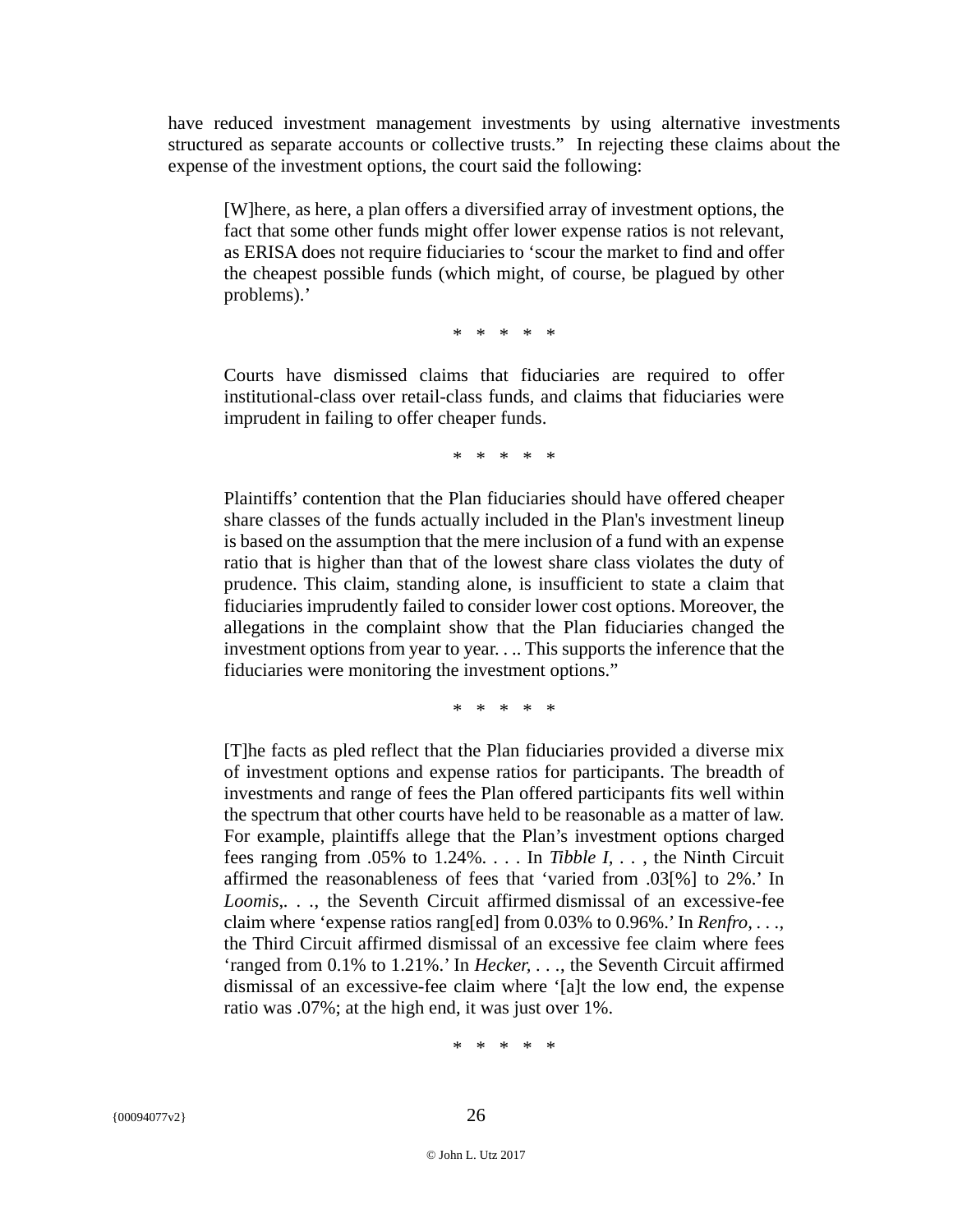'[T]he prudence of each investment is not assessed in isolation, but, rather, as the investment relates to the portfolio as a whole.' . . . 'the range of investment options and the characteristics of those included options – including the risk profiles, investment strategies, and associated fees – are highly relevant and readily ascertainable facts against which the plausibility of claims challenging the overall composition of a plan's mix and range of investment options should be measured.

\* \* \* \* \*

While plaintiffs appear to be challenging the entire lineup of funds, the challenge is primarily based on speculation that the Plan fiduciaries 'could have' provided lower-cost versions of the funds, or 'could have' had the same advisors manage the same funds in a separate account, or 'could have' structured the investments differently. It is inappropriate to compare distinct investment vehicles solely by cost, since their essential features differ so significantly. In particular, mutual funds have unique regulatory and transparency features, which make any attempt to compare them to investment vehicles such as collective trusts and separate accounts an 'apples-to-oranges comparison.'

Issue Three: Recordkeeping Fees. Participants alleged that the fiduciary defendants imprudently caused the plan to pay excessive administrative fees to Vanguard (the plan's recordkeeper), and failed to put plan administration services out for competitive bidding on a regular basis. Part of the claim concerning administrative fees was that Vanguard received some asset-based revenue sharing from certain of the investment options, and that those fees increased over a two year period as the plan's assets grew from \$13 billion to \$16 billion (a 22% increase). In rejecting these claims, the court said: "Revenue sharing is a 'common' and 'acceptable' investment industry practice that 'frequently inure[s] to the benefit of ERISA plans.'"

In response to the complaint that revenue sharing is based on the size of the plan's assets, the court said:

[T]he allegation that the Plan's assets grew over the two-year period in which the Plan's administrative services costs were defrayed out of assetbased fees does not, without more, show that this arrangement resulted in unreasonable fees. To the contrary, the fact that the Plan fiduciaries renegotiated the arrangement to specify a per-participant fee after just two years of receiving asset-based revenue-sharing payments for its services, and the fact that during those two years, defendants switched to cheaper share classes for at least four funds, . . ., plausibly suggest that defendants were monitoring recordkeeping fees to ensure that they did not become unreasonable.

 $\{00094077\text{v2}\}\$  27 As to the claim that fiduciaries were required to solicit competitive bids on a regular basis, the court said there is "no legal foundation" for that allegation, at least where there is no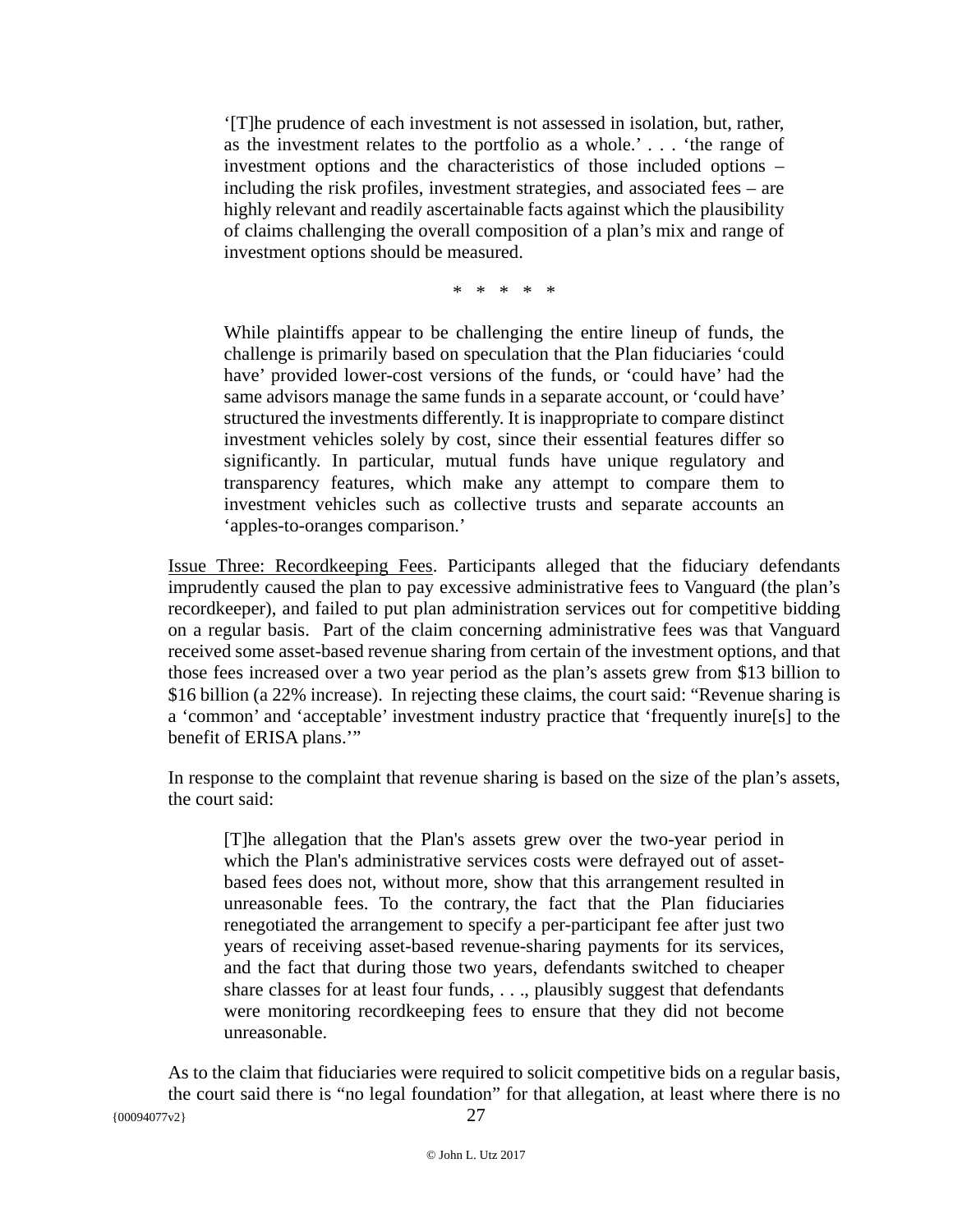evidence that a competitive bid would have benefited the plan or plan participants, such as through an allegation of facts from which one can infer that the same services were available on the market for less.

Issue Four: Failure to Remove Fund. Participants also alleged that the fiduciaries acted imprudently and violated the plan's investment policy statement by failing to remove an underperforming fund earlier than they did. In rejecting the claim, the court said allegations that plan participants would have done better in an alternative investment offered by Vanguard that outperformed the fund that was replaced during the relevant period was not relevant, because "ERISA judges fiduciary decisionmaking as of the time the decisions were made." Further, the court said "poor performance, standing alone, is not sufficient to create a reasonable inference that plan administrators failed to conduct an adequate investigation – either when the investment was selected or as its underperformance emerged – as ERISA requires a plaintiff to plead some other objective indicia of imprudence. . .. Indeed, a fiduciary may – and often does – retain investments through a period of underperformance as part of a long-range investment strategy."

*Meiners v. Wells Fargo & Co.* Continuing with the "good news for fiduciaries" theme of the early decisions addressing recent fee and investment option litigation, a federal district court dismissed a lawsuit brought by a participant in Wells Fargo's 401(k) plan for its own employees complaining about Wells Fargo offering its own proprietary target-date funds as the default investment under the plan. *Meiners v. Wells Fargo & Co.*, 2017 U.S. Dist. Lexis 80606 (D. Minn. 2017). The plaintiff alleged that the Wells Fargo target-date funds (a) underperformed comparable Vanguard funds, and (b) were more expensive than comparable Vanguard and Fidelity funds. The court found the participant's allegations insufficient to allow the case to go forward.

As to performance, the court said one would expect the Wells Fargo and Vanguard funds to perform differently because the Wells Fargo funds have a different investment strategy than the Vanguard funds, and specifically have a higher allocation to bonds than the Vanguard funds. So, comparing the Wells Fargo funds to Vanguard funds is not proper, nor did the participant show that Wells Fargo's decisionmaking in choosing the investment funds to offer under the plan was flawed.

As to fees, the court noted that nothing in the complaint suggested that, in comparison to the Wells Fargo funds, the Vanguard and Fidelity funds were reliable comparators, nor that the Wells Fargo funds were more expensive when compared to the market as a whole. The court said "failure to invest in the cheapest fund available does not necessarily suggest a breach of fiduciary duty." The court quoted the Seventh Circuit's decision in *Hecker v. Deere & Co.*, 556 F.3d 575, 586 ( $7<sup>th</sup>$  Cir. 2009), saying "nothing in ERISA requires every fiduciary to scour the market to find and offer the cheapest possible fund. . .."

The learning from this early ruling may be that merely comparing the investment management fees for funds selected for a 401(k) plan against fees for Vanguard index funds is too simple an analysis. Instead, a more particularized analysis of a plan's investment options, and probably more importantly the fiduciaries' process in selecting the funds, may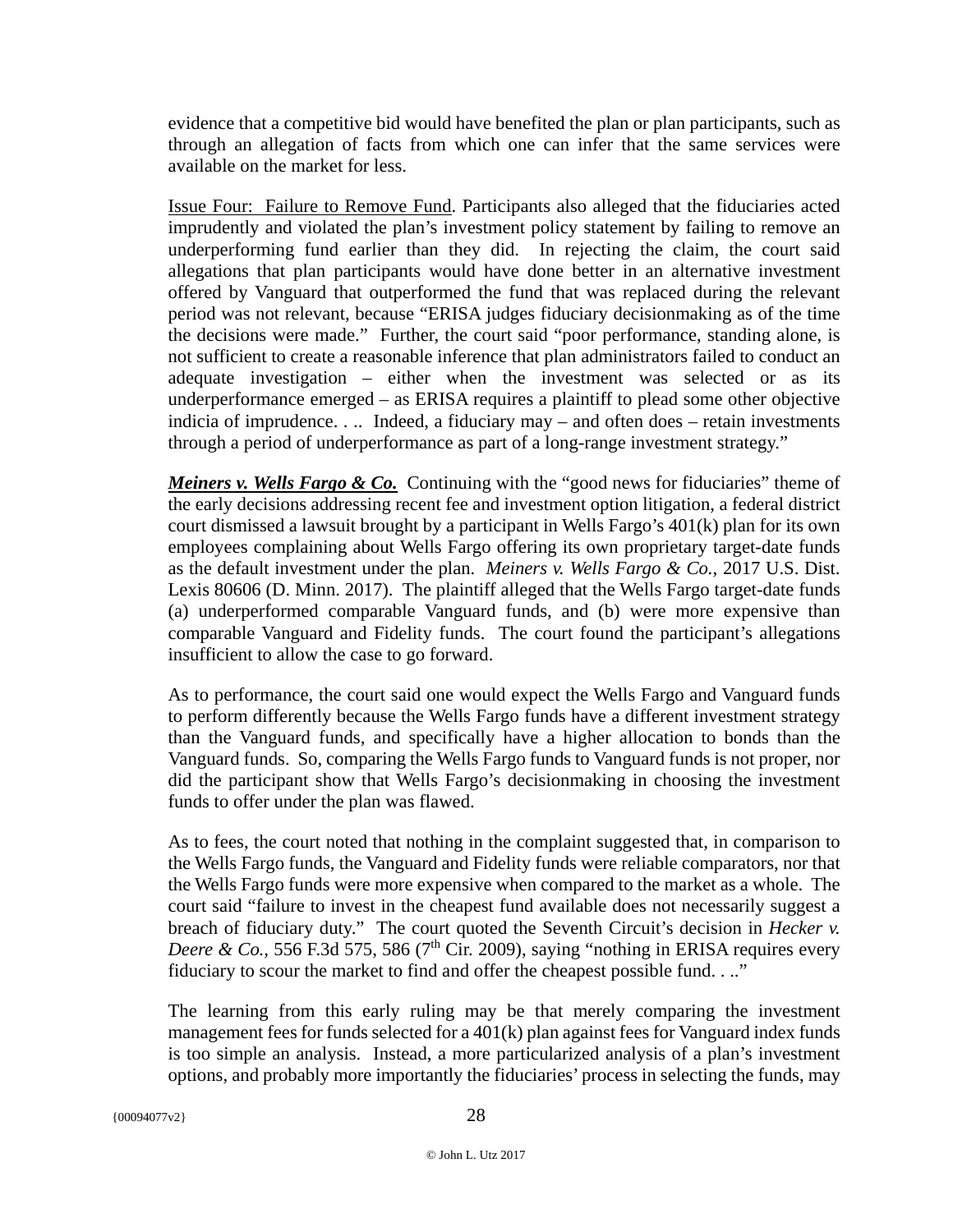be necessary to evaluate claims that plan fiduciaries acted improperly in selecting those options.

*Brotherston v. Putnam Invs.* In one of the many proprietary fund cases, a federal district court rejected prohibited transaction claims brought by participants in Putnam's 401(k) plan for its own employees. *Brotherston v. Putnam Invs., LLC*, 2017 U.S. Dist. Lexis 48223 (D. Mass. 2017). The court considered the participants' complaint that Putnam mutual funds were more expensive than Vanguard funds. The investment options offered under the Putnam plan were primarily Putnam mutual funds. The net expense ratios for investment management fees under those funds ranged as high as 1.65 percent.

In response to participants' complaint that the payment of fees by Putnam mutual funds to Putnam constituted a prohibited transaction under Section  $406(a)(1)(C)$ , the court considered whether Putnam satisfied the Section 408(b)(2) prohibited transaction exemption for paying "reasonable amounts" for necessary services. The participants argued that the investment fees Putnam mutual funds paid to Putnam were materially higher on average than the investment fees paid by other mutual funds, and an expert compared the Putnam average fees to average fees for Vanguard passively managed index funds.

The court concluded that the Putnam mutual funds paid reasonable management fees to Putnam, and rejected as "flawed" the comparison to Vanguard index funds. The court said this comparison with Vanguard funds was not appropriate because Vanguard is a "low-cost mutual fund provider operating index funds 'at-cost'." In contrast, Putnam mutual funds "operate for profit and include both indexed and actively-managed investment." As a consequence, the expert analysis "compares apples and oranges." And, the court said, the participants had not cited any relevant court cases holding that the Putnam net expense ratio ranges or averages were necessarily unreasonable.

The court also rejected prohibited transaction claims under Sections  $406(a)(1)(D)$  and (b)(1) by concluding that management and service fees paid to Putnam, the payment of which the plaintiffs asserted constituted prohibited transactions, were paid out of mutual fund assets, not plan assets. As a consequence, there could be no prohibited transactions under Section  $406(a)(1)(D)$  or (b)(1), which involve transfers of plan assets or a fiduciary dealing with plan assets. And the court rejected 406(b)(3) claims as untimely.

Importantly, in this first ruling the court did not deal with whether, as a fiduciary matter, it was imprudent to offer the Putnam funds. That court instead dealt only with the prohibited transaction claims.

The court later addressed allegations that the plan fiduciaries violated their duties of loyalty and prudence in selecting Putnam investment options "without regard to their expenses, track record, or other objective criteria." *Brotherston v. Putnam Invs., LLC*, 2017 U.S. Dist. Lexis 93654 (D. Mass. 2017). As to the duty of loyalty, the court found that the plaintiffs had failed to point to specific circumstances in which the defendants had actually put their own interests ahead of the interest of plan participants, and therefore held that the defendants had not breached their duty of loyalty.

{00094077v2} 29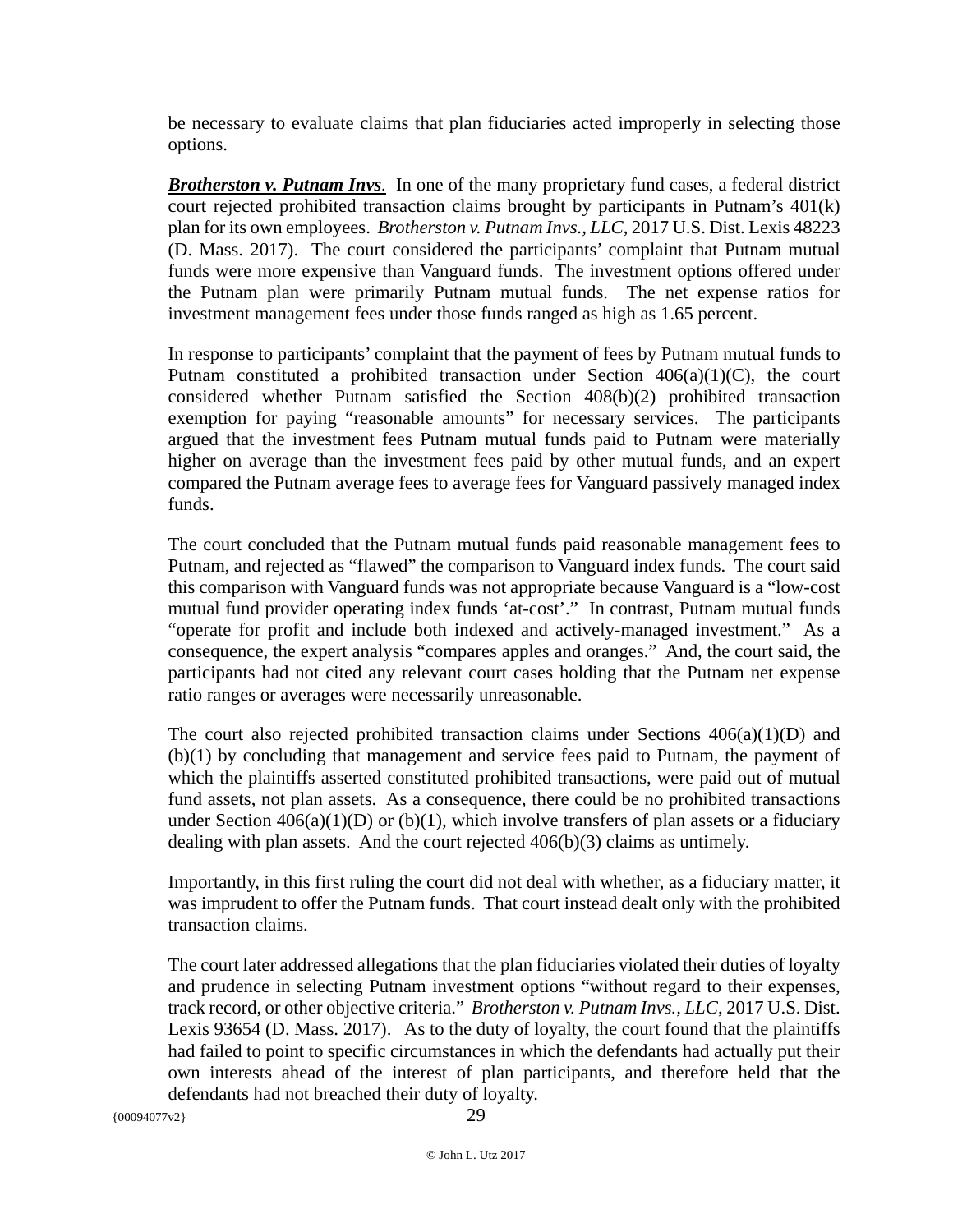As to prudence, the court also ruled for the defendants, but not for any reason that should give other fiduciaries comfort. The court did not seem to hold in high esteem the approach the plan's fiduciary committee had taken in monitoring at least some the plan's investment options. The fiduciary committee comprised "an evolving group" of senior level employees. In recruiting new members for the committee, the role was "advertised as not 'requir[ing] a lot of 'heavy lifting'."

The committee had reviewed reports compiled by a subsidiary of Great-West that assigned a "fail" rating to a number of the Putnam funds. But after internal discussions, the committee determined that those reports did not offer an accurate indication of fund performance. Even so, Putnam recommended these reports as a source of investment advice to plan participants on their account statements.

The court appeared reasonably satisfied with the committee's process for reviewing both the plan's QDIA funds (where the committee regularly reviewed the funds for risk-adjusted returns, costs, asset allocation, and performance as compared to competitors) and a "core lineup" of passive index funds (six BNY Mellon, not Putnam, collective investment trusts, which were chosen after "carefully considering the appropriate asset class line-up and the different fund options"). The real discomfort for the court seemed to concern the committee's process for reviewing funds other than the QDIA and core lineup of passive index funds. For these other funds, the committee "appeared to rely entirely on the expertise of the [Putnam in-house] investment division to determine whether a fund was failing and needed to be shutdown." As a consequence, the committee "did not seem to have independent standards or criteria for monitoring the Plan Investments." And, apparently notable to the court, the committee never removed a fund from the plan's investment lineup. The court said "[p]erhaps most importantly there seems not to have been separate discussions within the [Putnam in-house] investment decision as to whether a particular fund was appropriate for the Plan."

**Loss Causation and Burden-Shifting**. Although the court did not laud the fiduciary committee's review of the non-QDIA Putnam funds, it acknowledged that the defendants has not yet had the opportunity to present the entirety of their case on whether they had breached their duty of prudence. As it turns out, the court found that unnecessary. It was unnecessary because even though the committee's review of the plan's investment lineup "was no paragon of diligence," the plaintiffs failed to establish a prima facie case of loss. The court therefore ruled for the defendants.

As I will note later, in the discussion in Paragraph 8 of *Pioneer Centres Holding Co. Employee Stock Ownership Plan & Trust v. Alerus Financial, N.A*., the courts split on who has the burden of proving loss causation in the case of a fiduciary breach. The *Brotherston* court summarized this split as follows:

Courts have consistently ruled that plaintiffs bear the burden of persuasion to establish loss to the plan as a result of the breach. Circuits split, however, on whether this burden shifts upon a plaintiff's prima facie showing. The Fourth, Fifth, and Eighth Circuits, applying trust law principles, have held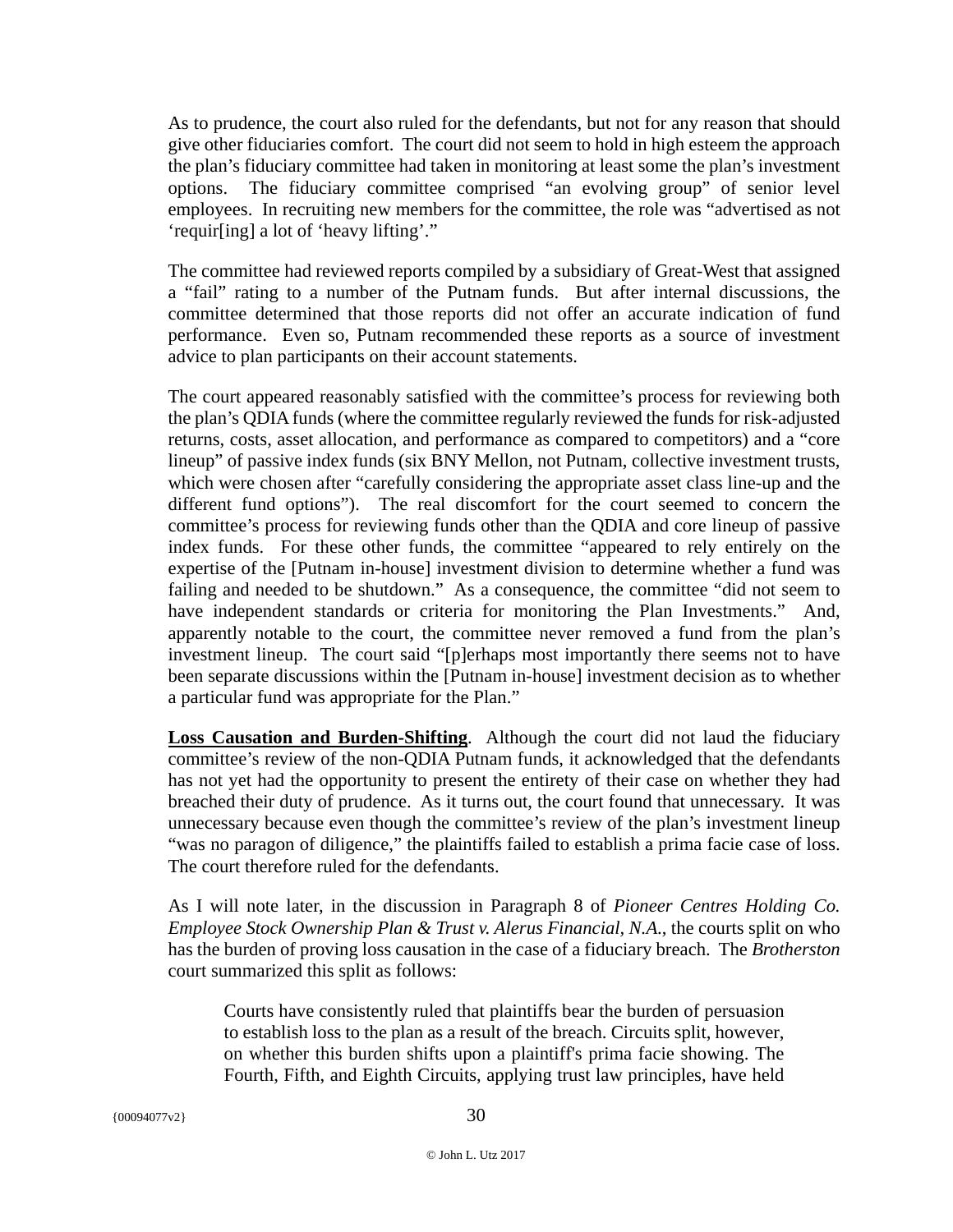that the fiduciary bears the burden of disproving loss causation once a plaintiff shows breach of a fiduciary duty. *Tatum*, 761 F.3d at 363 (4th Cir. 2014); *McDonald v. Provident Indem. Life Ins. Co.*, 60 F.3d 234, 237 (5th Cir. 1995); *Martin v. Feilen*, 965 F.2d 660, 671 (8th Cir. 1992). In contrast, the Second, Sixth, Ninth, Tenth, and Eleventh Circuits have all refused to adopt burden-shifting in ERISA breach of fiduciary duty claims. *Pioneer Centres Holding Co. Emp. Stock Ownership Plan & Tr. v. Alerus Fin., N.A.*, No. 15-1227, 2017 U.S. App. LEXIS 9940, 2017 WL 2415949, at \*10 (10th Cir. June 5, 2017); *Silverman v. Mutual Benefit Life Ins. Co.*, 138 F.3d 98, 104 (2d Cir. 1998); *Wright v. Oregon Metallurgical Corp.*, 360 F.3d 1090, 1099 (9th Cir. 2004); *Kuper v. Iovenko*, 66 F.3d 1447, 1459-60 (6th Cir. 1995), abrogated on other grounds by *Fifth Third Bancorp v. Dudenhoeffer*, 134 S. Ct. 2459, 189 L. Ed. 2d 457 (2014); *Willett v. Blue Cross & Blue Shield of Ala.*, 953 F.2d 1335, 1343-44 (11th Cir. 1992). The First Circuit has not yet addressed this issue.

As noted at the end of the quote above, the First Circuit has not ruled on whether the burden of disproving loss causation shifts to the fiduciary once a plaintiff establishes there was a breach of fiduciary duty and makes a prima facie showing of loss to the plan. Though not clear, the court may have tended toward the view that there is burden-shifting. If so, the fiduciary would bear the burden of disproving loss causation once the plaintiff has established a fiduciary breach and made a prima facie showing of loss to the plan. The court quoted, seemingly approvingly, language from the Eighth Circuit's decision in *Martin v. Feilen*, 965 F.2d 660, 671 ( $8<sup>th</sup>$  Cir. 1992), as follows: "[O]nce the ERISA plaintiff has proved a breach of fiduciary duty and a prima facie case of loss to the plan or ill-gotten profit to the fiduciary, the burden of persuasion shifts to the fiduciary to prove that the loss was not caused by, or its profit was not attributable to, the breach of duty." (Emphasis added.)

The court's analysis is a bit opaque on this point. But the burden-shifting issue seems not to have proven determinative because any burden-shifting would occur only after the plaintiff has made a prima facie showing of loss to the plan, and the court seemed to conclude that the plaintiff had failed to do that. The court said when the evidence is insufficient "to sustain either the plaintiff's claim of breach of fiduciary duty or a prima facie case of loss to the plan, the plaintiff's claim fails." What is clear is that (a) the court did not decide whether there was a breach of the fiduciary duty of prudence (the defendants had not yet offered their entire case on that issue), and, (b) critically, even if there were a breach of fiduciary duty that breach must have resulted in losses to the plan for there to be a recovery. The loss to the plan could not be established under the plaintiffs' theory of the case because at the breadth of the plaintiffs' claim. Specifically, the plaintiffs argued that the lack of an objective process by the fiduciary committee to monitor the plan's investments made the entire investment plan lineup imprudent. In finding this broad assertion inadequate to allege the required loss, the court noted its disagreement with *Liss v. Smith¸* 991 F. Supp. 279 (S.D. N.Y. 1998), where the court found an expert report sufficient to state a prima facie case of loss where "the allegations of fiduciary breach relate to the overall investment strategy of the Funds (or the lack thereof) as opposed to the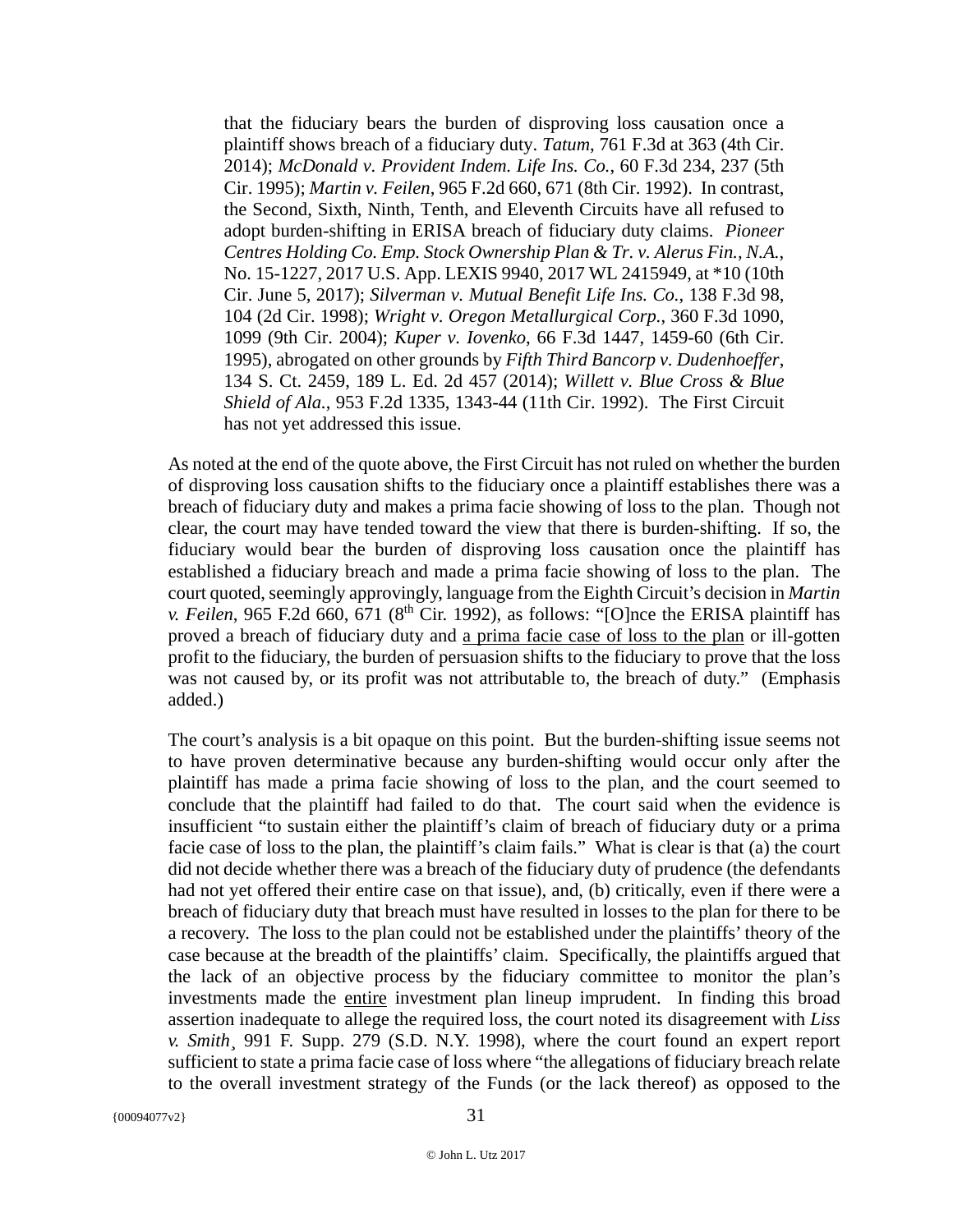wisdom of a single transaction or investment." The court in *Brotherston* instead held that plaintiffs "must point to a specific imprudent investment decision or decisions to make a showing of loss due to a breach of fiduciary duty." The court put it this way: "The Plaintiffs' theory that the procedural breach tainted all the Defendants' investment decisions for the Plan constitutes an unwarranted expansion of ERISA's seemingly mere focus on actual losses to a plan resulting from specific incidents of fiduciary breach."

On the question of burden-shifting, the court seemed to adopt the view that plaintiffs must establish at least a prima facie case of loss before the burden of persuasion could possibly shift to the fiduciary to prove that the loss was not caused by, or its profit was not attributable to, the breach. And there was no prima facie case of loss where the plaintiffs failed to identify specific transactions and investment decisions with respect to which a breach occurred.

**Stable Value Litigation**. In one of the stable value fund cases, retirement plan participants in a CVS Health Corporation retirement plan sued CVS, its benefits committee, and Galliard Capital Management over the investment allocation in a stable value fund offered as an investment option to plan participants. *Barchock v. CVS Health Corp.*, 2017 U.S. Dist. Lexis 59084 (D. R.I. 2017) (magistrate's report and recommendation, adopted by the court at 2017 U.S. Dist. Lexis 59083 (D. R.I. 2017)). The claim was that a stable value fund was invested too conservatively, with between 27 percent and 55 percent of the fund's assets invested in various short-term investments during the years 2007 through 2013. The court adopted a U.S. magistrate judge's recommendation that the claim be dismissed because there were insufficient allegations that Galliard, at the time the investment decisions were made, failed to follow a prudent process, and because underperforming a comparable average fund does not mean the fund was not invested prudently or that Galliard failed to adhere to the plan's guidelines and investment objective (of preserving capital, generating a steady rate of return higher than money market funds). When rejecting as a basis for imprudence the failure to meet industry averages, the magistrate judge quoted the Seventh Circuit's decision in *DeBruyne v. Equitable Life Assurance Soc'y*, 920 F.2d 457, 465 ( $7<sup>th</sup>$  Cir. 1990), saying "assertions of what a 'typical' [] fund portfolio might have done in [the past] say little about the wisdom of [defendant's] investments, only that [defendant] may not have followed the crowd." Instead, a court should focus on a fiduciary's conduct in arriving at an investment decision, not the results.

*Lorenz v. Safeway, Inc.* Not all of the rulings on the "new wave" of investment litigation have favored fiduciaries. In *Lorenz v. Safeway, Inc.*, 241 F.Supp.3d 1005 (N.D. Cal. 2017), the court refused to grant the defendants' motion to dismiss fiduciary claims. The plaintiff alleged that Safeway, the plan sponsor, and its benefits committee had breached their fiduciary duty of prudence by (a) selecting investment funds (for what was presumably a  $401(k)$  plan) that charged higher fees than comparable, readily-available funds, and which had no meaningful record of performance indicating that higher performance would offset this difference in fees, and (b) entering into and maintaining a revenue sharing arrangement with the plan's recordkeeper, JPMorgan Retirement Plan Services, which later became Great-West. In addition to these fiduciary claims, the plaintiff asserted that the revenue sharing agreement constituted a prohibited transaction.

 ${00094077v2}$  32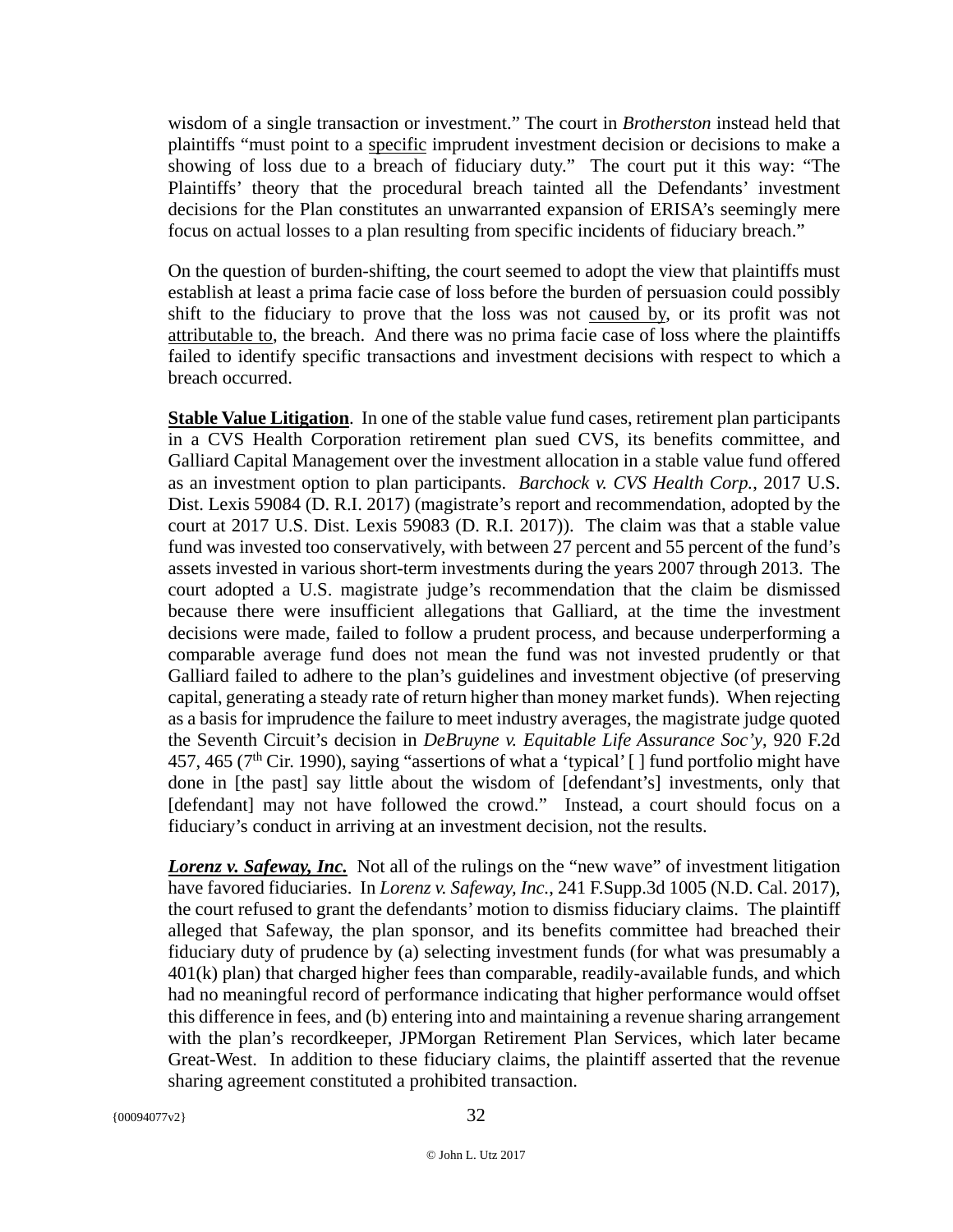The court dismissed the prohibited transaction claim on statute of limitation grounds, but allowed the fiduciary claims to proceed. It allowed the fiduciary claims to proceed even though they seemed to suffer from many of the generalized ambiguities that caused the Northern District of California to dismiss claims in *White v. Chevron*, noted in Paragraph 6 above.

The plaintiff complained that plan participants were charged a management fee of between 47 and 50 basis points for JPMorgan target-date funds, while alternative target-date funds offered by Vanguard charged a fee of only 15 basis points. The plaintiff also alleged that Vanguard target-date funds "substantially outperformed" the JPMorgan funds between 2010 and 2015. From this, the plaintiff concluded that had the defendants conducted an "adequate investigation" of available alternatives they would have selected other targetdate funds.

Although the court acknowledged that the mere failure to offer an investment option with the lowest expense ratio is not enough by itself to plausibly state a claim for breach of the fiduciary duty of prudence, additional allegations enabled the plaintiff's claims to survive a motion to dismiss. The court said the remaining allegations in the complaint created a plausible inference that the defendant's decisionmaking process was flawed. In particular, the court noted allegations that the JPMorgan target-date funds had "no meaningful record of performance so as to indicate that higher performance would offset the difference in fees."

The plaintiff also argued that Vanguard target-date funds had substantially outperformed comparable JPMorgan funds between 2010 and 2015. Rather strikingly, the court credited this allegation concerning historic performance of the funds. The court said that in doing so it was not relying on the "impermissible benefit of hindsight," but was instead suggesting that if there was underperformance between 2010 and 2015, it might be that the defendants acted imprudently by retaining the funds until July 2016. The court was also moved by allegations that the potential reason the "relatively new, expensive, underperforming investment option" was selected was the influence on the fiduciaries' decision of JPMorgan Retirement Plan Services serving as recordkeeper and JPMorgan Chase Bank serving as trustee. The court said it could reasonably infer from the plaintiff's collective allegations that the defendants engaged in a flawed decisionmaking process by selecting and retaining the JPMorgan target-date funds. In response to the defendant's argument that it was inappropriate to compare JPMorgan target-date funds to Vanguard funds, given that the JPMorgan funds included a mix of actively managed and passively managed funds while the Vanguard funds were exclusively index funds, the court said the plaintiff had met his burden at the motion to dismiss stage, but the defendants would later have their opportunity to argue that they had legitimate reasons for selecting the JPMorgan funds.

The court also rejected any notion that there is a range of expense ratios for investment options that is "reasonable as a matter of law." In doing so, the court reviewed many of the fee litigation cases where successful defendants included in their investment option mixes funds with higher expenses ratios than those challenged in the instant case. A bit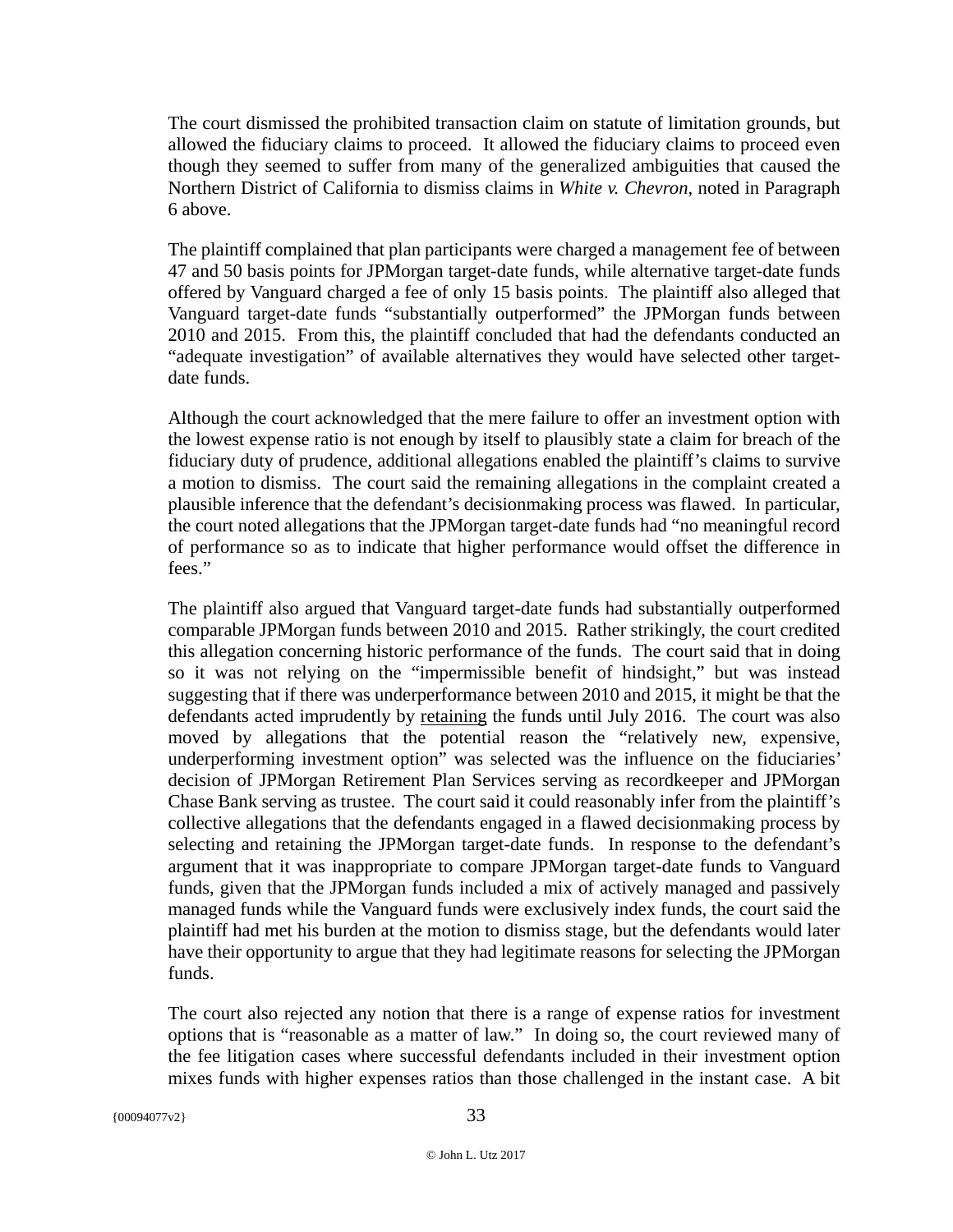oddly, at least in my view, the court, in distinguishing *Hecker v. Deere & Co.*, 556 F.3d 575 (7th Cir. 2009) and *Renfro v. Unisys Corp.,* 671 F.3d 314 (3d Cir. 2011), seemed to suggest that the smaller number of investment options at issue in the *Safeway* plan dispute, as compared with the over 2,500 mutual funds offered in *Hecker* and the 73 options offered in *Renfro*, worked to the disadvantage of the *Safeway* defendants. The court indicated that, at least according to the annual participant fee disclosure notices, the Safeway plan offered a total of 18 to 22 investment options during the relevant time period, with expense ratios that ranged from 15 basis points to 121 basis points. In what seems an inapt comparison, the court noted that the 15 basis point lowest expense ratio for the relatively modest number of investment options under the Safeway plan was higher than the lowest expense ratios in *Hecker* (7 basis points) and *Renfro* (10 basis points). It seems not at all surprising, and indicative of largely nothing, that a plan with 2,500 offerings would include an option with a lower expense ratio than the lowest expense ratio included a plan with only 20 or so investment options.

Although the court dismissed the prohibited transaction claims as untimely, it did permit fiduciary prudence claims to go forward not only with respect to the choice of investment options under the plan, but also with respect to the revenue sharing arrangements. It appears that revenue sharing served as an offset against a contractually-agreed \$65 perparticipant recordkeeping fee. If revenue sharing exceeded \$65 per participant, the excess could be used to pay other plan expenses. The court seemed satisfied with the idea of revenue sharing serving as an offset to the \$65 fee. But for a period of time the contract with the recordkeeper was not, in the court's view, entirely clear on what would happen if revenue sharing amounts exceeded the agreed-to \$65 per-participant fee, and excess revenue sharing fees had not been utilized by the plan (such as in paying other plan expenses) by the time the recordkeeping contract were to expire. Because of this perceived ambiguity in place for a part of the timeframe under examination, the court held that the plaintiff plausibly alleged that the recordkeeper's compensation was unreasonable in light of the services rendered (that is, unreasonable when adding the \$65 per-participant fee to any revenue sharing amounts in excess of that), and that the defendants therefore breached their fiduciary duty of prudence by entering into and maintaining such an agreement. The court ruled only on the motion to dismiss, and acknowledged expressly that the defendants might ultimately prevail on the plaintiff's excessive compensation theory by showing that the recordkeeper was not actually compensated in excess of the per-participant fee, or that the recordkeeper's compensation was otherwise reasonable.

**7. Surprise! Defendants Win in** *Tatum v. R.J. Reynolds Tobacco Co*. In a decision that received a great deal of attention, the Fourth Circuit previously concluded that where fiduciaries failed to follow a prudent process in making decisions about the elimination of two employer stock funds from a 401(k) plan, they would be liable unless they could establish that if they had followed a prudent process they still "would have" (rather than that they "could have") eliminated the stock funds at the time and in the manner they did. That earlier decision by the Fourth Circuit was *Tatum v. RJR Pension Investment Comm.,*  761 F.3d 346 ( $4<sup>th</sup>$  Cir. 2014). Many, including this author, fretted that in some circumstances the effect of this "would have" standard would be to eliminate fiduciaries' fallback defense of "objective prudence" (that is, their fallback defense if they were found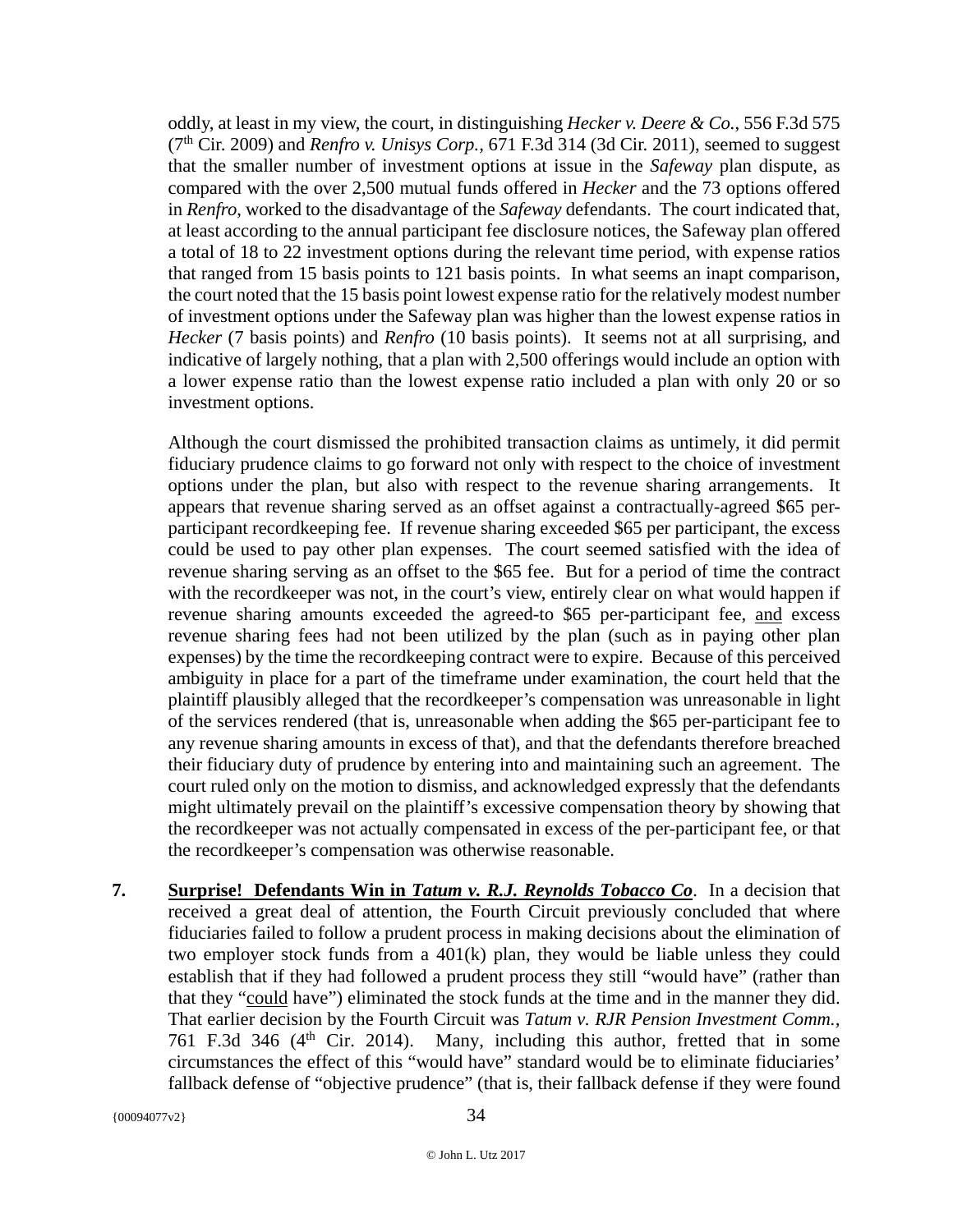to have failed to follow a prudent process in making a decision). In fact, though, on remand the district court in *Tatum* not only did not interpret the "would have" standard in a fashion that could not be met, it actually found that the defendants did establish that their decisions were objectively prudent, and therefore the defendants were not liable. *Tatum v. R.J. Reynolds Tobacco Co.*, 2016 U.S. Dist. Lexis 19536 (M.D. N. C. 2016).

The district court summarized the underlying facts as follows:

In March 1999, RJR Nabisco, Inc. decided to separate the company's food business, Nabisco, and tobacco business, R.J. Reynolds Tobacco Company, through a spin-off of the tobacco business. As a result of the spin-off, the R.J. Reynolds Tobacco Company retained the existing Capital Investment Plan, a 401(k) retirement plan for employees of the post-split R.J. Reynolds Tobacco Company, and renamed it the R.J. Reynolds Tobacco Capital Investment Plan. A new plan was created for Nabisco employees.

The pre-spin RJR Nabisco Capital Investment Plan included, among several investment options, two company-related funds: the RJR Nabisco Common Stock Fund and the Nabisco Common Stock Fund. As a result of the spinoff, for every three shares of RJR Nabisco common stock, participants in the Tobacco Plan received three shares of Nabisco Group Holdings ("NGH") common stock and one share of R.J. Reynolds Tobacco Holdings common stock. Shares in both the new NGH Common Stock Fund and any shares in the Nabisco Common Stock Fund (collectively "Nabisco Funds") were frozen on the date of the spin-off. When a fund is frozen, no new investments may be made in the fund. However, participants may maintain their existing investments in the fund, withdraw money from the fund, or transfer money from the fund into another fund. On January 31, 2000, the units of the Nabisco Funds held by participants who had not sold prior to that date were eliminated from the Plan. (Citations omitted.)

The district court, in its earlier, initial ruling, determined that RJR breached its fiduciary duty of procedural prudence to investigate the investment decision to eliminate the Nabisco Funds from the Plan. The court had, however, in that original decision held that RJR was nonetheless not liable because it had met its burden of showing that removing Nabisco Funds from the Plan when it did so (effective January 30, 2000) was an objectively prudent decision. Specifically, the court, in its original decision (which was reversed by the Fourth Circuit), concluded that the decision to remove the stock fund was one which a reasonable and prudent fiduciary "could have" made after performing a prudent investigation. But the Fourth Circuit reversed and remanded, holding that RJR's obligation in showing objective prudence was to show that the fiduciaries not only could have made the decision they did, but would have made the same decision after performing a prudent investigation.

In a lengthy opinion peppered with financial analysis, the district court, on remand, concluded that the RJR defendants were not liable. They were not liable because their decisions were objectively prudent under the "would have" standard. Specifically, the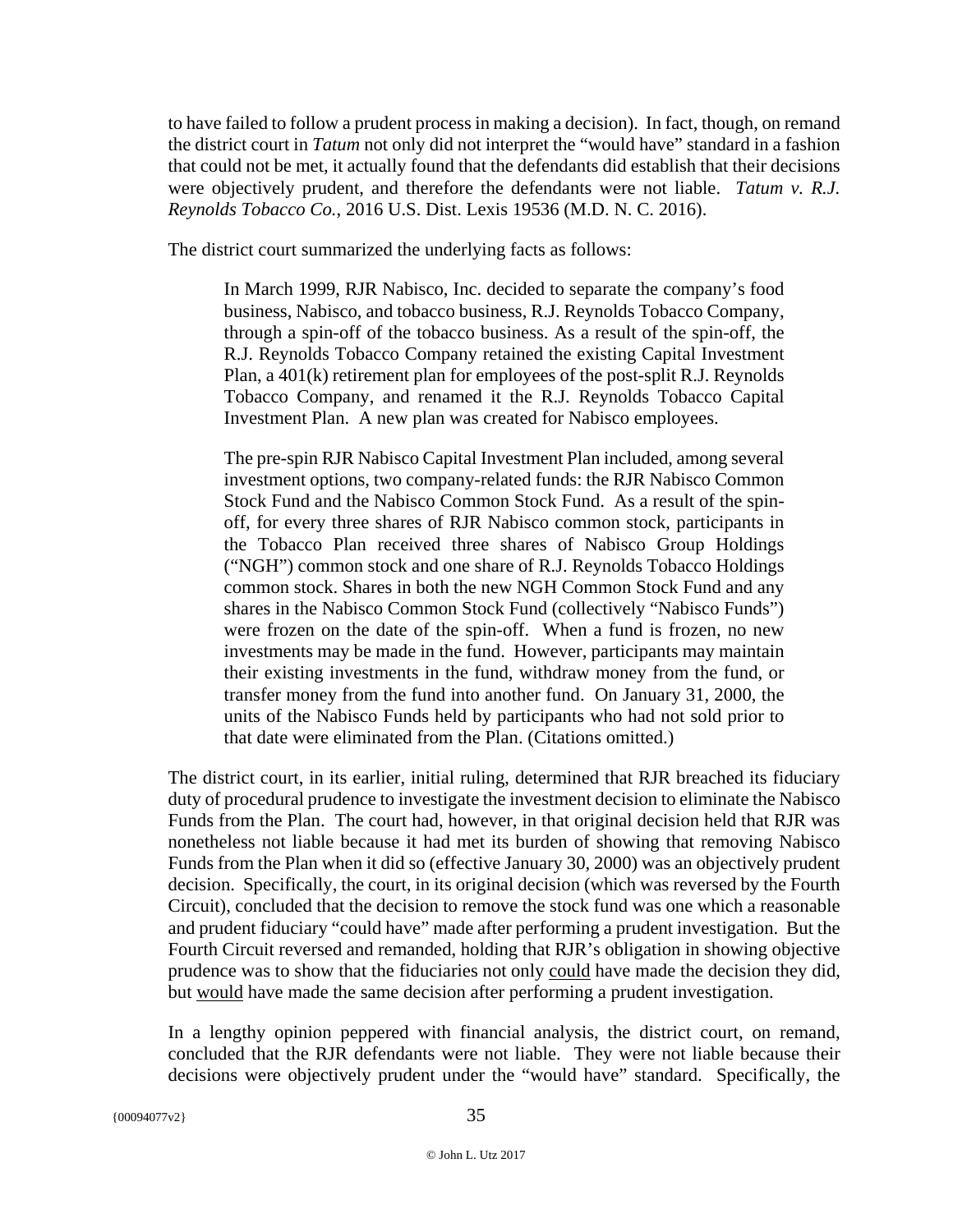court found that "it is more likely true than not that had a prudent fiduciary reviewed the information available to it at the time, including Plan documents, public disclosures, analysts' reports and associated research as to their significance, and newspaper articles, it would have decided to divest the Nabisco Funds at the time and in the manner as did RJR."

In reaching its decision that a fiduciary acting with prudence would have divested the Nabisco Funds at the time and in the manner RJR did, the court made the following statements:

[A] prudent fiduciary at the time would have known that the Plan included three single-stock funds, each of which is approximately four times as risky as a diversified portfolio of mutual funds, two of which were non-employer single-stock funds.

\* \* \* \* \*

Because [Nabisco Group Holdings] and [Nabisco] traded on the New York Stock Exchange, a generally efficient market research at the time would have revealed that there was no reason to expect extraordinary returns based upon analyst recommendations.

\* \* \* \* \*

RJR's six month time frame and the rationale for  $it - to give employees$ notice and allow them to reallocate their funds – while arrived at without investigation or research, was indeed within a reasonable time frame [for divestment of the stock funds].

The Fourth Circuit, in a 2-1 decision, affirmed the district court's conclusion above that the fiduciary breach did not cause the losses, because a prudent fiduciary would have made the same divestment decision at the same time and in the same manner. *Tatum v. RJR Pension Inv. Comm.*, 855 F.3d 553 (4<sup>th</sup> Cir. 2017). In doing so, the Fourth Circuit rejected the plaintiffs' argument that a fiduciary needs a more compelling reason for divestment decisions than for investment decisions, finding no precedent for such an assertion. The majority found that the district court, on remand, did apply the "would have" standard it was instructed to apply. The dissenting judge concluded otherwise, asserting that in reality the district court effectively applied a "could have" standard. I tend to agree with the dissent's factual conclusion, though the Fourth Circuit's recent decision is a positive development nonetheless. That is because the "would have" standard set by the Fourth Circuit in its earlier decision, at 761 F.3d 346 (4<sup>th</sup> Cir. 2014), if read faithfully, would seem to eliminate any "objective prudence" defense. I hope this recent affirmance of the district court's decision on remand effectively causes the Fourth Circuit to forget the literal language of its earlier decision, and hope more generally that the literal language of the Fourth Circuit's earlier decision does not influence other courts.

**8. Proof of Causation and Burden-Shifting in Fiduciary Breach Cases**. The Tenth Circuit has added to the Circuit Court of Appeals split on who has the burden of proving that a

 ${00094077v2}$  36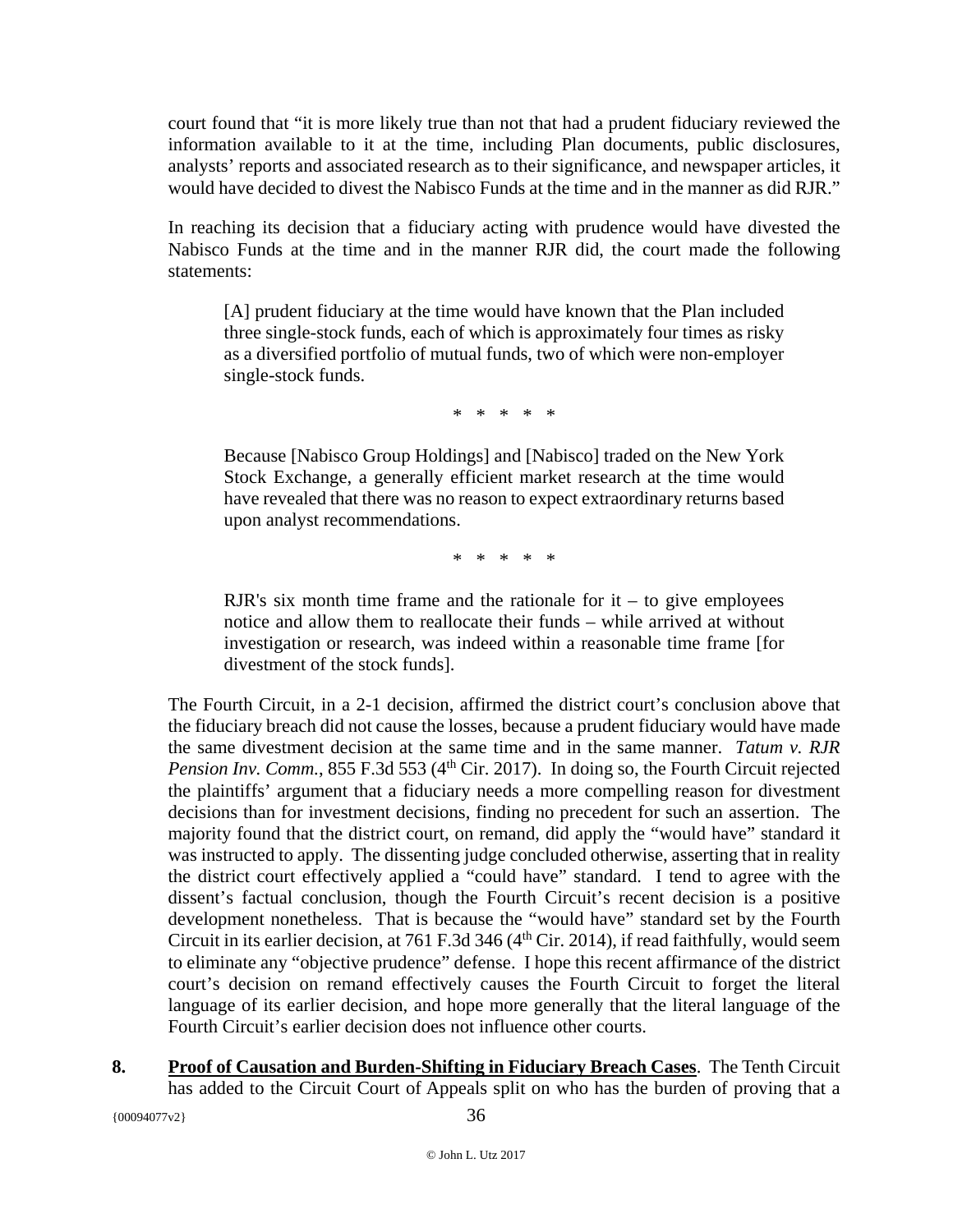fiduciary breach caused a particular loss. It did so in *Pioneer Centres Holding Co. ESOP & Trust v. Alerus Fin., N.A.*, 858 F.3d 1324 (10th Cir. 2017). In a 2-1 decision, the Tenth Circuit held that a plaintiff asserting a breach of fiduciary duty claim under ERISA must prove losses to the plan "resulting from" the alleged breach of fiduciary duty, and in doing so rejected the burden-shifting paradigm adopted by some other circuit courts of appeal. Specifically, the court rejected a rule adopted by other circuits under which once an ERISA plaintiff has proven a breach of fiduciary duty, and a prima facie case of loss to the plan related to the breach, the burden of persuasion shifts to the fiduciary to prove that the loss was not caused by the breach of duty. The Fourth, Fifth, and Eighth Circuits have adopted such a burden-shifting scheme, effectively incorporating into ERISA the common law of trust's burden-shifting rule. In contrast, the Tenth Circuit in *Pioneer Centres* joined the Second, Sixth, Ninth, and Eleventh Circuits in applying the "default rule" applicable where a statute is silent as to who bears the burden of proving a resulting loss. Under that default rule, the burden of persuasion lies wholly with the plaintiff seeking relief.

Neither the district court nor the Tenth Circuit ever got to the question whether there was a fiduciary breach. Both held that even if there were a breach, the defendant fiduciary was entitled to summary judgment because there was not adequate evidence that any breach caused the loss to the plan.

The case involved an ESOP that owned a minority interest (37.5 percent) of a holding company that owned and operated (through subsidiaries) several automobile dealerships. The dealerships included those selling Audi, Porsche, and most importantly to the dispute, Land Rover, vehicles. The majority interest in the holding company was owned by an individual who was the founder of the company. The founder, together with the company's president and CFO, served as trustees for the ESOP. These three trustees proposed a transaction under which the holding company would become wholly-owned by the ESOP. To get there, the company would redeem most of the founder's shares, and the plan would purchase the remaining shares.

Because the founder, who was one of the three trustees, would sell shares, and because the other two trustees would exercise stock options, with the company redeeming those shares as part of the transaction, the trustees retained an independent trustee to decide whether, and if so on what terms, the plan should purchase the founder's shares. This independent fiduciary was Alerus Financial, N.A. ("Alerus").

But the deal never happened. The plan, by way of its trustees, later sued Alerus, arguing that the transaction failed to close because Alerus breached its fiduciary duties.

Importantly, under the dealership agreements with the auto manufacturers, changes in ownership or management of a dealership required prior written approval of the manufacturer. Audi and Porsche apparently granted approval for the proposed transaction that would result in the ESOP owning all of the holding company's stock. Land Rover never received a formal and complete proposal to approve, but signaled its reluctance to approve the transaction. Land Rover expressed concern about a 100 percent ESOP-owned company owning a dealership, in part because: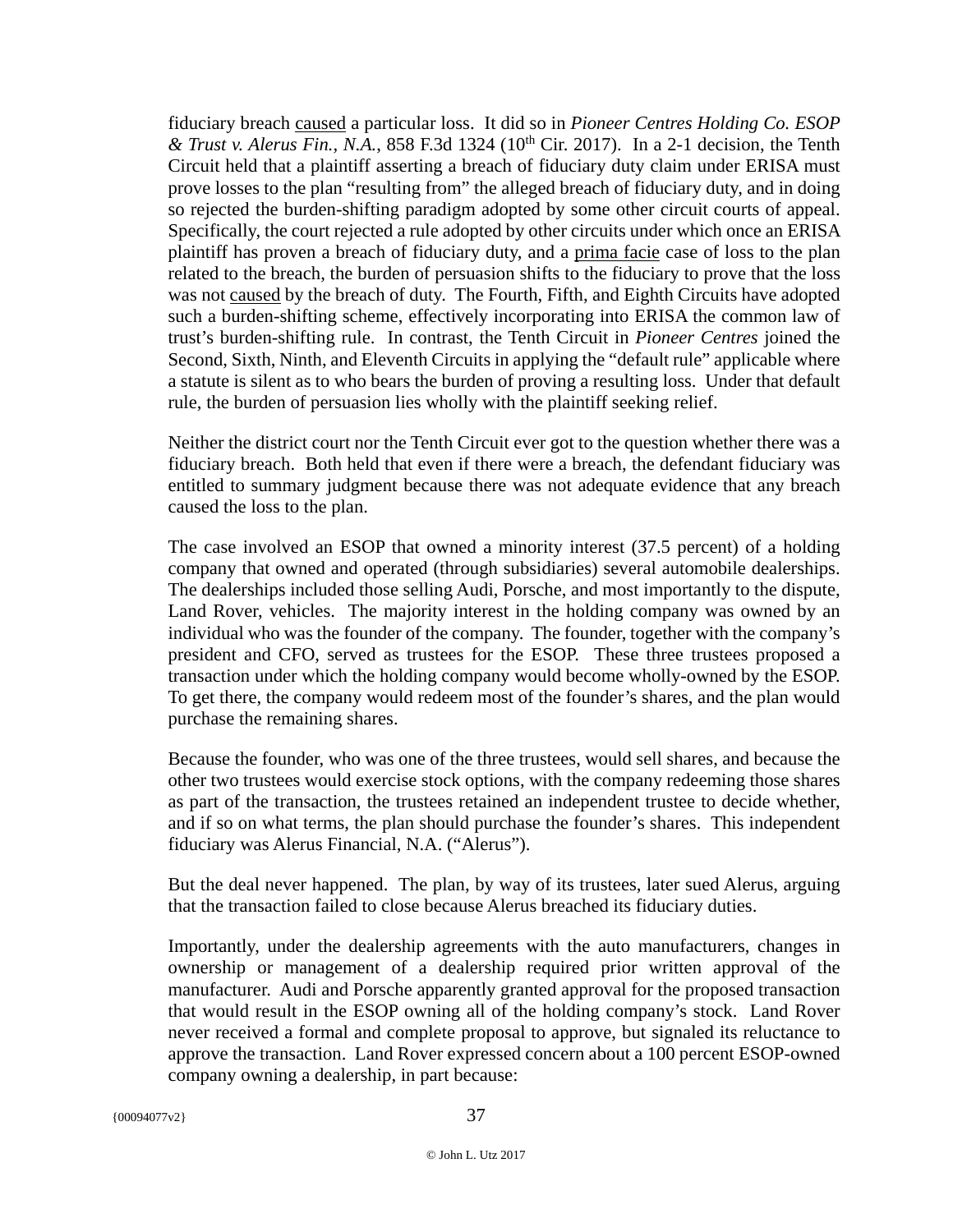[I]f majority ownership of a Land Rover Dealer were held by an ESOP, then the Dealer would ultimately be controlled by an ever-changing group of employees who have not been vetted for ownership and management by [Land Rover], and who may not have the requisite financial and personal capabilities, qualifications, experience and commitment. Further, control and management of the dealership would be subject to internal politics and factions. This is an unacceptable ownership structure for a Land Rover Dealer.

Land Rover also was disturbed to learn during discussions about the proposed transaction that, in fact, the ESOP already owned a minority interest in the holding company. Land Rover said it had never been asked, nor had it approved, an earlier transfer of ownership to the ESOP, and asserted that the founder had, after that transfer, listed himself as the 100 percent owner of the company when signing a new dealership agreement (Land Rover considered this not to be true given the ESOP's minority interest in the holding company).

Land Rover was, though, never required to make a decision on the proposed transaction. There had been correspondence with Land Rover about the proposed transaction, but Land Rover never got all the details it would have required to make a decision. And that brings us to the dispute with Alerus. The trustees blamed Alerus for Land Rover never being forced to make a decision.

Here's the background: a few months after the company sent its first letter to Land Rover about the possibility of consenting to the proposed transaction, Alerus sent to the founder draft stock redemption and stock purchase agreements. These agreements required the founder to make certain representations and warranties. The founder objected to certain of the representations and warranties, and proposed revised agreements. Alerus decided the revisions the founder would require to the representations and warranties were unacceptable, and refused to sign the revised transaction documents. As a result, the company could not submit a signed copy of the revised transaction documents to Land Rover, which seemed to be one of the reasons Land Rover never had to make a decision.

Alerus ultimately determined that because the founder was unwilling to make the unqualified representations it required and "assume the attendant risk, . . . the plan should not purchase [the founder's] stock." The transaction was then abandoned.

More than a year after the transaction was abandoned, the company sold most of its assets to a buyer for more than \$10 million above what the ESOP would have paid for the company's stock. The plan, by way of its trustees, then filed suit against Alerus for breach of fiduciary duty. The plan claimed Alerus breached its fiduciary duties by failing to execute the revised transaction documents, so Alerus could send those documents to Land Rover for approval.

The Tenth Circuit, and the district court before it, granted summary judgment to Alerus. Neither reached any conclusion as to whether Alerus had breached its fiduciary duties. That was unimportant because even if it had, there was inadequate evidence that any loss to the plan was caused by the breach.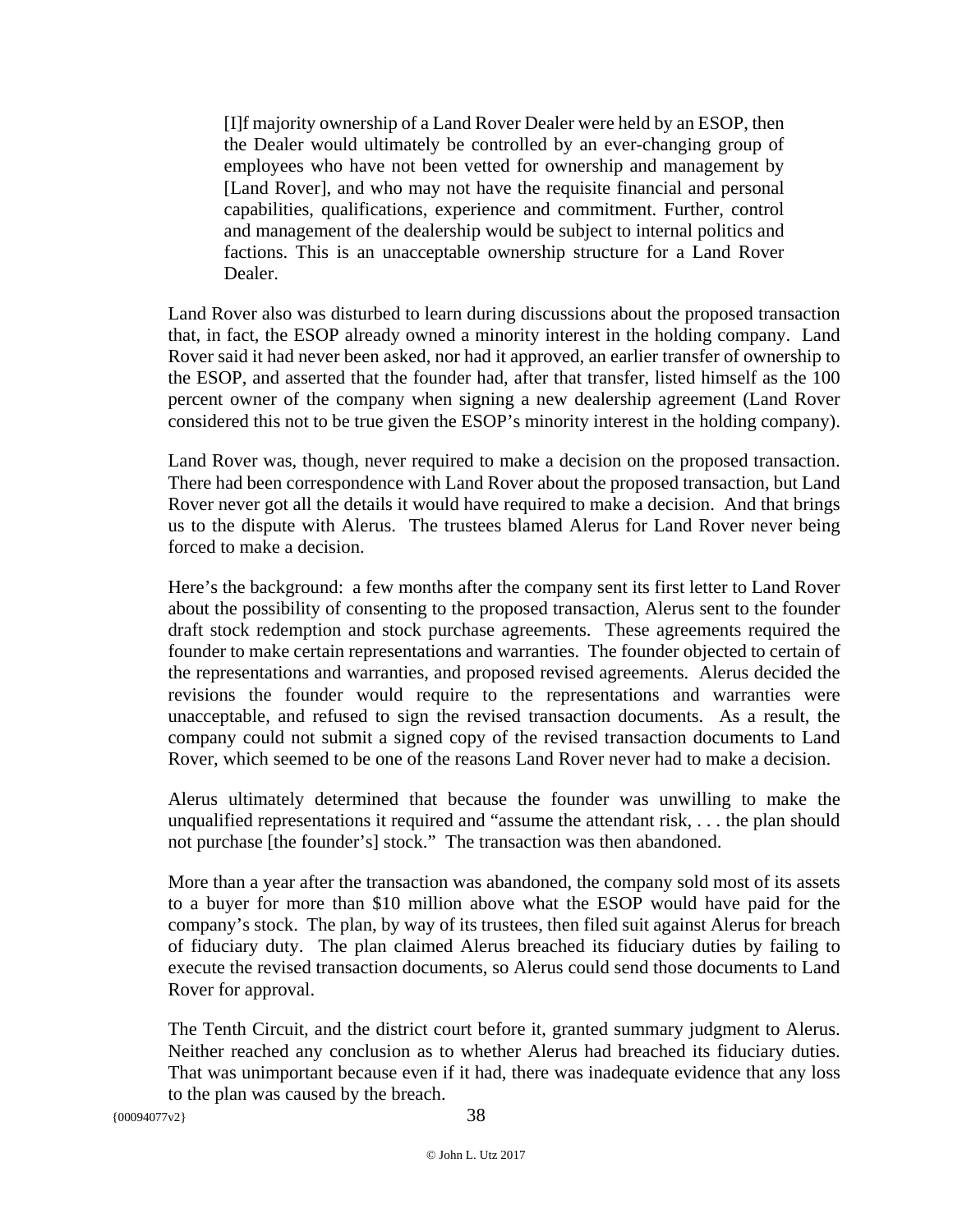The district court concluded that the ESOP could not demonstrate that a loss resulted from any fiduciary breach because the evidence that Land Rover would have approved the transaction was too speculative. This district court would have ruled for the defendants even if the Tenth Circuit had adopted the burden-shifting rule followed by the Fourth, Fifth, and Eighth Circuits. Even for courts adopting a burden-shifting rule, a plaintiff must not only approve a fiduciary breach, it must also prove a prima facie case of loss to the plan relating to the breach before the burden of persuasion shifts to the fiduciary to prove that the loss was not caused by the breach of duty. According to the district court, the plaintiff did not establish a prima facie case of a loss relating to any breach. So, even under a burden-shifting scheme, that burden would not have shifted to Alerus. There was simply no prima facie case of loss.

The Tenth Circuit rejected any burden-shifting framework. In doing so, the court noted that the plain language of the statute establishes liability for a loss "resulting from" a breach, and the statute is silent as to who bears the burden of proving the resulting loss. Although a burden-shifting paradigm applies under trust law – once "a beneficiary has succeeded in proving that the trustee has committed a breach of trust and that a related loss has occurred, the burden shifts to the trustee to prove that the loss would have occurred in the absence of the breach" – the Tenth Circuit "reject[ed] outright" the argument that "ERISA breach of fiduciary claims should be resolved under a burden-shifting framework." The court found no Congressional intent that there should be such burdenshifting. Although the ESOP argued that once a plaintiff establishes a prima facie showing of a loss related to a breach of fiduciary duty, the burden should shift to the fiduciary to show the loss was not caused by the breach, the Tenth Circuit said "where the plain language of the statute limits the fiduciary's liability to losses *resulting from* a breach of fiduciary duty, there seems little reason to read the statute as requiring the plaintiff to show only that the loss is *related* to the breach."

The Tenth Circuit not only looked to the plain language of the statute, but also made a policy argument for not adopting a burden-shifting approach. It echoed an analysis from the Second Circuit, saying that a burden-shifting framework could result in "removing an important check on the otherwise sweeping liability of fiduciaries under ERISA." As the Second Circuit put it, the "causation requirement of [Section 409a] acts as a check on this broadly sweeping liability, to ensure that solvent companies remain willing to undertake fiduciary responsibilities with respect to ERISA plans." *Silverman v. Mutual Benefit Life Ins. Co*., 138 F.3d 98, 106 (2d Cir. 1998).

The Tenth Circuit then concluded that the plan had not produced evidence that would have allowed a fact finder to find causation. The court said all the evidence of causation offered by the ESOP was mere speculation given that Land Rover had given "every indication it would not approve the sale." Therefore, the court said, Alerus' failure to sign a transaction document more likely than not did not result in the loss of the transaction.

There was a lengthy dissenting opinion. The dissenting judge argued that the plan offered evidence under which a reasonable fact-finder could conclude that Land Rover, had it been forced to make a decision on approval of the transaction, would have either acquiesced to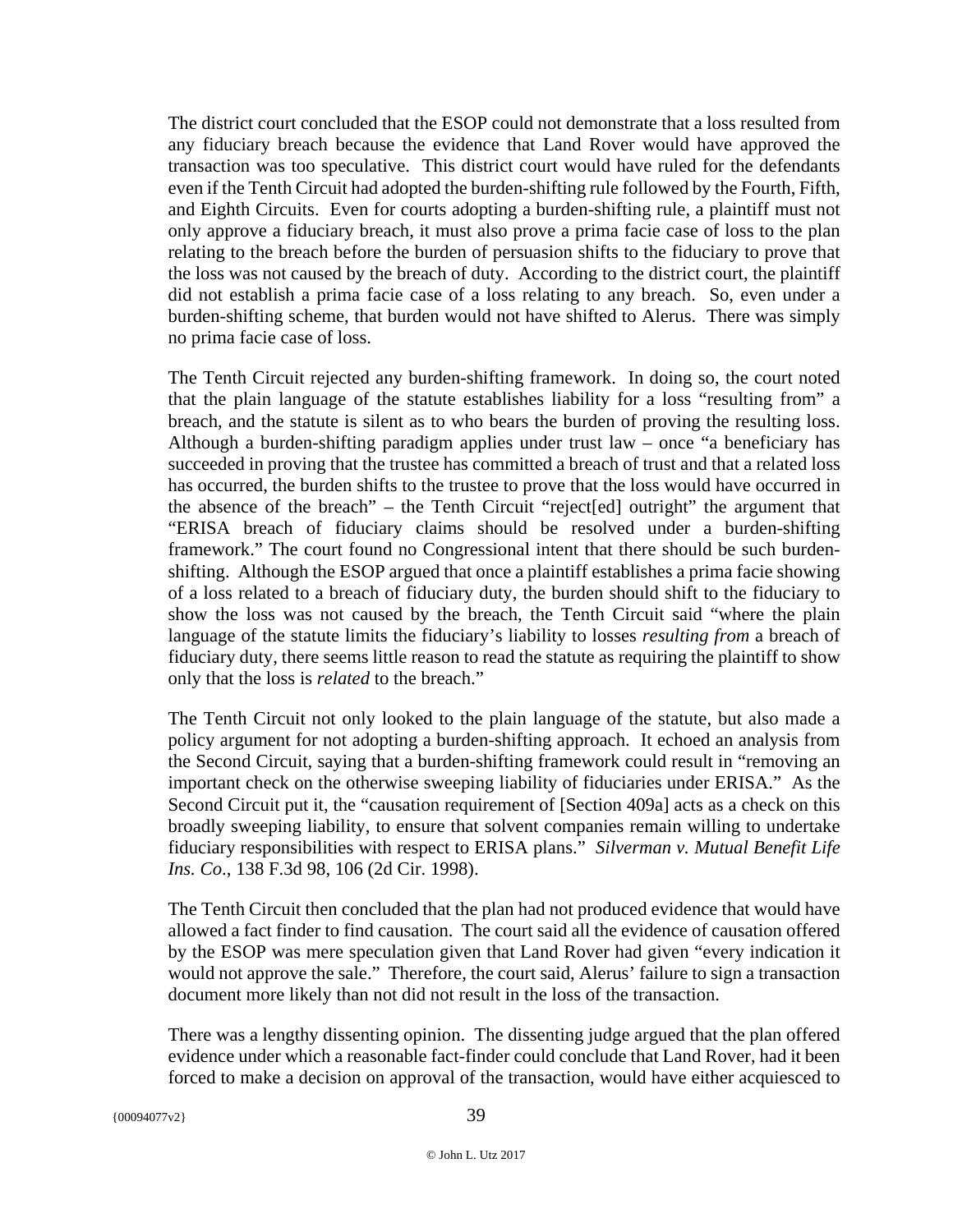the ownership transfer to the ESOP or have been required to do so by a court, perhaps through an injunction. The dissenter's argument turned to a large degree on requirements of California and Colorado state law, which generally require that a manufacturer's consent to the transfer of a dealership not be unreasonably withheld. The dissenter concluded that a reasonable fact finder could decide that even if Land Rover did not want to approve the transfer, it would ultimately approve it because doing otherwise would have been objectively unreasonable and therefore contrary to state law, or because the plan would have gained an injunction forcing Land Rover to approve the transfer. The dissenter, therefore, would have reversed the district court's award of summary judgment and remanded the matter to the district court.

**9. Standing: Defined Benefit Plan Fiduciary Claims**. One of the more interesting ERISA litigation developments in recent years has been the emergence of plaintiffs' lack of constitutional standing as a defense to fiduciary claims. In particular, some defendants have successfully argued that defined benefit plan participants seeking to challenge alleged fiduciary misconduct did not have constitutional standing to do so because they had not suffered an "injury-in-fact," given that the plan was well funded. *See, e.g., David v. Alphin*, 704 F.3d 327 (4th Cir. 2013).

*Lee v. Verizon Communications, Inc.* The Fifth Circuit made it harder for a participant in a defined benefit plan to show that she or he has Article III constitutional standing in *Lee v. Verizon Communications, Inc., 2016 U.S. App. Lexis 16929 (5<sup>th</sup> Cir. 2016). <i>Lee* was one of the first ERISA constitutional standing cases following the Supreme Court's 2016 decision in *Spokeo, Inc. v. Robins*, 136 S. Ct. 1540 (2016).

By way of background, to have standing to bring a claim, having a right to bring a claim under the terms of ERISA is not enough. One must also have standing under Article III of the U.S. Constitution, which the Supreme Court said in *Spokeo* requires, as the "irreducible constitutional minimum" of standing, that a participant have "(1) suffered an injury-in-fact, (2) that is fairly traceable to the challenge to conduct of the defendant, and (3) that is likely to be redressed by a favorable judicial decision." The ERISA cases have typically concerned whether a participant-plaintiff has met the first of these requirements – that is, whether she or he has suffered an "injury-in-fact."

The Fifth Circuit looked not to whether a defined benefit plan was overfunded or underfunded in determining whether participants claiming an alleged fiduciary breach had Article III standing, but instead set a standard that could deny standing even where a plan is underfunded, and possibly substantially so. The case was brought by participants complaining of the "de-risking" of their defined benefit plan through the purchase of an annuity from a private company. The Fifth Circuit held that the participants whose benefits were not annuitized must, in order to have standing to allege that their individual benefits would be affected by alleged fiduciary breaches relating to the annuitization of certain benefits, be able to show "imminent risk of default by the plan." That is a very high bar. And the participants in *Lee* could not clear it.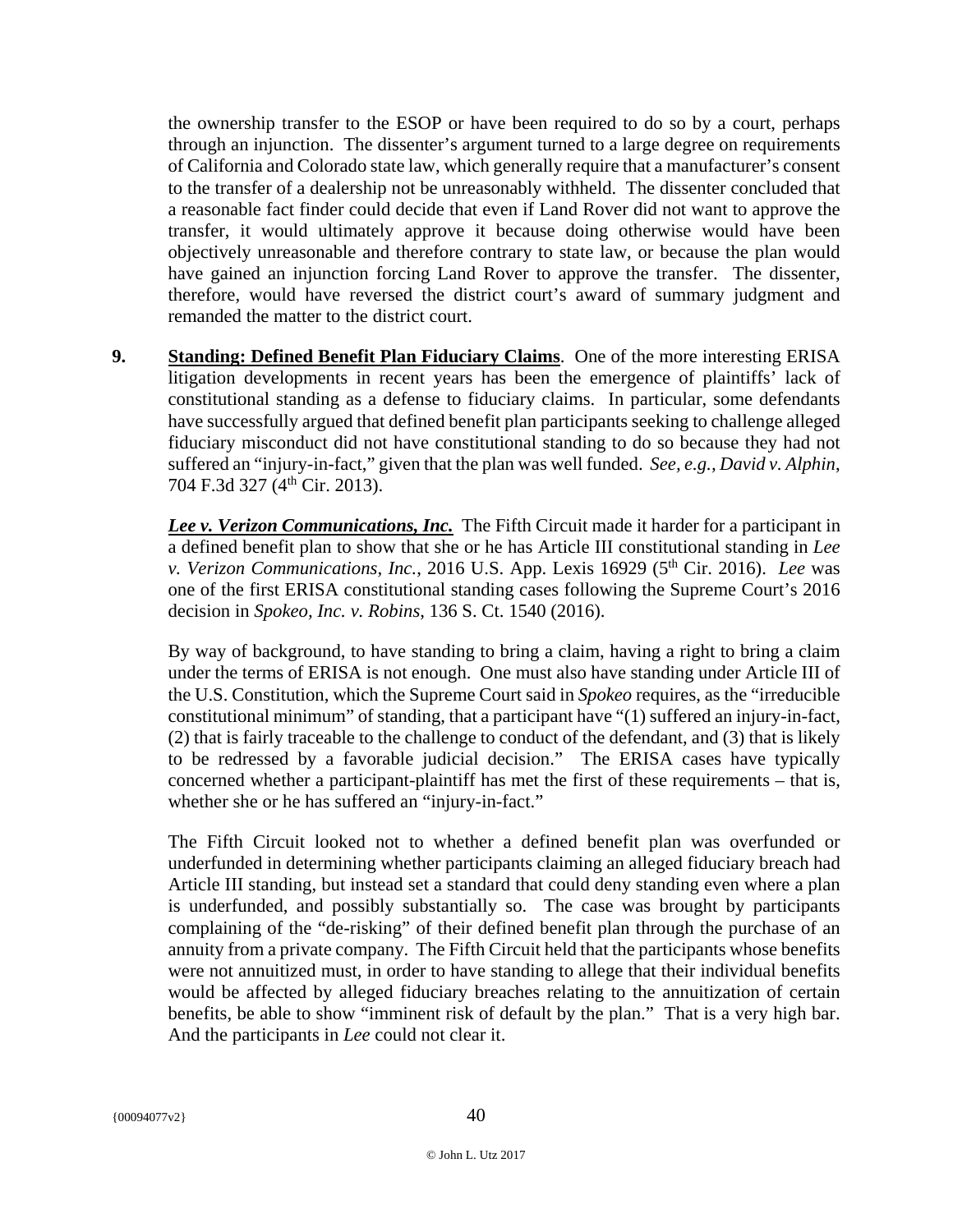*Fletcher v. Convergex Group, LLC*. More recently, in a rather terse decision, the Second Circuit found fiduciary allegations adequate to confer Article III standing. The case concerned a complaint by a participant in the Central States, Southeast and Southwest Area Pension Plan who alleged that a group of brokers added unauthorized and undisclosed markups and markdowns to trades they executed on behalf of the Central States plan, resulting in the misappropriation of a relatively small amount relating to the Central States plan. The allegedly misappropriated amount was under \$1,600. In addition to seeking to bring an action on behalf of himself and in a representative capacity as a participant in the plan, the participant also sought to represent members of other ERISA plans affected by the brokers' alleged double-charging scheme. The participant claimed he had Article III standing either in an individual capacity or as a representative of the plan.

The district court concluded that the participant did not have standing, generally because the loss at issue was so small it could not have been the source of much woe to the plaintiff. The district court put it this way:

Here, it seems that defendants misappropriated \$1,577.93 from a pension plan which, as of 2012, was underfunded by more than \$16 billion. Defendants' overcharges increased the plan's deficiency by less than one hundred-thousandth of one percent. The extent to which that enhanced the plan's existing prospect of default is so minute as to be imaginary and inconsequential rather than "an injury in fact" and "actual or imminent" as required for constitutional standing.

The Department of Labor filed an *amicus* brief with the Second Circuit, making various arguments that the participant had Article III standing to bring his fiduciary claims. The Second Circuit vacated and remanded the district court decision in a laconic ruling. *Fletcher v. Convergex Group, LLC*, 679 Fed. Appx. 19 (2d Cir. 2017) (unpub.). The Second Circuit's reasoning is not abundantly clear. The court merely stated that the allegations about the breach of the fiduciary duties of prudence and loyalty, the violation of ERISA's prohibited transaction provisions, and the resulting financial losses sustained by the Central States plan were sufficient to confer Article III standing on the participant in his representative capacity as a plan participant. In so holding, the court cited one of the cases noted by the Department of Labor in its *amicus* brief*, L.I. Head Start Child Development Services., Inc. v. Economic Opportunity Commission of Nassau County, Inc*., 710 F.3d 57, 67 n. 5 (2d Cir. 2017). The DOL cited this case in support of its argument that the participant had representational standing based on the constitutional injury to the plan for violations of fiduciary duties to the plan. The Second Circuit said because the district court erroneously held that the participant did not have standing to represent "other members of his own ERISA plan," the district court "understandably" also ruled that the participant had no standing to represent members of other plans of which he was not a member without the district court having separately analyzed this issue. The Second Circuit vacated the district court's ruling and remanded the matter to the district court to determine whether the conduct alleged by the participant relating to the plan "implicates the same set of concerns" as the conduct by the defendant that is "alleged to have caused injury" to putative class members who are not participants in the same plan.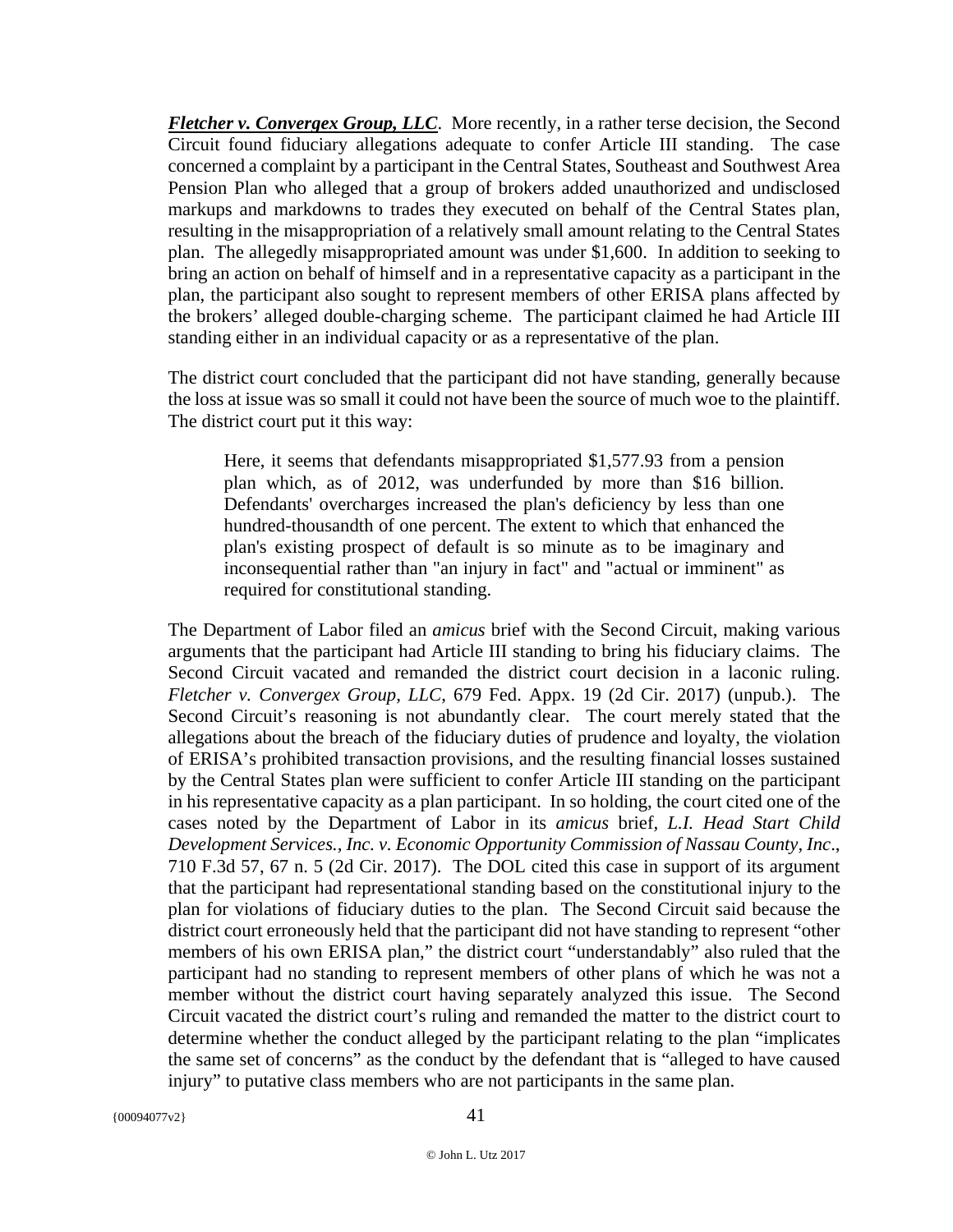*Thole v. U.S. Bank, N.A.* A district court held, on Article III constitutional grounds, that a fiduciary class action claim became moot once the defined benefit plan, which was underfunded when the suit was filed, later became overfunded following implementation of changes in the rules for determining interest rates and valuing liabilities enacted under the Moving Ahead for Progress in the 21<sup>st</sup> Century Act ("MAP-21") and the Highway and Transportation Funding Act of 2014 ("HAFTA"). *Adedipe v. U.S. Bank,* 2015 U.S. Dist. Lexis 178380, 61 EBC 1067 (D. Minn. 2015).

The Eighth Circuit affirmed the judgment of the district court, though under a different analysis, *sub nom., Thole v. U.S. Bank, N.A.*, 2017 U.S. App. Lexis 19907 (8<sup>th</sup> Cir. 2017). On appeal, the plaintiffs argued that the district court erroneously conflated the doctrine of mootness with the doctrine of standing when it held that the plan's overfunded status mooted their case. The plaintiffs contended that whether a plan is underfunded is a factual issue relevant only to the injury-in-fact element of Article III standing, and that this is to be determined at the commencement of the lawsuit. Because the plaintiffs said they showed the plan was underfunded at the commencement of the suit, they claimed they had Article III standing and were not required to establish standing again. And, the plaintiffs argued, the case was not moot because the plaintiffs were capable of receiving the relief sought in their complaint (and authorized by ERISA).

The Eighth Circuit, in a 2-1 decision, held that the dismissal of the plaintiffs' claims was appropriate, but not on the Article III constitutional standing grounds relied on by the district court. Instead, the Eighth Circuit looked to its earlier decisions in *Harley v. Minn. Mining & Mfg. Co.*, 284 F.3d 901 (8th Cir. 2002) and *McCullough v. AEGON USA Inc*., 585 F.3d 1082 (8th Cir. 2009) in holding that the plaintiffs lost statutory standing under ERISA. They lost statutory standing because "a breach of a fiduciary duty causes no harm to a participant when the plan is overfunded, and . . . allowing costly litigation [in such a circumstance] would run counter to ERISA's purpose of protecting individual pension rights." (Quoting *McCullough*.) In discussing its precedent in *Harley*, the court explained that *Harley* was decided on statutory, not Article III, standing grounds. The Eighth Circuit then held that, like in *Harley*, the plaintiff in *Thole* no longer had standing to bring Section  $502(a)(2)$  claims for breach of fiduciary duty once the plan was overfunded. The court put it this way:

[W]hen a plan is overfunded, a participant in a defined benefit plan no longer falls within the class of plaintiffs authorized under [Section  $502(a)(2)$ ] to bring suit claiming liability under [Section 409] for alleged breaches of fiduciary duties. Here, the Plan is overfunded; therefore, *Harley* is applicable, and the plaintiffs no longer fall within the class of plaintiffs authorized to bring suit. Therefore, although the district court dismissed the case on mootness, the dismissal (as far as it concerns relief under [Section  $502(a)(2)$ ]) was nonetheless proper, as we may affirm the dismissal for any reason supported by the record.

The plaintiffs also sought equitable relief under Section 502(a)(3), and the court again dismissed on statutory grounds, saying: